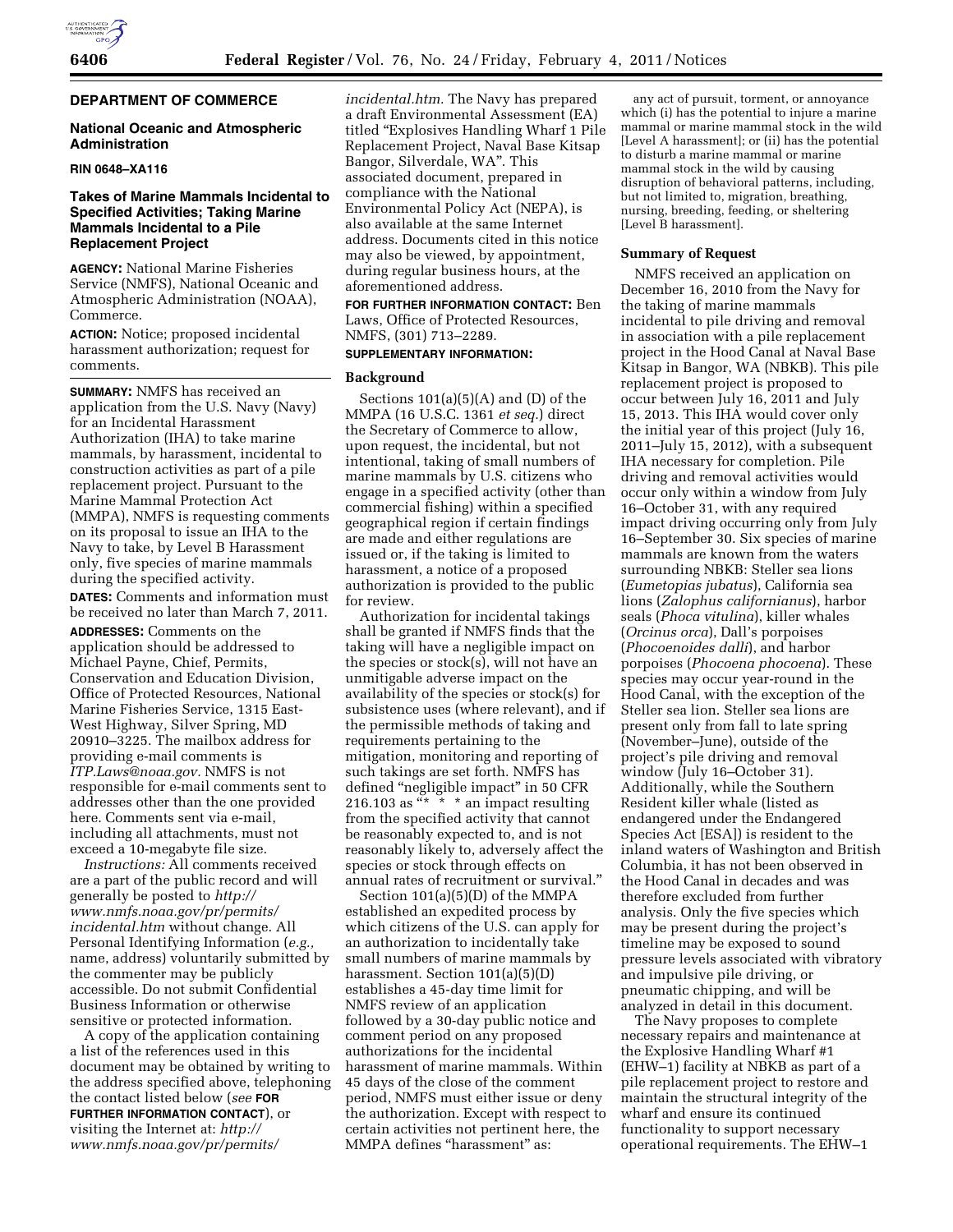facility, constructed in 1977, has been compromised due to the deterioration of the wharf's existing piling sub-structure. Under the proposed action, ninety-six 24-in (0.6 m) diameter concrete piles, thirty-nine 12-in (0.3 m) diameter steel fender piles, and three 24-in diameter steel fender piles will be removed. In addition, a total of twenty-eight 30-in (0.8 m) diameter steel pipe piles will be installed and filled with concrete on the southwest corner of EHW–1. The proposed action will occur over a two year construction period scheduled to begin in July 2011, of which the first year would be authorized under this IHA. All piles will be driven with a vibratory hammer for their initial embedment depths, and select piles will be impact driven for their final 10–15 ft (3–4.6 m) for proofing, as necessary. ''Proofing'' involves driving a pile the last few feet into the substrate to determine the capacity of the pile. The capacity during proofing is established by measuring the resistance of the pile to a hammer that has a piston with a known weight and stroke (distance the hammer rises and falls) so that the energy on top of the pile can be calculated. The blow count in ''blows per inch'' is measured to verify resistance, and pile compression capacities are calculated using a known formula. Noise attenuation measures (*i.e.,* bubble curtain) will be used during all impact hammer operations. Hydroacoustic monitoring will be performed to assess effectiveness of noise attenuation measures.

For pile driving activities, the Navy used NMFS-promulgated thresholds for assessing pile driving and removal impacts (NMFS 2005b, 2009), outlined later in this document. The Navy used recommended spreading loss formulas (the practical spreading loss equation for underwater sounds and the spherical spreading loss equation for airborne sounds) and empirically-measured source levels from other 24–30 in (0.6– 0.8 m) diameter pile driving and removal events to estimate potential marine mammal exposures. Predicted exposures are outlined later in this document. The calculations predict that no Level A harassments would occur associated with pile driving or construction activities, and that 2,488 Level B harassments may occur during the pile replacement project from underwater sound. No incidents of harassment were predicted from airborne sounds associated with pile driving. Some assumptions (*e.g.,* marine mammal densities) used to estimate the exposures are conservative, and may

overestimate the potential number of exposures and their severity.

## **Description of the Specified Activity**

NBKB is located on the Hood Canal approximately twenty miles (32 km) west of Seattle, Washington (*see* Figures 1–1 and 1–2 in the Navy's application). NBKB provides berthing and support services to Navy submarines and other fleet assets. The entirety of NBKB, including the land areas and adjacent water areas in the Hood Canal, is restricted from general public access. The Navy proposes a pile replacement project to maintain the structural integrity of EHW–1 and ensure its continued functionality to support operational requirements of the TRIDENT submarine program. The proposed actions with the potential to cause harassment of marine mammals within the waterways adjacent to NBKB, under the MMPA, are vibratory and impulsive pile driving operations, and vibratory and pneumatic chipping removal operations, associated with the pile replacement project. The proposed activities that would be authorized by this IHA will occur between July 16, 2011 and July 15, 2012. All in-water construction activities within the Hood Canal are only permitted during July 16–February 15 in order to protect spawning fish populations. The further restriction of in-water work window (July 16–October 31) proposed by the Navy avoids the possibility of incidental harassment of Steller sea lions. The Eastern Distinct Population Segment (DPS) of Steller sea lions, present in the Hood Canal outside of this further restriction of the in-water work window, is listed as threatened under the ESA. Impact pile driving would be further restricted to the period July 16– September 30, per ESA consultation with the U.S. Fish and Wildlife Service (USFWS).

As part of the Navy's sea-based strategic deterrence mission, the Navy Strategic Systems Programs directs research, development, manufacturing, test, evaluation, and operational support for the TRIDENT Fleet Ballistic Missile program. Maintenance and development of necessary facilities for handling of explosive materials is part of these duties. The proposed action for this IHA request includes the removal of the fragmentation barrier, walkway, and 138 steel and concrete piles at EHW–1. Of the piles requiring removal, 96 are 24 in (0.6 m) diameter hollow pre-cast concrete piles which will be excised down to the mud line. An additional three 24-in steel fender piles, and thirtynine 12-in (0.3 m) steel fender piles, will be extracted using a vibratory

hammer. Also included in the repair work is the installation of 28 new 30-in (0.8 m) diameter steel pipe piles, the construction of new cast-in-place pile caps (concrete formwork may be located below Mean Higher High Water [MHHW]), the installation of the prestressed superstructure, the installation of five sled-mounted cathodic protection (CP) systems, and the installation or re-installation of related appurtenances. Sound propagation data will be collected through hydroacoustic monitoring during pile installation and removal to support environmental analyses for future repair work that may be necessary to maintain the EHW–1 facility. The presence of marine mammals will also be monitored during pile installation and removal.

The EHW–1 pile replacement project has been designed to restore the structural integrity of the EHW–1 facility which has been compromised due to the deterioration of the wharf's existing piling sub-structure. Under the proposed action, ninety-six 24-in (0.6 m) diameter concrete piles, thirty-nine 12-in (0.3 m) steel fender piles, and three 24-in diameter steel fender piles will be removed. In addition, a total of twenty-eight 30-in (0.8 m) diameter steel pipe piles will be installed and filled with concrete on the southwest corner of EHW–1. The proposed action will occur over a two year construction period scheduled to begin in July 2011.

The removal and installation of piles at EHW–1 is broken up into three components described in detail below and depicted in Figure 1–3 of the Navy's application. The first component of this project would entail (*see* Section A on Figure 1–3 pf the Navy's application):

• The removal of one 24-in diameter steel fender pile and its associated fender system components at the outboard support. A fender pile, typically set beside slips or wharves, guides approaching vessels and is driven so as to yield slightly when struck in order to lessen the shock of contact. The fender system components attach the fender piles to the structure, and are above the water line.

• The installation of sixteen 30-in diameter hollow steel pipe piles (approximately 130 ft [40 m] long), with approximately 100 ft (30 m) of the pile below the Mean Lower Low Water mark.

• The construction of two cast-inplace concrete pile caps. The pile caps would be situated on the tops of the steel piles located directly beneath the structure (*see* Figure 1–4 of the Navy's application for a diagram) and function as a load transfer mechanism between the superstructure and the piles.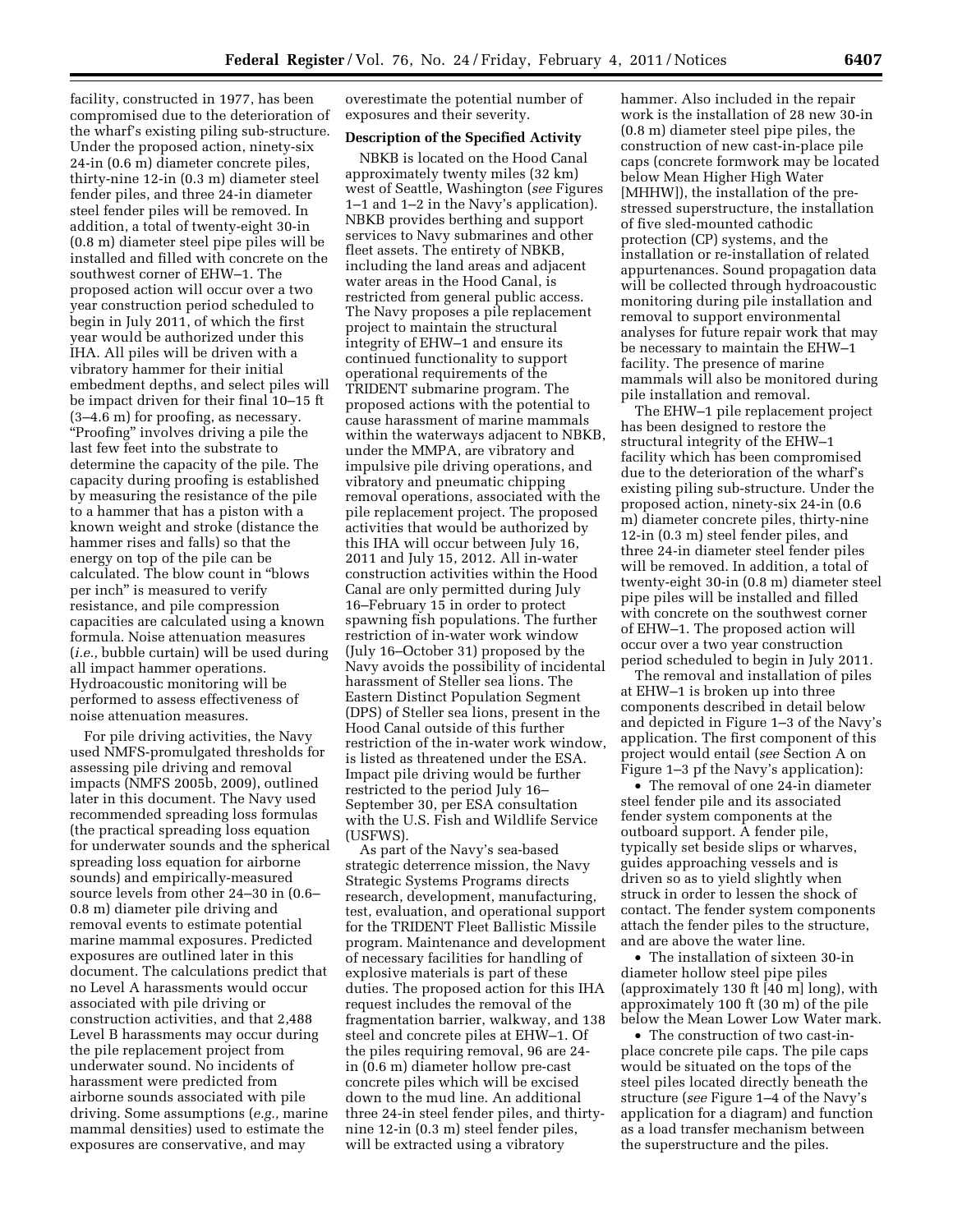Concrete formwork may be located below MHHW.

• The installation of three sled mounted passive CP systems. The passive CP system is a metallic rod or anode that is attached to a metal object to protect it from corrosion. The anode is composed of a more active metal than that on which it is mounted and is more easily oxidized, thus corroding first and acting as a barrier against corrosion for the object to which it is attached. This system would be banded to the steel piles to prevent metallic surfaces of the wharf from corroding due to the saline conditions in Hood Canal.

The second component of this project would require (*see* Section B in Figure 1–3 of the Navy's application):

• The removal of two 24-in diameter steel fender piles at the main wharf and associated fender system components.

• The installation of twelve 30-in diameter hollow steel pipe piles (approximately 74–122 ft [23–37 m] long). The embedment depth of the piles would range from 30–50 ft (9–15 m).

• The construction of four concrete pile caps.

• The installation of a pre-stressed concrete superstructure. The superstructure is the pre-stressed concrete deck of the wharf found above, or supported by, the caps or sills, including the deck, girders, and stringers.

• The installation of two sled mounted passive CP systems.

• The installation or re-installation of related appurtenances, the associated parts of the superstructure that connect the superstructure to the piles. These pieces include components such as bolts, welded metal hangers and fittings, brackets, *etc.* 

The final component of this project would be (*see* Section C on Figure 1–3 of the Navy's application):

• The removal of the concrete fragmentation barrier and walkway, used to get from the Wharf Apron to the Outboard Support. These structures will likely be removed by cutting the concrete into sections (potentially three or four in total) using a saw, or other equipment, and removed using a crane. The crane will lift the sections from the existing piles and place them on a barge.

• The removal of the piles supporting the fragmentation barrier including:  $\circ$  Thirty-nine 12-in diameter steel

fender piles.

 $\circ$  Ninety-six 24-in diameter hollow pre-cast concrete piles cut to the mud line (includes 72 at fragmentation barrier, four at walkway, four at Bent 8 outboard support, and eight at Bents 9 and 10).

• Concrete piles would be removed with a pneumatic chipping hammer or another tool capable of cutting through concrete. A pneumatic chipping hammer is similar to an electric power tool, such as a jackhammer, but uses compressed air instead of electricity. The pneumatic chipping hammer consists of a steel piston that is reciprocated in a steel barrel by compressed air. On its forward stroke the piston strikes the end of the chisel. The piston reciprocates at a rate such that the chisel edge vibrates against the concrete with enough force to fragment or splinter the pile. The concrete debris would be captured using debris curtains/sheeting and removed from the project area.

Pile removal and installation would occur between July 16 and October 31 during each year of construction, with all impact driving further restricted to July 16–September 30. The installation of the concrete pile caps and sled mounted passive CP systems is out-ofwater work, on the tops of the piles themselves or attached to the wharf's superstructure. In a precautionary measure, these activities would nonetheless be limited to the in-water work window from July 16 to February 15—a window established to minimize impacts to fish.

Vibratory driving would be the preferred method for all pile installation, and would be used for removal of all steel piles. During pile installation, depending on local site conditions, it may be necessary to drive some piles for the final few feet with an impact hammer. This technique, known as proofing, may be required due to substrate refusal. As a result of consultation with USFWS under the ESA, impact pile driving, if required for proofing, will not occur on more than five days for the duration of any pile driving window during the implementation of the project, and no more than one pile may be proofed in a given day. Furthermore, impact driving or proofing would be limited to fifteen minutes per pile (up to five piles total). Based on the Navy's experience with pile replacement during previous repair cycles at the EHW–1 facility, the Navy felt that this measure could be complied with. During previous repairs at EHW–1, no use of impact driving has been required to accomplish installation. All piles driven with an impact hammer would be surrounded by a bubble curtain or other sound attenuation device over the full water column to minimize in-water noise. Vibratory pile driving is restricted to the time period between July 16 and October 31, while impact driving would

only be performed between July 16 and September 30. Non-pile driving, inwater work can be performed between July 16 and February 15. The Navy will monitor hydroacoustic levels, as well as the presence and behavior of marine mammals during pile installation and removal. Under the proposed action, twenty-eight 30-in steel piles would be installed and 138 piles, steel and concrete, would be removed.

The contractor estimates that steel pile installation and removal will occur at an average rate of two piles per day. For each pile installed, the driving time is expected to be no more than one hour for the vibratory portion of the project. The impact driving portion of the project, when required, is anticipated to take approximately fifteen minutes per pile, with a maximum of five piles per construction window permitted to be impact driven. Impact pile driving will not occur on more than five days for the duration of any pile driving window and no more than one pile will be proofed in a given day. Steel piles will be extracted using a vibratory hammer. Extraction is anticipated to take approximately thirty minutes per pile. Concrete piles will be removed using a pneumatic chipping hammer or other similar concrete demolition tool. It is estimated that concrete pile removal could occur at a rate of five piles per day maximum, but removal will more likely occur at a rate of three piles per day. It is expected to take approximately two hours to remove each concrete pile with a pneumatic chipping hammer.

For steel piles, this results in a maximum of two hours of pile driving per pile or potentially four hours per day. For concrete piles, this results in a maximum of two hours of pneumatic chipping per pile, or potentially six hours per day. Therefore, while 108 days of in-water work time is proposed (July 16–October 31), only a fraction of the total work time per day will actually be spent pile driving. An average work day (two hours post-sunrise to two hours prior to sunset [civil]) ranges from six to twelve hours (for an average of approximately eight to nine hours), depending on the month. While it is anticipated that only four hours of pile driving would take place per day for steel piles, or six hours of pneumatic chipping for concrete piles, the Navy modeled potential impact as if the entire day could be spent pile driving to take into account deviations from the estimated times for pile installation and removal.

Based on the proposed action, the total time from vibratory pile driving during steel pile installation would be approximately fourteen days (28 piles at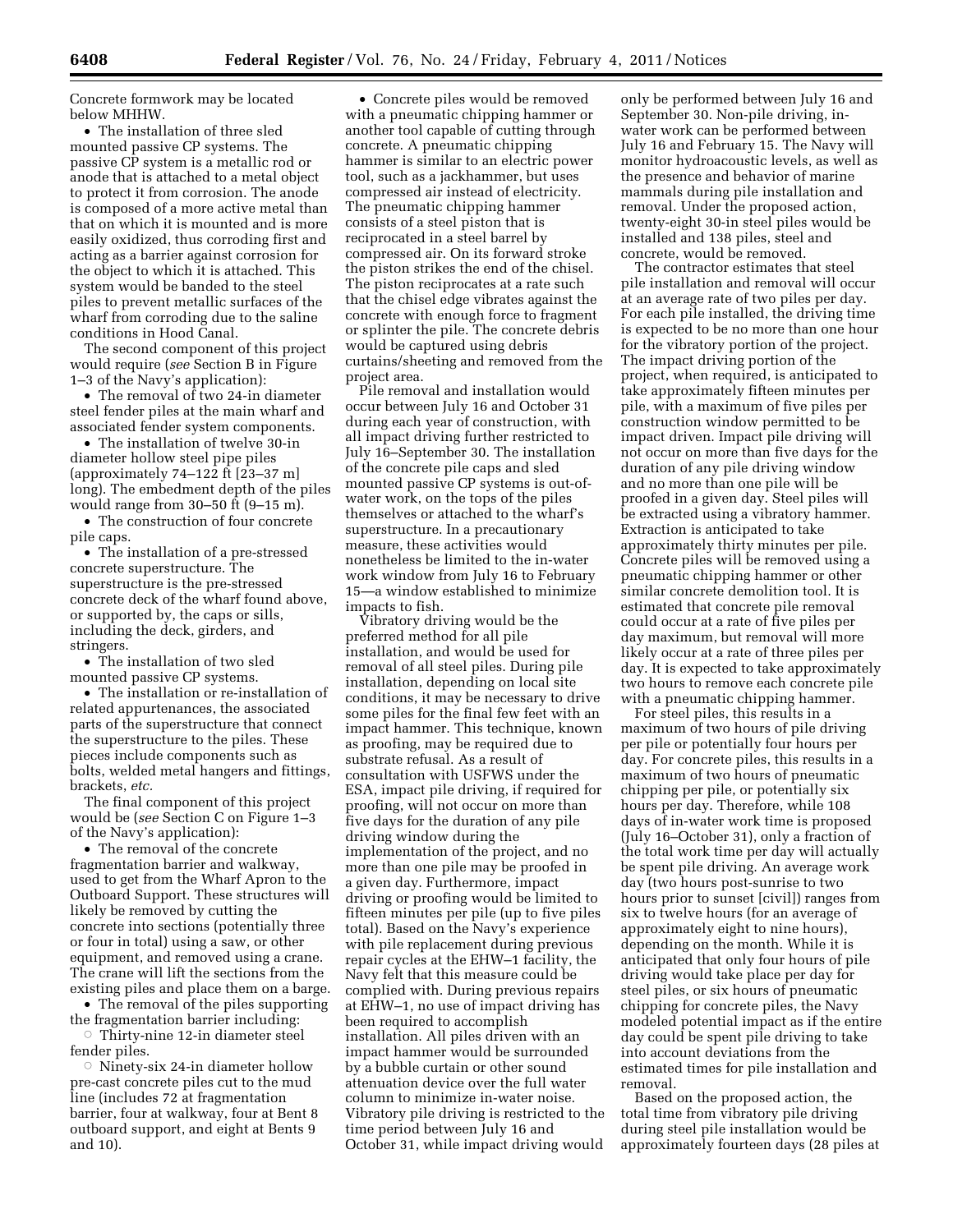an average of two per day). The total time from impact pile driving during steel pile installation would be five days (five piles at one per day). The total time from vibratory pile driving during steel pile removal would be 21 days (42 piles at an average of two per day). The total time using a pneumatic chipping hammer during concrete pile removal would be 32 days (96 piles at an average of three per day).

#### **Description of Noise Sources**

Underwater sound levels are comprised of multiple sources, including physical noise, biological noise, and anthropogenic noise. Physical noise includes waves at the surface, earthquakes, ice, and atmospheric noise. Biological noise includes sounds produced by marine mammals, fish, and invertebrates.

Anthropogenic noise consists of vessels (small and large), dredging, aircraft overflights, and construction noise. Known noise levels and frequency ranges associated with anthropogenic sources similar to those that would be used for this project are summarized in Table 1. Details of each of the sources are described in the following text.

| <b>TABLE 1-REPRESENTATIVE NOISE LEVELS OF ANTHROPOGENIC SOURCES</b> |  |
|---------------------------------------------------------------------|--|
|---------------------------------------------------------------------|--|

| Noise source                                           | Frequency<br>range (Hz) | Underwater noise level<br>( $dB$ re 1 $\mu$ Pa)                                                           | Reference                                       |
|--------------------------------------------------------|-------------------------|-----------------------------------------------------------------------------------------------------------|-------------------------------------------------|
|                                                        |                         | 250–1,000   151 dB root mean square (rms) at 1 m   Richardson <i>et al.</i> 1995.<br>$(3.3 \text{ ft})$ . |                                                 |
|                                                        |                         | 200-1,000 149 dB rms at 100 m (328 ft)                                                                    | Blackwell and Greene 2002.                      |
| Vibratory driving of 30-in (0.8 m) steel<br>pipe pile. |                         | 10-1,500   Approximately 168 dB rms at 10 m $(33)$<br>ft).                                                | WSDOT 2010a, 2010b.                             |
| Impact driving of 30-in steel pipe pile                | $10 - 1.500$            | Approximately 193 dB rms at 10 m                                                                          | WSDOT 2005, 2008; CALTRANS 2007;<br>Reyff 2005. |

In-water construction activities associated with the project would include impact pile driving and vibratory pile driving. The sounds produced by these activities fall into one of two sound types: Pulsed and non-pulsed. Impact pile driving produces pulsed sounds, while vibratory pile driving produces nonpulsed (or continuous) sounds. The distinction between these two general sound types is important because they have differing potential to cause physical effects, particularly with regard to hearing (*e.g.,* Ward 1997 in Southall *et al.* 2007). Please *see* Southall *et al.*  (2007) for an in-depth discussion of these concepts.

Pulsed sounds (*e.g.,* explosions, gunshots, sonic booms, seismic pile driving pulses, and impact pile driving) are brief, broadband, atonal transients (ANSI 1986; Harris 1998) and occur either as isolated events or repeated in some succession. Pulsed sounds are all characterized by a relatively rapid rise from ambient pressure to a maximal pressure value followed by a decay period that may include a period of diminishing, oscillating maximal and minimal pressures. Pulsed sounds generally have an increased capacity to induce physical injury as compared with sounds that lack these features.

Non-pulse (intermittent or continuous sounds) can be tonal, broadband, or both. Some of these non-pulse sounds can be transient signals of short duration but without the essential properties of pulses (*e.g.,* rapid rise time). Examples of non-pulse sounds include vessels, aircraft, machinery operations such as drilling or dredging,

vibratory pile driving, and active sonar systems. The duration of such sounds, as received at a distance, can be greatly extended in a highly reverberant environment.

# *Ambient Noise*

By definition, ambient noise is background noise, without a single source or point (Richardson *et al.* 1995). Ambient noise varies with location, season, time of day, and frequency. Ambient noise is continuous, but with much variability on time scales ranging from less than one second to one year (Richardson *et al.* 1995). Ambient underwater noise at the project area is widely variable over time due to a number of natural and anthropogenic sources. Sources of naturally occurring underwater noise include wind, waves, precipitation, and biological noise (*e.g.,*  shrimp, fish, cetaceans). There is also human-generated noise from ship or boat traffic and other mechanical means (Urick 1983). Other sources of underwater noise at industrial waterfronts could come from cranes, generators, and other types of mechanized equipment on wharves or the adjacent shoreline.

In the vicinity of the project area, the average broadband ambient underwater noise levels were measured at 114 dB re 1 μPa between 100 Hz and 20 kHz (Slater 2009). Peak spectral noise from industrial activity was noted below the 300 Hz frequency, with maximum levels of 110 dB re 1 μPa noted in the 125 Hz band. In the 300 Hz to 5 kHz range, average levels ranged between 83–99 dB re 1 μPa. Wind-driven wave noise dominated the background noise

environment at approximately 5 kHz and above, and ambient noise levels flattened above 10 kHz.

Airborne noise levels at NBKB vary based on location but are estimated to average around 65 dBA (A-weighted decibels) in the residential and office park areas, with traffic noise ranging from 60–80 dBA during daytime hours (Cavanaugh and Tocci 1998). The highest levels of airborne noise are produced along the waterfront and at the ordnance handling areas, where estimated noise levels range from 70–90 dBA and may peak at 99 dBA for short durations. These higher noise levels are produced by a combination of sound sources including heavy trucks, forklifts, cranes, marine vessels, mechanized tools and equipment, and other sound-generating industrial or military activities.

#### **Sound Thresholds**

Since 1997, NMFS has used generic sound exposure thresholds to determine when an activity in the ocean that produces sound might result in impacts to a marine mammal such that a take by harassment might occur (NMFS 2005b). To date, no studies have been conducted that examine impacts to marine mammals from pile driving sounds from which empirical noise thresholds have been established. Current NMFS practice regarding exposure of marine mammals to sound is that cetaceans and pinnipeds exposed to impulsive sounds of 180 and 190 dB rms or above, respectively, are considered to have been taken by Level A (*i.e.,* injurious) harassment. Behavioral harassment (Level B) is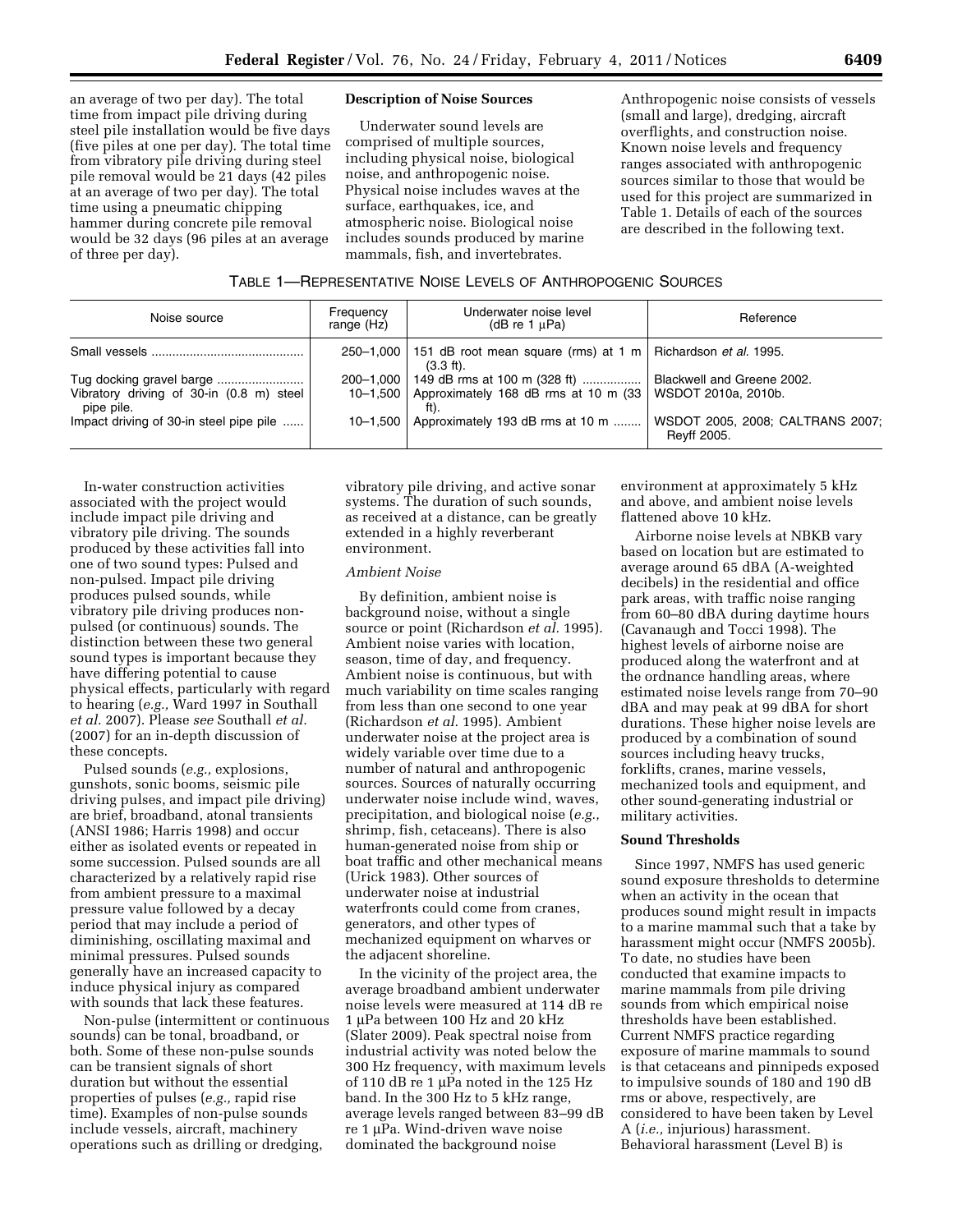considered to have occurred when marine mammals are exposed to sounds at or above 160 dB rms for impulse sounds (*e.g.,* impact pile driving) and 120 dB rms for continuous noise (*e.g.,*  vibratory pile driving), but below injurious thresholds. For airborne noise, pinniped disturbance from haul-outs has been documented at 100 dB (unweighted) for pinnipeds in general, and at 90 dB (unweighted) for harbor seals. NMFS uses these levels as guidelines to estimate when harassment may occur.

# *Distance to Sound Thresholds*

*Underwater Sound Propagation Formula*—Pile driving would generate underwater noise that potentially could result in disturbance to marine mammals transiting the project area. Transmission loss (TL) underwater is the decrease in acoustic intensity as an acoustic pressure wave propagates out from a source. TL parameters vary with frequency, temperature, sea conditions, current, source and receiver depth, water depth, water chemistry, and

bottom composition and topography. The formula for transmission loss is:  $TL = B * log_{10}(R) + C * R$ 

### where:

B = logarithmic (predominantly spreading) loss

C = linear (scattering and absorption) loss  $R = range from source in meters$ 

For all underwater calculations in this assessment, linear loss (C) was not used  $(i.e., C = 0)$  and transmission loss was calculated using only logarithmic spreading. Therefore, using practical spreading  $(B = 15)$ , the revised formula for transmission loss is  $TL = 15 log_{10}$ (R).

*Underwater Noise from Pile Driving*— The intensity of pile driving sounds is greatly influenced by factors such as the type of piles, hammers, and the physical environment in which the activity takes place. A large quantity of literature regarding sound pressure levels recorded from pile driving projects is available for consideration. In order to determine reasonable sound pressure levels and their associated affects on marine mammals that are likely to result

from pile driving at NBKB, studies with similar properties to the proposed action were evaluated. Sound levels associated with vibratory pile removal are the same as those during vibratory installation (CALTRANS 2007) and have been taken into consideration in the modeling analysis. There is a lack of empirical data regarding the acoustic output of chipping hammers. As a result, acoustic information for similar types of concrete breaking instruments, such as jackhammers and concrete saws, was also consulted. Overall, studies which met the following parameters were considered: (1) Pile size and materials: Installation—steel pipe piles (30-in diameter); Removal—steel pipe piles (12 to 24-in diameter); Removal concrete piles (24-in diameter); (2) Hammer machinery: Installation (steel)—vibratory and impact hammer, Removal (steel)—vibratory hammer; Removal (concrete)—pneumatic chipping and/or jackhammer; and (3) Physical environment—shallow depth (less than 100 feet [30 m]).

TABLE 2—UNDERWATER SOUND PRESSURE LEVELS FROM SIMILAR IN-SITU MONITORED CONSTRUCTION ACTIVITIES

| Project and location                                      | Pile size and type                 | Installation<br>method | Water depth              | Measured sound pressure<br>levels                      |
|-----------------------------------------------------------|------------------------------------|------------------------|--------------------------|--------------------------------------------------------|
| Eagle Harbor Maintenance Fa-<br>cility, WA <sup>1</sup> . | 30-in (0.8 m) steel pipe pile      | $Im$ pact              | 10 m (33 ft)             | 193 dB re 1 $\mu$ Pa (rms) at 10 m<br>$(33 ft)$ .      |
| Richmond-San Rafael Bridge,<br>CA <sup>2</sup> .          | 30-in steel pipe pile              |                        | Impact  4–5 m (13–16 ft) | 190 dB re 1 $\mu$ Pa (rms) at 10<br>m.                 |
| Friday Harbor Ferry Terminal,<br>$WA3$ .                  | 30-in steel pipe pile              |                        |                          | 196 dB re 1 $\mu$ Pa (rms) at 10<br>m.                 |
| Various projects <sup>4</sup>                             | 30-in steel CISS <sup>5</sup> pile | $Im$ pact              | Unknown                  | 192 dB re 1 $\mu$ Pa (rms) at 10<br>m.                 |
|                                                           |                                    |                        | Average                  | approximately 193 dB re 1 $\mu$ Pa<br>$(rms)$ at 10 m. |

1WSDOT 2008.

2 CALTRANS 2007.

3WSDOT 2005.

4 Reyff 2005.

5 Cast-in-steel-shell.

Tables presented here detail representative pile driving sound pressure levels that have been recorded from similar construction activities in recent years. Due to the similarity of these actions and the Navy's proposed action, they represent reasonable sound pressure levels which could be anticipated and these values were used in the acoustic modeling and analysis. Table 2 represents sound pressure levels (SPLs) that may be expected during the installation of the 30-in steel pipe piles using an impact hammer, should this be

required. Table 3 represents SPLs that may be expected during the installation of the 30-in steel piles using a vibratory hammer. Table 4 represents SPLs that may be expected during the removal of the 12 to 24-in steel pipe piles and the 24-in concrete pilings.

# TABLE 3—UNDERWATER SOUND PRESSURE LEVELS FROM SIMILAR IN-SITU MONITORED CONSTRUCTION ACTIVITIES

| Project and location                     | Pile size and type            | Installation<br>method | Water depth                     | Measured sound pressure lev-<br>els            |
|------------------------------------------|-------------------------------|------------------------|---------------------------------|------------------------------------------------|
| Keystone Ferry Terminal, WA <sup>1</sup> | 30-in (0.8 m) steel pipe pile | Vibratory              | $5 \text{ m}$ (15 ft)           | 166 dB re 1 $\mu$ Pa (rms) at 10 m<br>(33 ft). |
| Keystone Ferry Terminal, WA <sup>1</sup> | 30-in steel pipe pile         |                        | Vibratory  8 m (28 ft)          | 171 dB re 1 $\mu$ Pa (rms) at 10<br>m.         |
| Vashon Ferry Terminal, WA <sup>2</sup>   | 30-in steel pipe pile         |                        | Vibratory    10–12 m (36–40 ft) | 165 dB re 1 $\mu$ Pa (rms) at 10<br>m.         |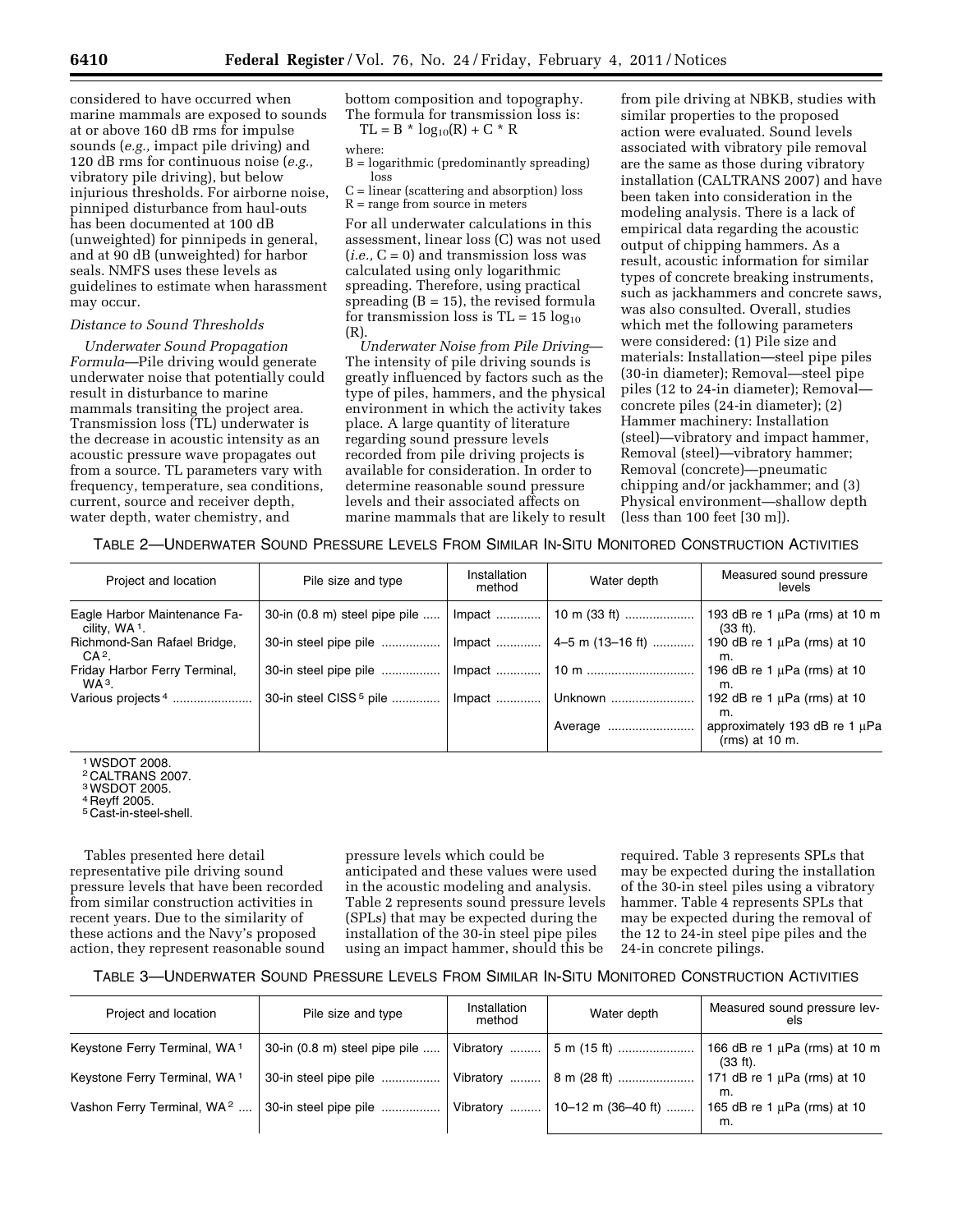TABLE 3—UNDERWATER SOUND PRESSURE LEVELS FROM SIMILAR IN-SITU MONITORED CONSTRUCTION ACTIVITIES— **Continued** 

| Project and location | Pile size and type | Installation<br>method | Water depth | Measured sound pressure lev-<br>els                    |
|----------------------|--------------------|------------------------|-------------|--------------------------------------------------------|
|                      |                    |                        |             | approximately 168 dB re 1 $\mu$ Pa<br>$(rms)$ at 10 m. |

#### 1WSDOT 2010a. 2WSDOT 2010b.

# TABLE 4—UNDERWATER SOUND PRESSURE LEVELS FOR PILE REMOVAL FROM SIMILAR IN-SITU MONITORED CONSTRUCTION ACTIVITIES

| Project and location        | Pile size and type                    | Removal<br>method | Water depth            | Measured sound pressure<br>levels                         |
|-----------------------------|---------------------------------------|-------------------|------------------------|-----------------------------------------------------------|
| Unknown. CA <sup>1</sup>    | $\vert$ 24-in (0.6 m) steel pipe pile | Vibratory  I      | approximately 15 m (49 | 165 dB re 1 $\mu$ Pa (rms) at 10 m<br>$(33 ft)$ .         |
| United Kingdom <sup>2</sup> | Unknown size <sup>3</sup> ; concrete  | Jackhammer  I     | Unknown                | 161 dB re 1 $\mu$ Pa (rms) at 1 m<br>$(3.3 \text{ ft})$ . |

CALTRANS 2007.

2 Nedwell and Howell 2004.

<sup>3</sup>This is the only literature found for the underwater use of a jackhammer or pneumatic chipping tool. The size of the pile was not recorded. Since these tools operate to chip portions of concrete from the pile, sound output is not likely tied to the size of the pile itself as for impact and vibratory pile driving. Therefore, this data was found to be representative for this project.

Several noise reduction measures can be employed during pile driving to reduce the high source pressures associated with impact pile driving. Among these is the use of bubble curtains, cofferdams, pile caps, or the use of vibratory installation. The efficacy of bubble curtains is dependent upon a variety of site-specific factors, including environmental conditions such as water current, sediment type, and bathymetry; the type and size of the pile; and the type and energy of the hammer. For the pile replacement project, the Navy intends to employ noise reduction techniques during

impact pile driving, including the use of sound attenuation systems (*e.g.,* bubble curtain). *See* "Proposed Mitigation" for more details on the impact reduction and mitigation measures proposed. The calculations of the distances to the marine mammal noise thresholds were calculated for impact installation with and without consideration for mitigation measures. Thorson and Reyff (2004) determined that a properly designed bubble curtain could provide a reduction of 5 to 20 dB. Based on information contained therein, distances calculated with consideration for mitigation assumed a 10 dB reduction in

source levels from the use of sound attenuation devices, and the Navy used the mitigated distances for impact pile driving for all analysis in their application. All calculated distances to and the total area encompassed by the marine mammal noise thresholds are provided in Tables 5, 6, and 7. Calculated distance to thresholds using unmitigated impact driving is provided as reference; no unmitigated impact driving will occur. The USFWS has requested this as a measure to protect prey of the ESA-endangered marbled murrelet.

TABLE 5—CALCULATED DISTANCE(S) TO AND AREA ENCOMPASSED BY UNDERWATER MARINE MAMMAL NOISE THRESHOLDS DURING PILE INSTALLATION

| Group                               | Threshold                                                                         | No mitigation, $m$ (ft) <sup>1</sup>                              | With mitigation, m<br>$(f+)$ 1              | Area, $km^2$ (mi <sup>2</sup> )                                                       |
|-------------------------------------|-----------------------------------------------------------------------------------|-------------------------------------------------------------------|---------------------------------------------|---------------------------------------------------------------------------------------|
| Pinnipeds<br>Cetaceans<br>Cetaceans | Impact driving, disturbance (160 dB)<br>  Vibratory driving, disturbance (120 dB) | 16 (52)<br>74 (243)<br>1,585 (5,200)<br>2(6.6)<br>15,849 (51,998) | 4 (13)<br>16 (52)<br>342 (1,122)<br>215,849 | 0.000<br>0.001(0.000)<br>0.367(0.142)<br>0.000<br>0.000<br><sup>2</sup> 789.1 (304.7) |

All sound levels expressed in dB re 1 μPa rms. Practical spreading loss (15 log, or 4.5 dB per doubling of distance) used for calculations.<br>1 Sound pressure levels used for calculations were: 193 dB re 1 μPa @ 10 m (33 ft at 20.3 km (12.6 mi).

TABLE 6—CALCULATED DISTANCE(S) TO AND AREA ENCOMPASSED BY UNDERWATER MARINE MAMMAL NOISE THRESHOLDS DURING PILE REMOVAL

| Group | Threshold <sup>1</sup> | Distance, m $(ft)^2$    | Area, km <sup>2</sup> (mi <sup>2</sup> )          |
|-------|------------------------|-------------------------|---------------------------------------------------|
|       |                        | (3.3)<br>310,000(5,200) | 0.000<br>0.000<br>3314.2(121.3)<br>0.000<br>0.000 |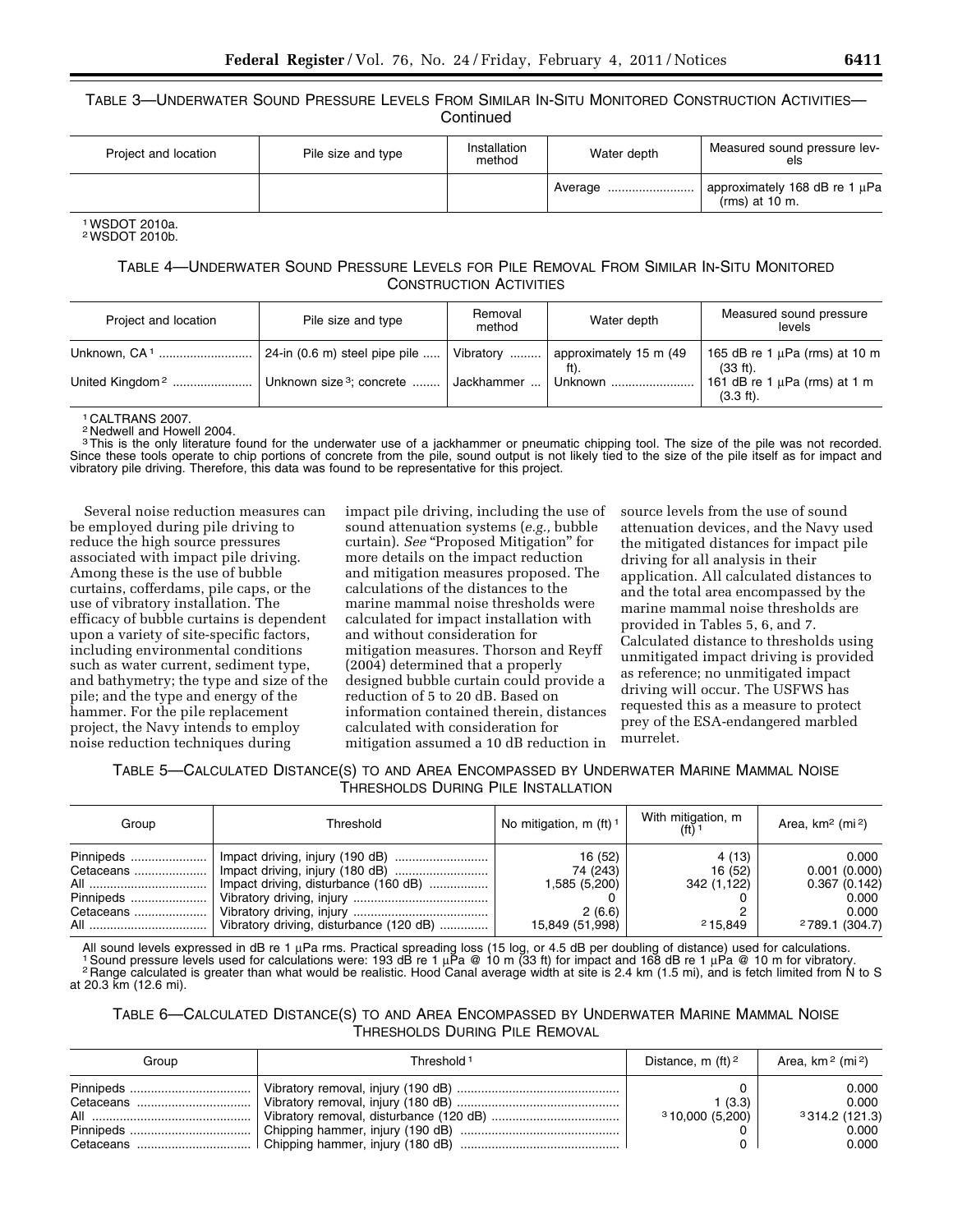# TABLE 6—CALCULATED DISTANCE(S) TO AND AREA ENCOMPASSED BY UNDERWATER MARINE MAMMAL NOISE THRESHOLDS DURING PILE REMOVAL—Continued

| Group | 「hreshold <sup>」</sup>                | Distance, m $(ft)^2$                   | Area, $km^2$ (mi <sup>2</sup> ) |
|-------|---------------------------------------|----------------------------------------|---------------------------------|
| All   | Chipping hammer, disturbance (120 dB) | . ı .778) $^+$<br><sup>3</sup> 542 (1. | 30.929(0.359)                   |

All sound levels expressed in dB re 1 µPa rms. Practical spreading loss (15 log, or 4.5 dB per doubling of distance) used for calculations.<br><sup>1</sup> Specific criteria for pneumatic chipping hammers does not exist. These tools p

 $\frac{25}{10}$  Sound pressure levels used for calculations were: 165 dB re 1 μPa @ 10 m (33 ft) for vibratory and 161 dB re 1 μPa @ 1 m for chipping hammer.

<sup>3</sup> Range calculated is greater than what would be realistic. Hood Canal average width at site is 2.4 km (1.5 mi), and is fetch limited from N to S at 20.3 km (12.6 mi).

The calculations presented in Tables 5 and 6 assumed a field free of obstruction, which is unrealistic, because Hood Canal does not represent open water conditions (free field). Therefore, sounds would attenuate as they encounter land masses or bends in the canal. As a result, some of the distances and areas of impact calculated cannot actually be attained at the project

area. The actual distances to the behavioral disturbance thresholds for impact and vibratory pile driving and pneumatic chipping may be shorter than those calculated due to the irregular contour of the waterfront, the narrowness of the canal, and the maximum fetch (furthest distance sound waves travel without obstruction [*i.e.,*  line of sight]) at the project area. Table

7 shows the actual areas encompassed by the marine mammal thresholds during each stage of the EHW–1 pile replacement project. *See* Figures 6–1 through 6–4 of the Navy's application for depictions of the areas of each underwater sound threshold that are predicted to occur at the project area due to pile driving, during each stage of the project.

TABLE 7—ACTUAL AREA ENCOMPASSED BY UNDERWATER MARINE MAMMAL NOISE THRESHOLDS

| Group | Threshold 1 | Area, $km^2$ (mi <sup>2</sup> ) |
|-------|-------------|---------------------------------|
|       |             | 0.000                           |
|       |             | 0.001(0.000)<br>0.287(0.111)    |
|       |             | 0.000<br>0.000                  |
|       |             | 40.3 (15.5)                     |
|       |             | 0.000<br>0.000                  |
|       |             | 35.9(13.9)<br>0.000             |
|       |             | 0.000                           |
|       |             | 0.608(0.235)                    |

*Airborne Sound Propagation Formula*—Pile driving can generate airborne noise that could potentially result in disturbance to marine mammals (specifically, pinnipeds) which are hauled out or at the water's surface. As a result, the Navy analyzed the potential for pinnipeds hauled out or swimming at the surface near NBKB to be exposed to airborne sound pressure levels that could result in Level B behavioral harassment. The appropriate airborne noise threshold for behavioral disturbance for all pinnipeds, except harbor seals, is 100 dB re 20 μPa rms (unweighted). For harbor seals, the threshold is 90 dB re 20 μPa rms (unweighted). A spherical

spreading loss model, assuming average atmospheric conditions, was used to estimate the distance to the 100 dB and 90 dB re 20 μPa rms (unweighted) airborne thresholds. The formula for calculating spherical spreading loss is:  $TL = 20log r$ 

# where:

TL = Transmission loss

r = Distance from source to receiver

\*Spherical spreading results in a 6 dB decrease in sound pressure level per doubling of distance.

*Airborne Sound from Pile Installation and Removal*—As was discussed for underwater noise from pile driving, the intensity of pile driving sounds is

greatly influenced by factors such as the type of piles, hammers, and the physical environment in which the activity takes place. In order to determine reasonable airborne sound pressure levels and their associated effects on marine mammals that are likely to result from pile driving at NBKB, studies with similar properties to the proposed action, as described previously, were evaluated. Table 8 details representative pile driving and removal activities that have occurred in recent years. Due to the similarity of these actions and the Navy's proposed action, they represent reasonable sound pressure levels which could be anticipated.

# TABLE 8—AIRBORNE SOUND PRESSURE LEVELS FROM SIMILAR IN-SITU MONITORED CONSTRUCTION ACTIVITIES

| Project and location                               | Pile size and type                         | Method | Water depth                    | Measured sound pressure<br>levels                |
|----------------------------------------------------|--------------------------------------------|--------|--------------------------------|--------------------------------------------------|
| Northstar Island, AK <sup>1</sup>                  | $\vert$ 42-in (1.1 m) steel pipe pile      | Impact | Approximately 12 m (40<br>ft). | 97 dB re 20 µPa (rms) at 160<br>m (525 ft).      |
| Friday Harbor Ferry Terminal,<br>WA <sup>2</sup> . | $24$ -in $(0.6 \text{ m})$ steel pipe pile | Impact | Approximately 10 m (33<br>ft). | 112 dB re 20 $\mu$ Pa (rms) at 49<br>m (160 ft). |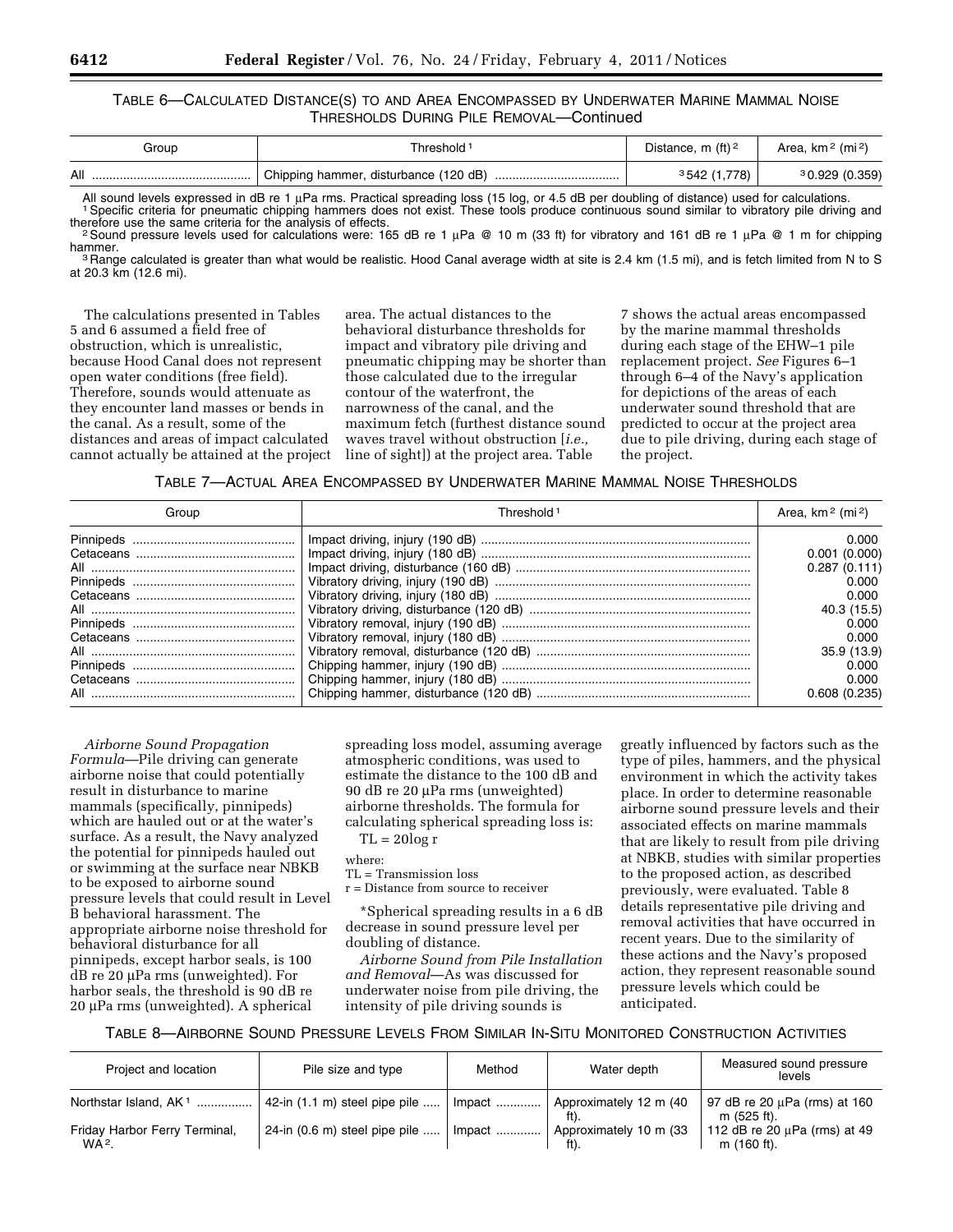TABLE 8—AIRBORNE SOUND PRESSURE LEVELS FROM SIMILAR IN-SITU MONITORED CONSTRUCTION ACTIVITIES— **Continued** 

| Project and location                     | Pile size and type                      | Method                       | Water depth                          | Measured sound pressure<br>levels            |
|------------------------------------------|-----------------------------------------|------------------------------|--------------------------------------|----------------------------------------------|
| Wahkiakum Ferry Terminal <sup>3</sup>    | 18-in $(0.5 \text{ m})$ steel pipe pile | Vibratory re-<br>moval.      | Approximately 3-4 m<br>$(10-12$ ft). | 87.5 dB re 20 µPa (rms) at 15<br>m (50 ft).  |
| Keystone Ferry Terminal, WA <sup>3</sup> | 30-in (0.8 m) steel pipe pile           | Vibratory instal-<br>lation. | Approximately 9 m (30<br>ft).        | 98 dB re 20 µPa (rms) at 11 m<br>$(36 ft)$ . |
| Unknown <sup>4</sup>                     | Unknown <sup>5</sup> , Concrete         | Chipping Ham-<br>mer.        | <b>Unknown</b>                       | 92 dB re 20 µPa (rms) at 10 m<br>(33 ft).    |

1Blackwell *et al.* 2004. 2WSDOT 2005.

3WSDOT 2010c.

4 Cheremisinoff 1996.

5This is the only known data for airborne noise from use of a chipping hammer. The size of the pile was not recorded. However, since these tools operate to chip portions of concrete from the pile, sound outputs are not tied to the size of the pile. Therefore, this data was found to be representative for this project.

Based on in-situ recordings from similar construction activities, the maximum airborne noise levels that would result from impact and vibratory pile driving are estimated to be 120 dB re 20 μPa (rms) at 15 m (50 ft) and 98 dB re 20 μPa (rms) at 11 m (36 ft), respectively (Blackwell *et al.* 2004; WSDOT 2005, 2010c). Values for impact driving from the Northstar Island and Friday Harbor projects were averaged.

The maximum airborne noise level that would result from vibratory removal and pneumatic chipping are estimated to be 92 dB re 20 μPa (rms) at 15 m (50 ft) and 92 dB re 20 μPa (rms) at 33 ft (10 m), respectively. The values from projects using vibratory hammers (Wahkiakum Ferry and Keystone Ferry) were averaged to obtain a representative value for vibratory removal. This is because the largest steel piles to be

removed at EHW–1 are 24-in diameter; a representative value was obtained by averaging data from 30-in and 18-in diameter piles. The distances to the airborne thresholds were calculated with the airborne transmission loss formula presented previously. All calculated distances to and the total area encompassed by the airborne marine mammal noise thresholds are provided in Table 9.

TABLE 9—CALCULATED DISTANCES TO AND AREA ENCOMPASSED BY THE MARINE MAMMAL NOISE THRESHOLDS IN-AIR FROM PILE DRIVING

|                                | Threshold                                                                                  | Airborne behavioral disturbance |                                   |  |
|--------------------------------|--------------------------------------------------------------------------------------------|---------------------------------|-----------------------------------|--|
| <b>Species</b>                 |                                                                                            | Distance in m (ft)              | Area in $km^2$ (mi <sup>2</sup> ) |  |
|                                | 100 dB re 20 $\mu$ Pa rms (impact disturbance)<br>90 dB re 20 µPa rms (impact disturbance) | 159 (522)<br>501 (1,643)        | 0.079(0.031)<br>0.789(0.305)      |  |
|                                | 100 dB re 20 µPa rms (vibratory disturbance; in-<br>stallation).                           | 9(30)                           | 0.000                             |  |
|                                | 90 dB re 20 µPa rms (vibratory disturbance; in-<br>stallation).                            | 29 (95)                         | 0.029(0.003)                      |  |
|                                | 100 dB re 20 µPa rms (vibratory disturbance;<br>removal).                                  | 7(23)                           | 0.000                             |  |
|                                | 90 dB re 20 µPa rms (vibratory disturbance; re-<br>moval).                                 | 20 (66)                         | 0.001(0.000)                      |  |
| Pinnipeds (except harbor seal) | 100 dB re 20 µPa rms (pneumatic chipping)<br>90 dB re 20 µPa rms (pneumatic chipping)      | 4 (13)<br>13 (43)               | 0.000<br>0.001(0.000)             |  |

All SPLs are reported re 20 μPa rms (unweighted).

All airborne distances are less than those calculated for underwater sound thresholds, with the exception of the behavioral disturbance distances from impact pile driving for harbor seals. This disturbance zone radius is 501 m, whereas the disturbance zone radius for underwater noise from impact driving (160-dB) is only 342 m (*see* Table 5). Therefore, the monitoring buffer zone for behavioral disturbance will be expanded to encompass this distance for harbor seals. For all other activities, protective measures are in place out to the distances calculated for the underwater thresholds, and the

distances for the airborne thresholds will be covered fully by mitigation and monitoring measures in place for underwater sound thresholds. Aside from the aforementioned case, all construction noise associated with the project would not extend beyond the buffer zone for underwater sound that would be established to protect seals and sea lions. No haul-outs or rookeries are located within these radii. *See*  figures 6–5 through 6–10 of the Navy's application for depictions of the actual distances for each airborne sound threshold that are predicted to occur at the project area due to pile driving.

# **Description of Marine Mammals in the Area of the Specified Activity**

There are six marine mammal species, three cetaceans and three pinnipeds, which may inhabit or transit through the waters nearby NBKB in the Hood Canal. These include the transient killer whale, harbor porpoise, Dall's porpoise, Steller sea lion, California sea lion, and the harbor seal. While the Southern Resident killer whale is resident to the inland waters of Washington and British Columbia, it has not been observed in the Hood Canal in decades, and therefore was excluded from further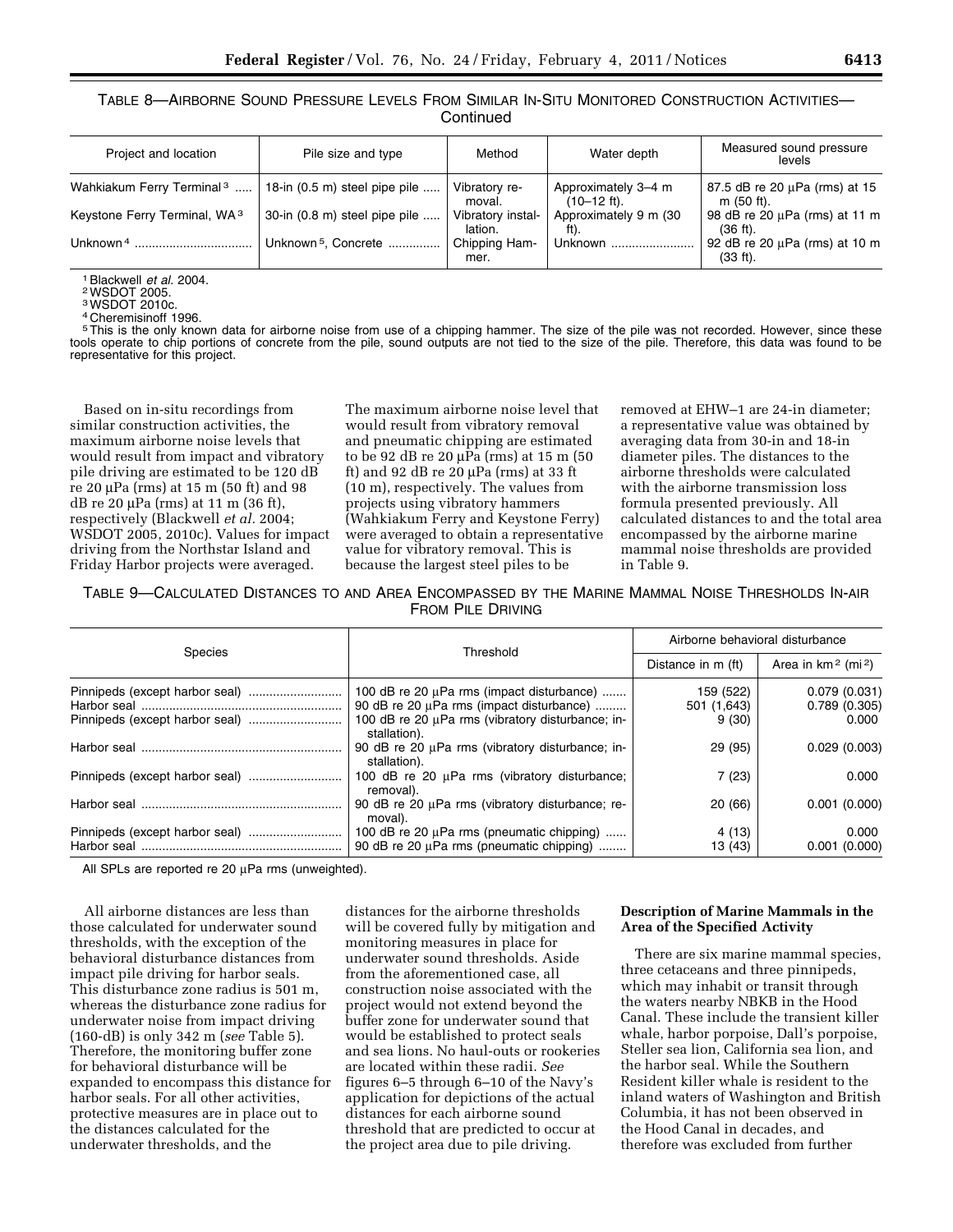analysis. The Steller sea lion is the only marine mammal that occurs within the Hood Canal which is listed under the ESA; the Eastern DPS is listed as threatened. As noted previously, and in Table 10, Steller sea lions are not present in the project area during the

proposed project timeframe for pile driving (July 16–October 31). Steller sea lions will not be discussed in detail. All marine mammal species are protected under the MMPA. This section summarizes the population status and abundance of these species, followed by detailed life history information. Table 10 lists the marine mammal species that occur in the vicinity of NBKB and their estimated densities within the project area during the proposed timeframe.

# TABLE 10—MARINE MAMMALS PRESENT IN THE HOOD CANAL IN THE VICINITY OF NBKB

| Species                                              | Stock abundance <sup>1</sup> | Relative occurrence in Hood<br>Canal | Season of occurrence                           | Density in warm<br>season <sup>3</sup> (individ-<br>uals/km <sup>2</sup> ) |
|------------------------------------------------------|------------------------------|--------------------------------------|------------------------------------------------|----------------------------------------------------------------------------|
| Steller sea lion<br>Eastern U.S. DPS                 | $50.464^2$                   | Rare to occasional use               | Fall to late spring (Nov-mid<br>April).        | N/A                                                                        |
| California sea lion<br><b>Harbor seal</b>            | 238.000                      |                                      | Fall to late spring (Aug-May)                  | 40.410                                                                     |
| WA inland waters stock                               | $14,612$ (CV = 0.15)         |                                      | Year-round; resident species in<br>Hood Canal. | 51.31                                                                      |
| <b>Killer whale</b>                                  |                              |                                      |                                                |                                                                            |
| West Coast transient stock                           |                              | Rare to occasional use               | Year-round                                     | 60.038                                                                     |
| Dall's porpoise<br>CA/OR/WA stock<br>Harbor porpoise | 48,376 (CV = 0.24)           | Rare to occasional use  Year-round   |                                                | 70.043                                                                     |
| WA inland waters stock                               | 10,682 (CV = 0.38)           | Rare to occasional use    Year-round |                                                | 70.011                                                                     |

<sup>1</sup> NMFS marine mammal stock assessment reports at: *[http://www.nmfs.noaa.gov/pr/sars/species.htm.](http://www.nmfs.noaa.gov/pr/sars/species.htm)* 2Average of a given range.

3Warm season refers to the period from May–Oct.

4 DoN 2010a.

<sup>5</sup> Jeffries *et al.* 2003; Huber *et al.* 2001. 6 London 2006.

7Agness and Tannenbaum 2009a.

### *California Sea Lion*

*Species Description*—California sea lions are members of the Otariid family (eared seals). The species, *Zalophus californianus,* includes three subspecies: *Z. c. wollebaeki* (in the Galapagos Islands), *Z. c. japonicus* (in Japan, but now thought to be extinct), and *Z. c. californianus* (found from southern Mexico to southwestern Canada; referred to here as the California sea lion) (Carretta *et al.* 2007). The California sea lion is sexually dimorphic. Males may reach 1,000 lb (454 kg) and 8 ft (2.4 m) in length; females grow to 300 lb (136 kg) and 6 ft (1.8 m) in length. Their color ranges from chocolate brown in males to a lighter, golden brown in females. At around five years of age, males develop a bony bump on top of the skull called a sagittal crest. The crest is visible in the dog-like profile of male sea lion heads, and hair around the crest gets lighter with age.

*Population Abundance*—The U.S. stock of California sea lions may occur in the marine waters nearby NBKB. The stock is estimated at 238,000 and the minimum population size of this stock is 141,842 individuals (Carretta *et al.*  2007). These numbers are from counts during the 2001 breeding season of animals that were ashore at the four

major rookeries in southern California and at haul-out sites north to the Oregon/California border. Sea lions that were at-sea or hauled-out at other locations were not counted (Carretta *et al.* 2007). An estimated 3,000 to 5,000 California sea lions migrate to waters of Washington and British Columbia during the non-breeding season from September to May (Jeffries *et al.* 2000). Peak numbers of up to 1,000 California sea lions occur in Puget Sound (including Hood Canal) during this time period (Jeffries *et al.* 2000).

*Distribution*—The geographic distribution of California sea lions includes a breeding range from Baja California, Mexico to southern California. During the summer, California sea lions breed on islands from the Gulf of California to the Channel Islands and seldom travel more than about 31 mi (50 km) from the islands (Bonnell *et al.* 1983). The primary rookeries are located on the California Channel Islands of San Miguel, San Nicolas, Santa Barbara, and San Clemente (Le Boeuf and Bonnell 1980; Bonnell and Dailey 1993). Their distribution shifts to the northwest in fall and to the southeast during winter and spring, probably in response to changes in prey availability (Bonnell and Ford 1987).

The non-breeding distribution extends from Baja California north to Alaska for males, and encompasses the waters of California and Baja California for females (Reeves *et al.* 2008; Maniscalco *et al.* 2004). In the nonbreeding season, an estimated 3,000– 5,000 adult and sub-adult males migrate northward along the coast to central and northern California, Oregon, Washington, and Vancouver Island from September to May (Jeffries *et al.* 2000) and return south the following spring (Mate 1975; Bonnell *et al.* 1983). Along their migration, they are occasionally sighted hundreds of miles offshore (Jefferson *et al.* 1993). Females and juveniles tend to stay closer to the rookeries (Bonnell *et al* 1983).

Peak abundance in the Puget Sound is September to May. Although there are no regular California sea lion haul-outs within the Hood Canal (Jeffries *et al.*  2000), they often haul out at several opportune areas. They are known to utilize man-made structures such as piers, jetties, offshore buoys, and oil platforms (Riedman 1990). California sea lions in the Puget Sound sometimes haul out on log booms and Navy submarines, and are often seen rafted off river mouths (Jeffries *et al.* 2000; DoN 2001). As many as forty California sea lions have been observed hauled out at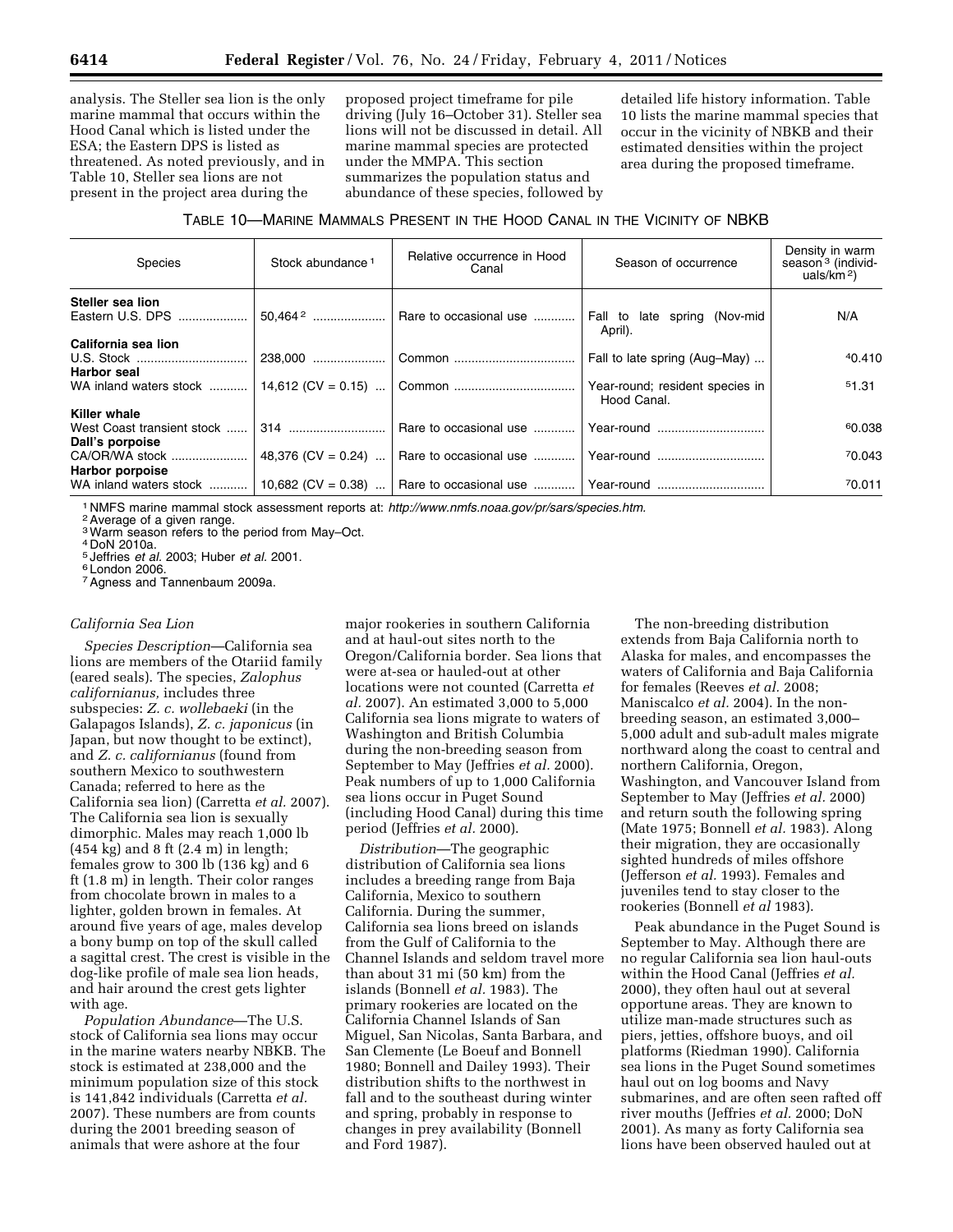NBKB on manmade structures (*e.g.,*  submarines, floating security fence, barges) (Agness and Tannenbaum 2009a; Tannenbaum *et al.* 2009a; Walters 2009). California sea lions have also been observed swimming in the Hood Canal in the vicinity of the project area on several occasions and likely forage in both nearshore marine and inland marine deeper waters (DoN 2001a).

*Behavior and Ecology*—California sea lions feed on a wide variety of prey, including many species of fish and squid (Everitt *et al.* 1981; Roffe and Mate 1984; Antonelis *et al.* 1990; Lowry *et al.* 1991). In the Puget Sound region, they feed primarily on fish such as Pacific hake (*Merluccius productus*), walleye pollock (*Theragra chalcogramma*), Pacific herring (*Clupea pallasii*), and spiny dogfish (*Squalus acanthias*) (Calambokidis and Baird 1994). In some locations where salmon runs exist, California sea lions also feed on returning adult and out-migrating juvenile salmonids (London 2006). Sexual maturity occurs at around four to five years of age for California sea lions (Heath 2002). California sea lions are gregarious during the breeding season and social on land during other times.

*Acoustics*—On land, California sea lions make incessant, raucous barking sounds; these have most of their energy at less than 2 kHz (Schusterman *et al.*  1967). Males vary both the number and rhythm of their barks depending on the social context; the barks appear to control the movements and other behavior patterns of nearby conspecifics (Schusterman 1977). Females produce barks, squeals, belches, and growls in the frequency range of 0.25–5 kHz, while pups make bleating sounds at 0.25–6 kHz. California sea lions produce two types of underwater sounds: Clicks (or short-duration sound pulses) and barks (Schusterman *et al.* 1966, 1967; Schusterman and Baillet 1969). All underwater sounds have most of their energy below 4 kHz (Schusterman *et al.*  1967).

The range of maximal hearing sensitivity underwater is between 1–28 kHz (Schusterman *et al.* 1972). Functional underwater high frequency hearing limits are between 35–40 kHz, with peak sensitivities from 15–30 kHz (Schusterman *et al.* 1972). The California sea lion shows relatively poor hearing at frequencies below 1 kHz (Kastak and Schusterman 1998). Peak hearing sensitivities in air are shifted to lower frequencies; the effective upper hearing limit is approximately 36 kHz (Schusterman 1974). The best range of sound detection is from 2–16 kHz (Schusterman 1974). Kastak and

Schusterman (2002) determined that hearing sensitivity generally worsens with depth—hearing thresholds were lower in shallow water, except at the highest frequency tested (35 kHz), where this trend was reversed. Octave band noise levels of 65–70 dB above the animal's threshold produced an average temporary threshold shift (TTS; discussed later in ''Potential Effects of the Specified Activity on Marine Mammals'') of 4.9 dB in the California sea lion (Kastak *et al.* 1999).

# *Harbor Seal*

*Species Description*—Harbor seals, which are members of the Phocid family (true seals), inhabit coastal and estuarine waters and shoreline areas from Baja California, Mexico to western Alaska. For management purposes, differences in mean pupping date (*i.e.,*  birthing) (Temte 1986), movement patterns (Jeffries 1985; Brown 1988), pollutant loads (Calambokidis *et al.*  1985) and fishery interactions have led to the recognition of three separate harbor seal stocks along the west coast of the continental U.S. (Boveng 1988). The three distinct stocks are: (1) Inland waters of Washington (including Hood Canal, Puget Sound, and the Strait of Juan de Fuca out to Cape Flattery), (2) outer coast of Oregon and Washington, and (3) California (Carretta *et al.* 2007). The inland waters of Washington stock is the only stock that is expected to occur within the project area.

The average weight for adult seals is about 180 lb (82 kg) and males are slightly larger than females. Male harbor seals weigh up to 245 lb (111 kg) and measure approximately 5 ft (1.5 m) in length. The basic color of harbor seals' coat is gray and mottled but highly variable, from dark with light color rings or spots to light with dark markings (NMFS 2008c).

*Population Abundance*—Estimated population numbers for the inland waters of Washington, including the Hood Canal, Puget Sound, and the Strait of Juan de Fuca out to Cape Flattery, are 14,612 individuals (Carretta *et al.* 2007). The minimum population is 12,844 individuals. The harbor seal is the only species of marine mammal that is consistently abundant and considered resident in the Hood Canal (Jeffries *et al.*  2003). The population of harbor seals in Hood Canal is a closed population, meaning that they do not have much movement outside of Hood Canal (London 2006). The abundance of harbor seals in Hood canal has stabilized, and the population may have reached its carrying capacity in the mid-1990s with an approximate abundance

of 1,000 harbor seals (Jeffries *et al.*  2003).

*Distribution*—Harbor seals are coastal species, rarely found more than 12 mi (20 km) from shore, and frequently occupy bays, estuaries, and inlets (Baird 2001). Individual seals have been observed several miles upstream in coastal rivers. Ideal harbor seal habitat includes haul-out sites, shelter during the breeding periods, and sufficient food (Bjorge 2002). Haul-out areas can include intertidal and subtidal rock outcrops, sandbars, sandy beaches, peat banks in salt marshes, and man-made structures such as log booms, docks, and recreational floats (Wilson 1978; Prescott 1982; Schneider and Payne 1983; Gilber and Guldager 1998; Jeffries *et al.* 2000). Human disturbance can affect haul-out choice (Harris *et al.*  2003).

Harbor seals occur throughout Hood Canal and are seen relatively commonly in the area. They are year-round, nonmigratory residents, and pup (*i.e.,* give birth) in Hood Canal. Surveys in the Hood Canal from the mid-1970s to 2000 show a fairly stable population between 600–1,200 seals (Jeffries *et al.* 2003). Harbor seals have been observed swimming in the waters along NBKB in every month of surveys conducted from 2007–2010 (Agness and Tannenbaum 2009b; Tannenbaum *et al.* 2009b). On the NBKB waterfront, harbor seals have not been observed hauling out in the intertidal zone, but have been observed hauled-out on man-made structures such as the floating security fence, buoys, barges, marine vessels, and logs (Agness and Tannebaum 2009a; Tannenbaum *et al.* 2009a). The main haul-out locations for harbor seals in Hood Canal are located on river delta and tidal exposed areas at Quilcene, Dosewallips, Duckabush, Hamma Hamma, and Skokomish River mouths (*see* Figure 4–1 of the Navy's application), with the closest haul-out area to the project area being ten miles (16 km) southwest of NBKB at Dosewallips River mouth (London 2006).

*Behavior and Ecology*—Harbor seals are typically seen in small groups resting on tidal reefs, boulders, mudflats, man-made structures, and sandbars. Harbor seals are opportunistic feeders that adjust their patterns to take advantage of locally and seasonally abundant prey (Payne and Selzer 1989; Baird 2001; Bjørge 2002). The harbor seal diet consists of fish and invertebrates (Bigg 1981; Roffe and Mate 1984; Orr *et al.* 2004). Although harbor seals in the Pacific Northwest are common in inshore and estuarine waters, they primarily feed at sea (Orr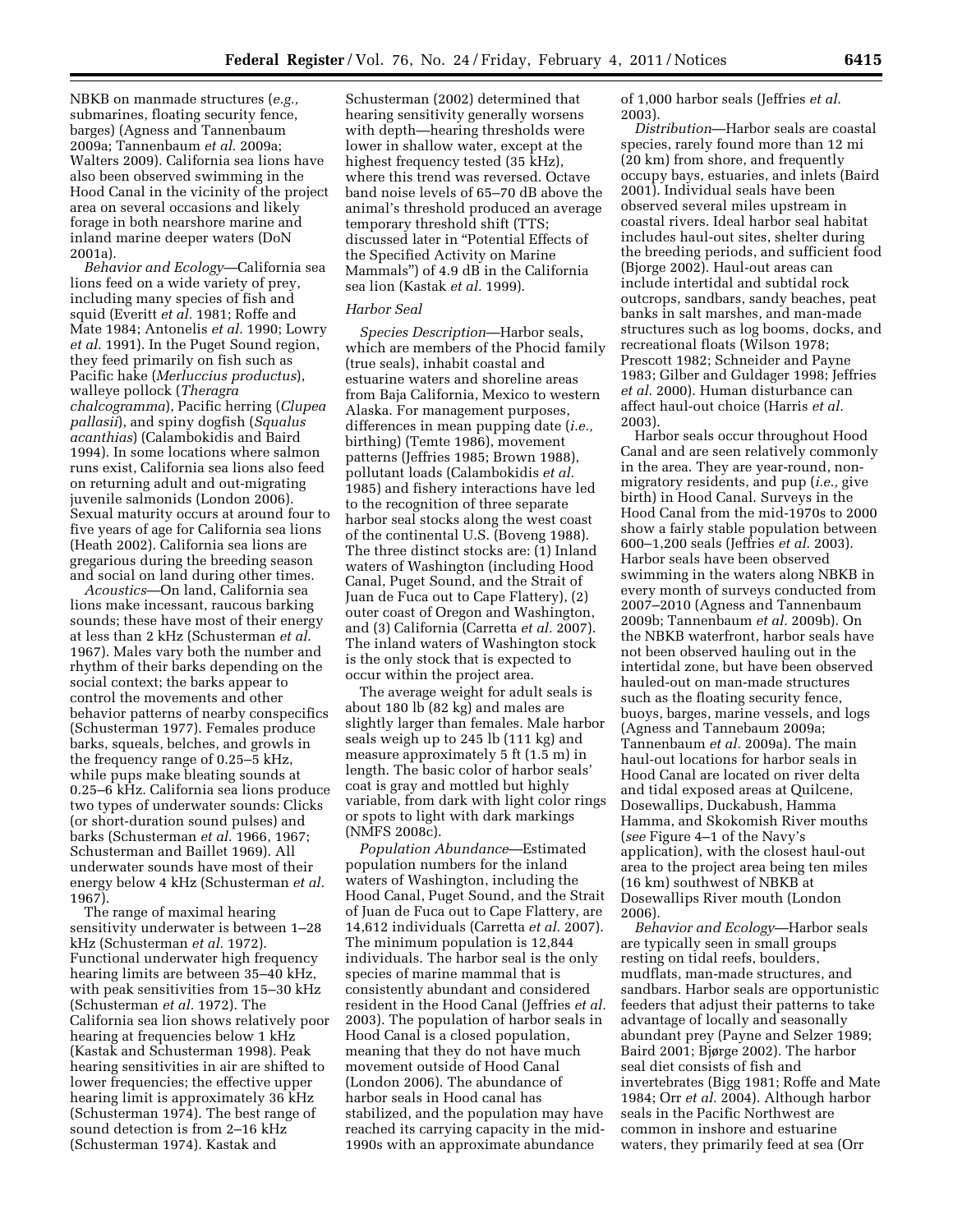*et al.* 2004) during high tide. Researchers have found that they complete both shallow and deep dives during hunting depending on the availability of prey (Tollit *et al.* 1997). Their diet in Puget Sound consists of many of the prey resources that are present in the nearshore and deeper waters of NBKB, including hake, herring and adult and out-migrating juvenile salmonids. Harbor seals in Hood Canal are known to feed on returning adult salmon, including ESA-threatened summer-run chum (*Oncorhynchus keta*). Over a five-year study of harbor seal predation in the Hood Canal, the average percent escapement of summerrun chum consumed was eight percent (London 2006).

Harbor seals mate at sea and females give birth during the spring and summer, although the pupping season varies by latitude. In coastal and inland regions of Washington, pups are born from April through January. Pups are generally born earlier in the coastal areas and later in the Puget Sound/Hood Canal region (Calambokidis and Jeffries 1991; Jeffries *et al.* 2000). Suckling harbor seal pups spend as much as forty percent of their time in the water (Bowen *et al.* 1999).

*Acoustics*—In air, harbor seal males produce a variety of low-frequency (less than 4 kHz) vocalizations, including snorts, grunts, and growls. Male harbor seals produce communication sounds in the frequency range of 100–1,000 Hz (Richardson *et al.* 1995). Pups make individually unique calls for mother recognition that contain multiple harmonics with main energy below 0.35 kHz (Bigg 1981; Thomson and Richardson 1995). Harbor seals hear nearly as well in air as underwater and had lower thresholds than California sea lions (Kastak and Schusterman 1998). Kastak and Schusterman (1998) reported airborne low frequency (100 Hz) sound detection thresholds at 65.4 dB re 20 μPa for harbor seals. In air, they hear frequencies from 0.25–30 kHz and are most sensitive from 6–16 kHz (Richardson 1995; Terhune and Turnbull 1995; Wolski *et al.* 2003).

Adult males also produce underwater sounds during the breeding season that typically range from 0.25–4 kHz (duration range: 0.1 s to multiple seconds; Hanggi and Schusterman 1994). Hanggi and Schusteman (1994) found that there is individual variation in the dominant frequency range of sounds between different males, and Van Parijs *et al.* (2003) reported oceanic, regional, population, and site-specific variation that could be vocal dialects. In water, they hear frequencies from 1–75 kHz (Southall *et al.* 2007) and can detect

sound levels as weak as 60–85 dB re 1 μPa within that band. They are most sensitive at frequencies below 50 kHz; above 60 kHz sensitivity rapidly decreases.

### *Killer Whale*

*Species Description*—Killer whales are members of the Delphinid family and are the most widely distributed cetacean species in the world. Killer whales have a distinctive color pattern, with black dorsal and white ventral portions. They also have a conspicuous white patch above and behind the eye and a highly variable gray or white saddle area behind the dorsal fin. The species shows considerable sexual dimorphism. Adult males develop larger pectoral flippers, dorsal fins, tail flukes, and girths than females. Male adult killer whales can reach up to 32 ft (9.8 m) in length and weigh nearly 22,000 lb (10,000 kg); females reach 28 ft (8.5 m) in length and weigh up to 16,500 lb (7,500 kg).

Based on appearance, feeding habits, vocalizations, social structure, and distribution and movement patterns there are three types of populations of killer whales (Wiles 2004; NMFS 2005). The three distinct forms or types of killer whales recognized in the North Pacific Ocean are: (1) Resident, (2) Transient, and (3) Offshore. The resident and transient populations have been divided further into different subpopulations based mainly on genetic analyses and distribution; not enough is known about the offshore whales to divide them into subpopulations (Wiles 2004). Only transient killer whales are known from the project area.

Transient killer whales occur throughout the eastern North Pacific, and have primarily been studied in coastal waters. Their geographical range overlaps that of the resident and offshore killer whales. The dorsal fin of transient whales tends to be more erect (straighter at the tip) than those of resident and offshore whales (Ford and Ellis 1999; Ford *et al.* 2000). Saddle patch pigmentation of transient killer whales is restricted to two patterns, and never has the large areas of black pigmentation intruding into the white of the saddle patch that is seen in resident and offshore types. Transient-type whales are often found in long-term stable social units that tend to be smaller than resident social groups (*e.g.,*  fewer than ten whales); these social units do not seem as permanent as matrilines are in resident type whales. Transient killer whales feed nearly exclusively on marine mammals (Ford and Ellis 1999), whereas resident whales primarily eat fish. Offshore

whales are presumed to feed primarily on fish, and have been documented feeding on sharks.

Within the transient type, association data (Ford *et al.* 1994; Ford and Ellis 1999; Matkin *et al.* 1999), acoustic data (Saulitis 1993; Ford and Ellis 1999) and genetic data (Hoelzel *et al.* 1998, 2002; Barrett-Lennard 2000) confirms that three communities of transient whales exist and represent three discrete populations: (1) Gulf of Alaska, Aleutian Islands, and Bering Sea transients, (2) AT1 transients (Prince William Sound, AK; listed as depleted under the MMPA), and (3) West Coast transients. Among the genetically distinct assemblages of transient killer whales in the northeastern Pacific, only the West Coast transient stock, which occurs from southern California to southeastern Alaska, may occur in the project area.

*Population Abundance*—The West Coast transient stock is a trans-boundary stock, with minimum counts for the population of transient killer whales coming from various photographic datasets. Combining these counts of cataloged transient whales gives a minimum number of 314 individuals for the West Coast transient stock (Allen and Angliss 2010). However, the number in Washington waters at any one time is probably fewer than twenty individuals (Wiles 2004).

*Distribution*—The geographical range of transient killer whales includes the northeast Pacific, with preference for coastal waters of southern Alaska and British Columbia (Krahn *et al.* 2002). Transient killer whales in the eastern North Pacific spend most of their time along the outer coast, but visit Hood Canal and the Puget Sound in search of harbor seals, sea lions, and other prey. Transient occurrence in inland waters appears to peak during August and September (Morton 1990; Baird and Dill 1995; Ford and Ellis 1999) which is the peak time for harbor seal pupping, weaning, and post-weaning (Baird and Dill 1995). In 2003 and 2005, small groups of transient killer whales (eleven and six individuals, respectively) visited Hood Canal to feed on harbor seals and remained in the area for significant periods of time (59 and 172 days, respectively) between the months of January and July.

*Behavior and Ecology*—Transient killer whales show greater variability in habitat use, with some groups spending most of their time foraging in shallow waters close to shore while others hunt almost entirely in open water (Felleman *et al.* 1991; Baird and Dill 1995; Matkin and Saulitis 1997). Transient killer whales feed on marine mammals and some seabirds, but apparently no fish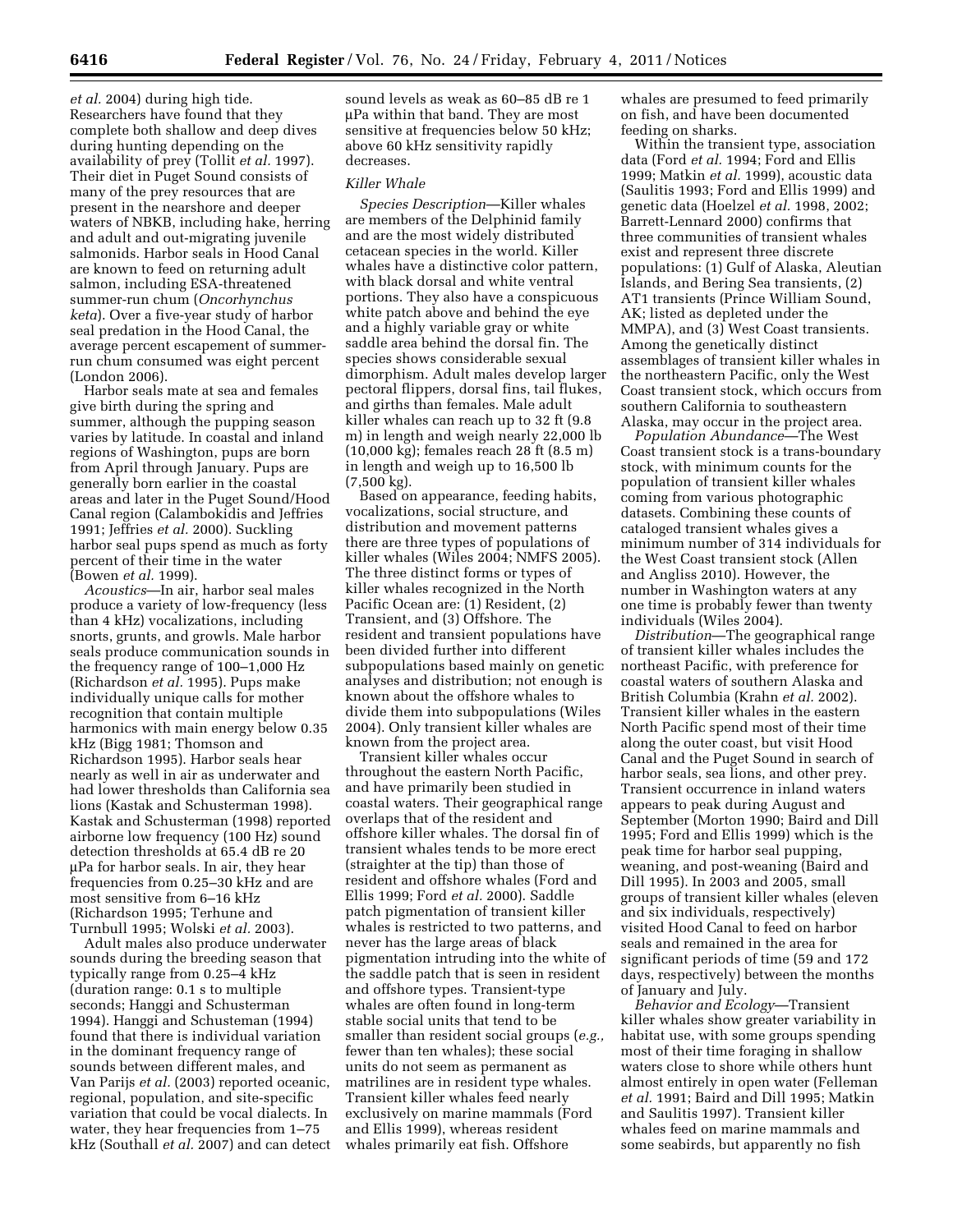(Morton 1990; Baird and Dill 1996; Ford *et al.* 1998; Ford and Ellis 1999; Ford *et al.* 2005). While present in Hood Canal in 2003 and 2005, transient killer whales preyed on harbor seals in the subtidal zone of the nearshore marine and inland marine deeper water habitats (London 2006). Other observations of foraging transient killer whales indicate they prefer to forage on pinnipeds in shallow, protected waters (Heimlich-Boran 1988; Saulitis *et al.* 2000). Transient killer whales travel in small, matrilineal groups, but they typically contain fewer than ten animals and their social organization generally is more flexible than that of resident killer whales (Morton 1990, Ford and Ellis 1999). These differences in social organization probably relate to differences in foraging (Baird and Whitehead 2000). There is no information on the reproductive behavior of killer whales in this area.

*Acoustics*—Killer whales produce a wide variety of clicks and whistles, but most of their sounds are pulsed, with frequencies ranging from 0.5–25 kHz (dominant frequency range: 1–6 kHz) (Thomson and Richardson 1995; Richardson *et al.* 1995). Source levels of echolocation signals range between 195–224 dB re 1 μPa-m peak-to-peak (pp), dominant frequencies range from 20– 60 kHz, with durations of about 0.1 s (Au *et al.* 2004). Source levels associated with social sounds have been calculated to range between 131–168 dB re 1 μPa-m and vary with vocalization type (Veirs 2004).

Both behavioral and auditory brainstem response technique indicate killer whales can hear in a frequency range of 1–100 kHz and are most sensitive at 20 kHz. This is one of the lowest maximum-sensitivity frequencies known among toothed whales (Szymanski *et al.* 1999).

### *Dall's Porpoise*

*Species Description*—Dall's porpoises are members of the Phocoenid (porpoise) family and are common in the North Pacific Ocean. They can reach a maximum length of just under 8 ft (2.4 m) and weigh up to 480 lb (218 kg). Males are slightly larger and thicker than females, which reach lengths of just under 7 ft (2.1 m) long. The body of Dall's porpoises is a very dark gray or black in coloration with variable contrasting white thoracic panels and white 'frosting' on the dorsal fin and tail that distinguish them from other cetacean species. These markings and colorations vary with geographic region and life stage, with adults having more distinct patterns.

Based on NMFS stock assessment reports, Dall's porpoises within the Pacific U.S. Exclusive Economic Zone are divided into two discrete, noncontiguous areas: (1) Waters off California, Oregon, and Washington, and (2) Alaskan waters (Carretta *et al.*  2008). Only individuals from the CA/ OR/WA stock may occur within the project area.

*Population Abundance*—The NMFS population estimate, recently updated in 2008 for the CA/OR/WA stock, is  $48,376$  (CV = 0.24) which is based on vessel line transect surveys by Barlow and Forney (2007) and Forney (2007) (Carretta *et al.* 2008). The minimum population is considered to be 39,709. Additional numbers of Dall's porpoises occur in the inland waters of Washington, but the most recent estimate was obtained in 1996 (900 animals; CV = 0.40; Calambokidis *et al.*  1997) and is not included in the overall estimate of abundance for this stock due to the need for more up-to-date information.

*Distribution*—The Dall's porpoise is found from northern Baja California, Mexico, north to the northern Bering Sea and south to southern Japan (Jefferson *et al.* 1993). The species is only common between 32–62°N in the eastern North Pacific (Morejohn 1979; Houck and Jefferson 1999). North-south movements in California, Oregon, and Washington have been suggested. Dall's porpoises shift their distribution southward during cooler-water periods (Forney and Barlow 1998). Norris and Prescott (1961) reported finding Dall's porpoises in southern California waters only in the winter, generally when the water temperature was less than 15 °C (59 °F). Seasonal movements have also been noted off Oregon and Washington, where higher densities of Dall's porpoises were sighted offshore in winter and spring and inshore in summer and fall (Green *et al.* 1992).

In Washington, they are most abundant in offshore waters. They are year-round residents in Washington (Green *et al.* 1992), but their distribution is highly variable between years, likely due to changes in oceanographic conditions (Forney and Barlow 1998). Dall's porpoises are observed throughout the year in the Puget Sound north of Seattle (Osborne *et al.* 1998) and are seen occasionally in southern Puget Sound. Dall's porpoises may also occasionally occur in Hood Canal (Jeffries 2006, personal communication). Nearshore habitats used by Dall's porpoises could include the marine habitats found in the inland marine waters of the Hood Canal. A Dall's porpoise was observed in the deeper

water at NBKB in summer 2008 (Tannenbaum *et al.* 2009a).

*Behavior and Ecology*—Dall's porpoises can be opportunistic feeders but primarily consume schooling forage fish. They are known to eat squid, crustaceans, and fishes such as blackbelly eelpout (*Lycodopsis pacifica*), herring, pollock, hake, and Pacific sandlance (*Ammodytes hexapterus*) (Walker *et al.* 1998). Groups of Dall's porpoises generally include fewer than ten individuals and are fluid, probably aggregating for feeding (Jefferson 1990, 1991; Houck and Jefferson 1999). Dall's porpoises become sexually mature at three and a half to eight years of age (Houck and Jefferson 1999) and give birth to a single calf after ten to twelve months. Breeding and calving typically occurs in the spring and summer (Angell and Balcomb 1982). In the North Pacific, there is a strong summer calving peak from early June through August (Ferrero and Walker 1999), and a smaller peak in March (Jefferson 1989). Resident Dall's porpoises breed in Puget Sound from August to September.

*Acoustics*—Only short duration pulsed sounds have been recorded for Dall's porpoises (Houck and Jefferson 1999); this species apparently does not whistle often (Richardson *et al.* 1995). Dall's porpoises produce short duration (50–1,500 μs), high-frequency, narrow band clicks, with peak energies between 120–160 kHz (Jefferson 1988). There is no published data on the hearing abilities of this species.

#### *Harbor Porpoise*

*Species Description*—Harbor porpoises belong to the Phocoenid (porpoise) family and are found extensively along the Pacific U.S. coast. Harbor porpoises are small, with males reaching average lengths of approximately 5 ft (1.5 m); Females are slightly larger with an average length of 5.5 ft (1.7 m). The average adult harbor porpoise weighs between 135–170 lb (61–77 kg). Harbor porpoises have a dark grey coloration on their backs, with their belly and throats white. They have a dark grey chin patch and intermediate shades of grey along their sides.

Recent preliminary genetic analyses of samples ranging from Monterey, CA to Vancouver Island, BC indicate that there is small-scale subdivision within the U.S. portion of this range (Chivers *et al.* 2002). Although geographic structure exists along an almost continuous distribution of harbor porpoises from California to Alaska, stock boundaries are difficult to draw because any rigid line is generally arbitrary from a biological perspective.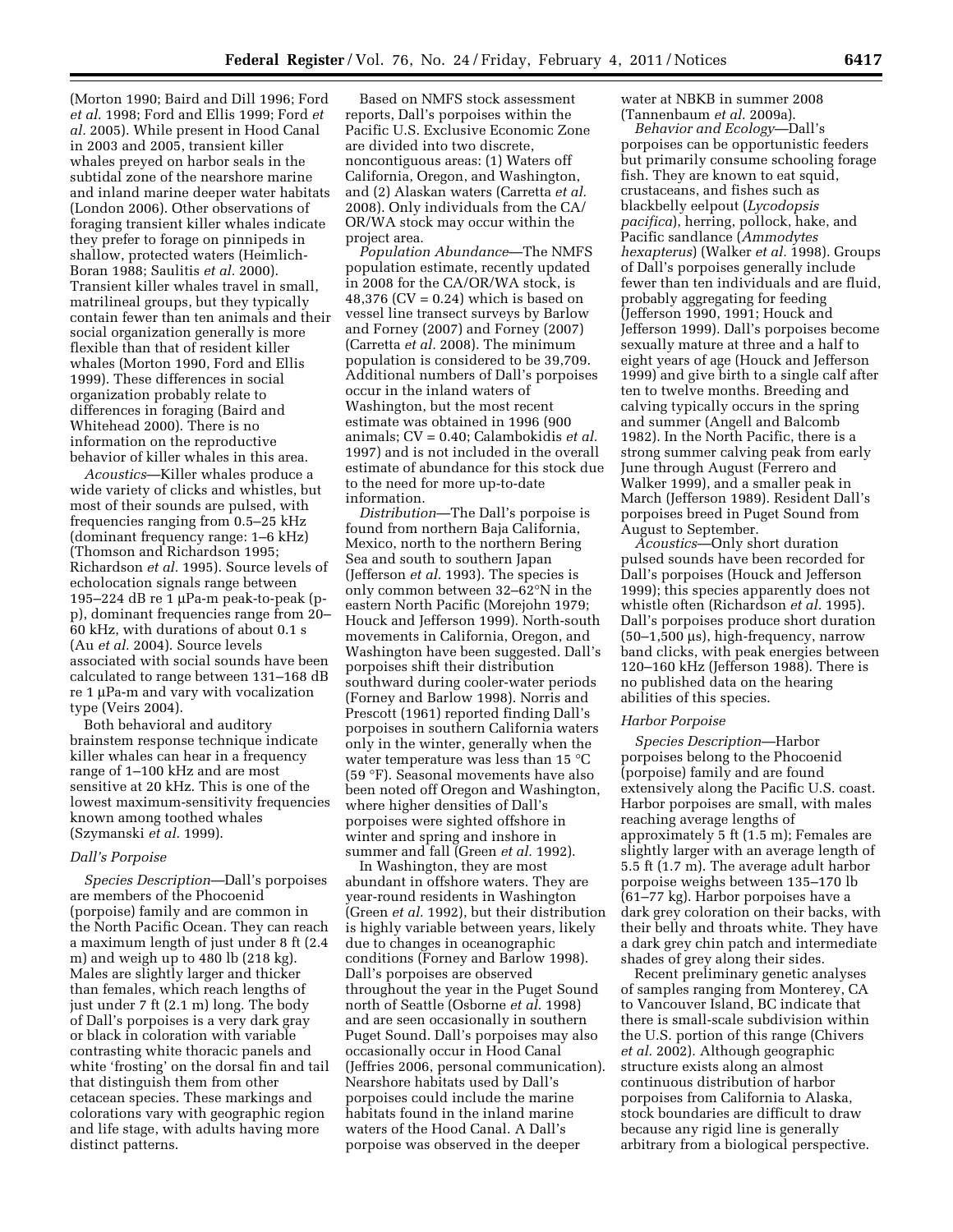Nevertheless, based on genetic data and density discontinuities identified from aerial surveys, NMFS identifies eight stocks in the Northeast Pacific Ocean. Pacific coast harbor porpoise stocks include: (1) Monterey Bay, (2) San Francisco-Russian River, (3) northern California/southern Oregon, (4) Oregon/ Washington coastal, (5) inland Washington, (6) Southeast Alaska, (7) Gulf of Alaska, and (8) Bering Sea. Only individuals from the Washington Inland Waters stock may occur in the project area.

*Population Abundance*—Aerial surveys of the inland waters of Washington and southern British Columbia were conducted during August of 2002 and 2003 (J. Laake, unpubl. data). These aerial surveys included the Strait of Juan de Fuca, San Juan Islands, Gulf Islands, and Strait of Georgia, which includes waters inhabited by the Washington Inland Waters stock of harbor porpoises as well as harbor porpoises from British Columbia. An average of the 2002 and 2003 estimates of abundance in U.S. waters resulted in an uncorrected abundance of  $3,123$  (CV = 0.10) harbor porpoises in Washington inland waters (J. Laake, unpubl. data). When corrected for availability and perception bias, the estimated abundance for the Washington Inland Waters stock of harbor porpoise is  $10,682$  (CV =  $0.38$ ) animals (Carretta *et al.* 2008). The minimum population estimate is 7,841.

*Distribution*—Harbor porpoises are generally found in cool temperate to subarctic waters over the continental shelf in both the North Atlantic and North Pacific (Read 1999). This species is seldom found in waters warmer than 17 °C (63 °F; Read 1999) or south of Point Conception (Hubbs 1960; Barlow and Hanan 1995). Harbor porpoises can be found year-round primarily in the shallow coastal waters of harbors, bays, and river mouths (Green *et al.* 1992). Along the Pacific coast, harbor porpoises occur from Monterey Bay, California to the Aleutian Islands and west to Japan (Reeves *et al.* 2002). Harbor porpoises are known to occur in Puget Sound year round (Osmek *et al.*  1996, 1998; Carretta *et al.* 2007), and may occasionally occur in Hood Canal (Jeffries 2006, pers. comm.). Harbor porpoise observations in northern Hood Canal have increased in recent years (Calambokidis 2010, pers. comm.). A harbor porpoise was seen in deeper water at NBKB during 2010 field observations (SAIC 2010, staff obs.).

*Behavior and Ecology*—Harbor porpoises are non-social animals usually seen in small groups of two to five animals. Little is known about their

social behavior. Harbor porpoises can be opportunistic foragers but primarily consume schooling forage fish (Osmek *et al.* 1996; Bowen and Siniff 1999; Reeves *et al.* 2002). Along the coast of Washington, harbor porpoises primarily feed on herring, market squid (*Loligo opalescens*) and eulachon (*Thaleichthys pacificus*) (Gearin *et al.* 1994). Females reach sexual maturity at three to four years of age and may give birth every year for several years in a row. Calves are born in late spring (Read 1990; Read and Hohn 1995). Dall's and harbor porpoises appear to hybridize relatively frequently in the Puget Sound area (Willis *et al.* 2004).

*Acoustics*—Harbor porpoise vocalizations include clicks and pulses (Ketten 1998), as well as whistle-like signals (Verboom and Kastelein 1995). The dominant frequency range is 110– 150 kHz, with source levels of 135–177 dB re 1 μPa-m (Ketten 1998). Echolocation signals include one or two low-frequency components in the 1.4– 2.5 kHz range (Verboom and Kastelein 1995).

A behavioral audiogram of a harbor porpoise indicated the range of best sensitivity is 8–32 kHz at levels between 45–50 dB re 1 μPa-m (Andersen 1970); however, auditory-evoked potential studies showed a much higher frequency of approximately 125–130 kHz (Bibikov 1992). The auditoryevoked potential method suggests that the harbor porpoise actually has two frequency ranges of best sensitivity. More recent psycho-acoustic studies found the range of best hearing to be 16– 140 kHz, with a reduced sensitivity around 64 kHz (Kastelein *et al.* 2002). Maximum sensitivity occurs between 100–140 kHz (Kastelein *et al.* 2002).

## **Potential Effects of the Specified Activity on Marine Mammals**

NMFS has determined that pile driving, as outlined in the project description, has the potential to result in behavioral harassment of California sea lions, harbor seals, harbor porpoises, Dall's porpoises, and killer whales that may be swimming, foraging, or resting in the project vicinity while pile driving is being conducted. Pile driving could potentially harass those pinnipeds that are in the water close to the project site, whether their heads are above or below the surface.

### *Marine Mammal Hearing*

The primary effect on marine mammals anticipated from the specified activities will result from exposure of animals to underwater sound. Exposure to sound can affect marine mammal hearing. When considering the

influence of various kinds of sound on the marine environment, it is necessary to understand that different kinds of marine life are sensitive to different frequencies of sound. Based on available behavioral data, audiograms derived using auditory evoked potential techniques, anatomical modeling, and other data, Southall *et al.* (2007) designate functional hearing groups for marine mammals and estimate the lower and upper frequencies of functional hearing of the groups. The functional groups and the associated frequencies are indicated below (though animals are less sensitive to sounds at the outer edge of their functional range and most sensitive to sounds of frequencies within a smaller range somewhere in the middle of their functional hearing range):

• Low frequency cetaceans (thirteen species of mysticetes): Functional hearing is estimated to occur between approximately 7 Hz and 22 kHz;

• Mid-frequency cetaceans (32 species of dolphins, six species of larger toothed whales, and nineteen species of beaked and bottlenose whales): Functional hearing is estimated to occur between approximately 150 Hz and 160 kHz;

• High frequency cetaceans (six species of true porpoises, four species of river dolphins, two members of the genus *Kogia,* and four dolphin species of the genus *Cephalorhynchus*): Functional hearing is estimated to occur between approximately 200 Hz and 180 kHz; and

• Pinnipeds in water: Functional hearing is estimated to occur between approximately 75 Hz and 75 kHz, with the greatest sensitivity between approximately 700 Hz and 20 kHz.

As mentioned previously in this document, two pinnipeds and three cetacean species are likely to occur in the proposed project area. Of the three cetacean species likely to occur in the project area, two are classified as high frequency cetaceans (Dall's and harbor porpoises) and one is classified as a mid-frequency cetacean (killer whales) (Southall *et al.* 2007).

## *Underwater Noise Effects*

*Potential Effects of Pile Driving Noise*—The effects of sounds from pile driving might result in one or more of the following: Temporary or permanent hearing impairment, non-auditory physical or physiological effects, behavioral disturbance, and masking (Richardson *et al.* 1995; Gordon *et al.*  2004; Nowacek *et al.* 2007; Southall *et al.* 2007). The effects of pile driving on marine mammals are dependent on several factors, including the size, type,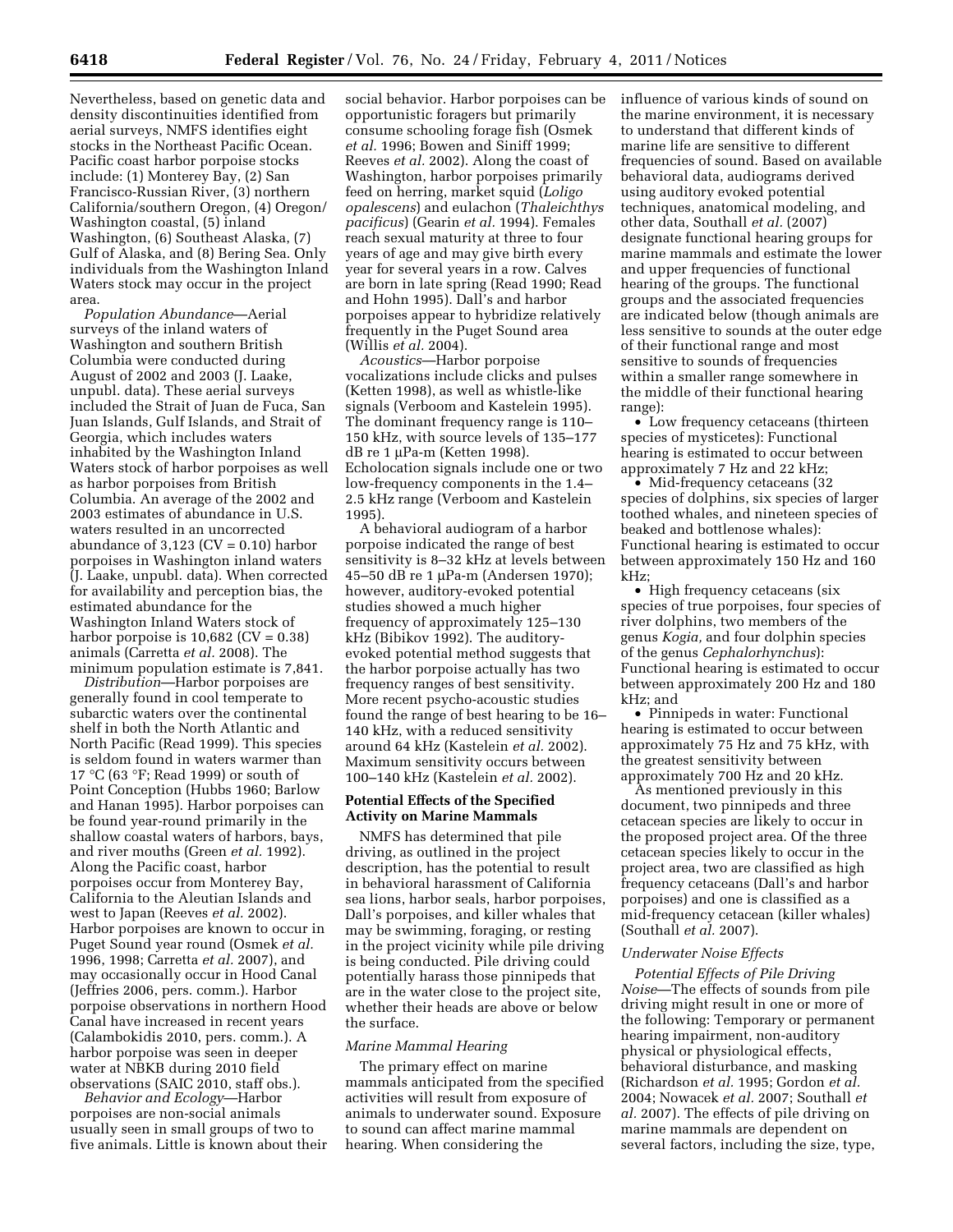and depth of the animal; the depth, intensity, and duration of the pile driving sound; the depth of the water column; the substrate of the habitat; the standoff distance between the pile and the animal; and the sound propagation properties of the environment. Impacts to marine mammals from pile driving activities are expected to result primarily from acoustic pathways. As such, the degree of effect is intrinsically related to the received level and duration of the sound exposure, which are in turn influenced by the distance between the animal and the source. The further away from the source, the less intense the exposure should be. The substrate and depth of the habitat affect the sound propagation properties of the environment. Shallow environments are typically more structurally complex, which leads to rapid sound attenuation. In addition, substrates that are soft (*e.g.,*  sand) will absorb or attenuate the sound more readily than hard substrates (*e.g.,*  rock) which may reflect the acoustic wave. Soft porous substrates would also likely require less time to drive the pile, and possibly less forceful equipment, which would ultimately decrease the intensity of the acoustic source.

In the absence of mitigation, impacts to marine species would be expected to result from physiological and behavioral responses to both the type and strength of the acoustic signature (Viada *et al.*  2008). The type and severity of behavioral impacts are more difficult to define due to limited studies addressing the behavioral effects of impulsive sounds on marine mammals. Potential effects from impulsive sound sources can range in severity, ranging from effects such as behavioral disturbance, tactile perception, physical discomfort, slight injury of the internal organs and the auditory system, to mortality (Yelverton *et al.* 1973; O'Keefe and Young 1984; DoN 2001b).

*Hearing Impairment and Other Physical Effects*—Marine mammals exposed to high intensity sound repeatedly or for prolonged periods can experience hearing threshold shift (TS), which is the loss of hearing sensitivity at certain frequency ranges (Kastak *et al.*  1999; Schlundt *et al.* 2000; Finneran *et al.* 2002, 2005). TS can be permanent (PTS), in which case the loss of hearing sensitivity is not recoverable, or temporary (TTS), in which case the animal's hearing threshold will recover over time (Southall *et al.* 2007). Marine mammals depend on acoustic cues for vital biological functions, (*e.g.,*  orientation, communication, finding prey, avoiding predators); thus, TTS may result in reduced fitness in survival and reproduction, either permanently or

temporarily. However, this depends on both the frequency and duration of TTS, as well as the biological context in which it occurs. TTS of limited duration, occurring in a frequency range that does not coincide with that used for recognition of important acoustic cues, would have little to no effect on an animal's fitness. Repeated noise exposure that leads to TTS could cause PTS. PTS, in the unlikely event that it occurred, would constitute injury, but TTS is not considered injury (Southall *et al.* 2007). It is unlikely that the project would result in any cases of temporary or especially permanent hearing impairment or any significant nonauditory physical or physiological effects for reasons discussed later in this document. Some behavioral disturbance is expected, but it is likely that this would be localized and short-term because of the short project duration.

Several aspects of the planned monitoring and mitigation measures for this project (*see* the ''Proposed Mitigation'' and ''Proposed Monitoring and Reporting'' sections later in this document) are designed to detect marine mammals occurring near the pile driving to avoid exposing them to sound pulses that might, in theory, cause hearing impairment. In addition, many cetaceans are likely to show some avoidance of the area where received levels of pile driving sound are high enough that hearing impairment could potentially occur. In those cases, the avoidance responses of the animals themselves will reduce or (most likely) avoid any possibility of hearing impairment. Non-auditory physical effects may also occur in marine mammals exposed to strong underwater pulsed sound. It is especially unlikely that any effects of these types would occur during the present project given the brief duration of exposure for any given individual and the planned monitoring and mitigation measures. The following subsections discuss in somewhat more detail the possibilities of TTS, PTS, and non-auditory physical effects.

*Temporary Threshold Shift*—TTS is the mildest form of hearing impairment that can occur during exposure to a strong sound (Kryter 1985). While experiencing TTS, the hearing threshold rises, and a sound must be stronger in order to be heard. In terrestrial mammals, TTS can last from minutes or hours to days (in cases of strong TTS). For sound exposures at or somewhat above the TTS threshold, hearing sensitivity in both terrestrial and marine mammals recovers rapidly after exposure to the sound ends. Few data on sound levels and durations necessary

to elicit mild TTS have been obtained for marine mammals, and none of the published data concern TTS elicited by exposure to multiple pulses of sound. Available data on TTS in marine mammals are summarized in Southall *et al.* (2007).

Given the available data, the received level of a single pulse (with no frequency weighting) might need to be approximately 186 dB re 1 μPa2-s (*i.e.,*  186 dB sound exposure level [SEL] or approximately 221–226 dB pk-pk) in order to produce brief, mild TTS. Exposure to several strong pulses that each have received levels near 190 dB re 1 μPa rms (175–180 dB SEL) might result in cumulative exposure of approximately 186 dB SEL and thus slight TTS in a small odontocete, assuming the TTS threshold is (to a first approximation) a function of the total received pulse energy. Levels greater than or equal to 190 dB re 1 μPa rms are expected to be restricted to radii no more than 5 m (16 ft) from the pile driving. For an odontocete closer to the surface, the maximum radius with greater than or equal to 190 dB re 1 μPa rms would be smaller.

The above TTS information for odontocetes is derived from studies on the bottlenose dolphin (*Tursiops truncatus*) and beluga whale (*Delphinapterus leucas*). There is no published TTS information for other species of cetaceans. However, preliminary evidence from a harbor porpoise exposed to pulsed sound suggests that its TTS threshold may have been lower (Lucke *et al.* 2009). To avoid the potential for injury, NMFS has determined that cetaceans should not be exposed to pulsed underwater noise at received levels exceeding 180 dB re 1 μPa rms. As summarized above, data that are now available imply that TTS is unlikely to occur unless odontocetes are exposed to pile driving pulses stronger than 180 dB re 1 μPa rms.

*Permanent Threshold Shift*—When PTS occurs, there is physical damage to the sound receptors in the ear. In severe cases, there can be total or partial deafness, while in other cases the animal has an impaired ability to hear sounds in specific frequency ranges (Kryter 1985). There is no specific evidence that exposure to pulses of sound can cause PTS in any marine mammal. However, given the possibility that mammals close to pile driving activity might incur TTS, there has been further speculation about the possibility that some individuals occurring very close to pile driving might incur PTS. Single or occasional occurrences of mild TTS are not indicative of permanent auditory damage, but repeated or (in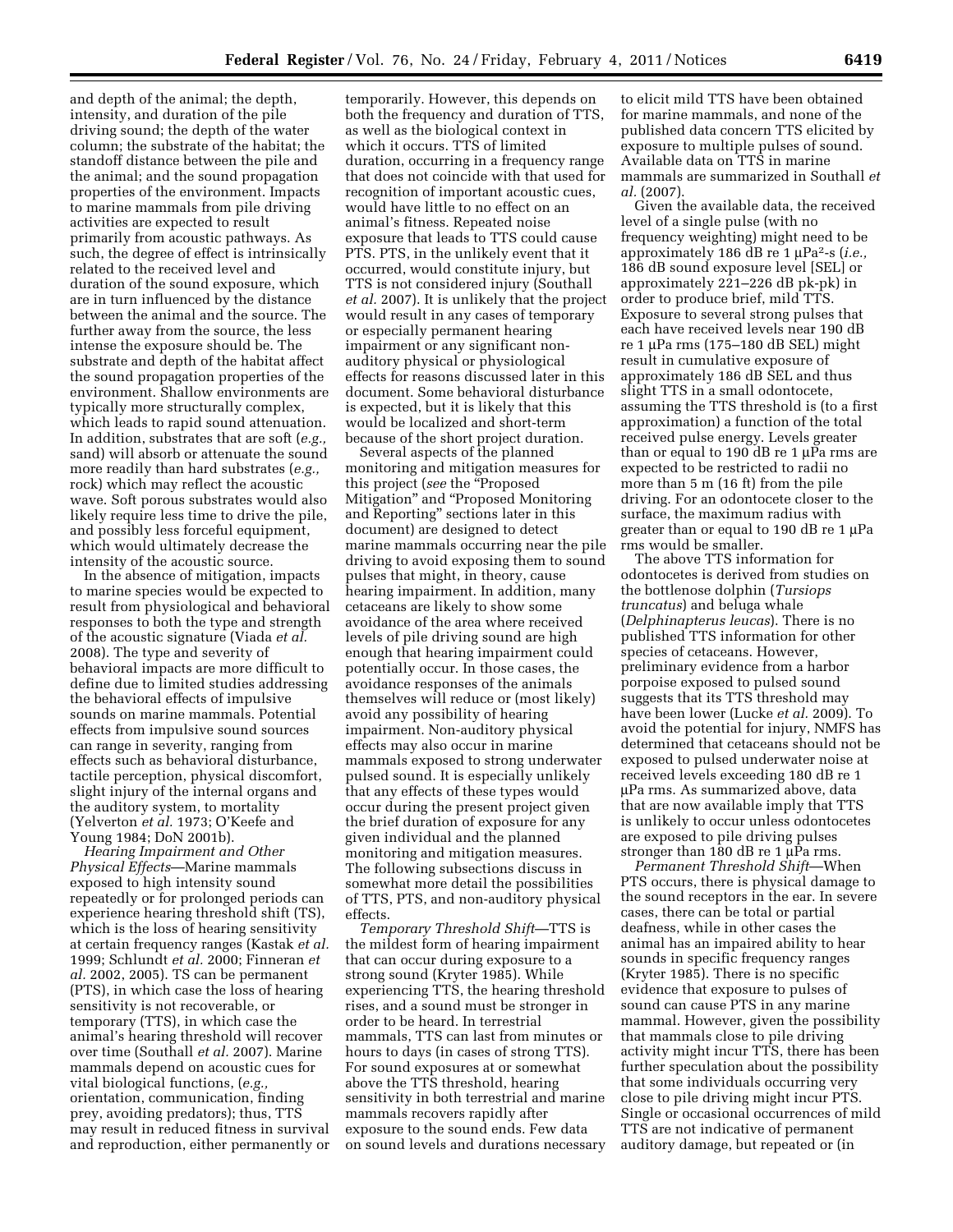some cases) single exposures to a level well above that causing TTS onset might elicit PTS.

Relationships between TTS and PTS thresholds have not been studied in marine mammals but are assumed to be similar to those in humans and other terrestrial mammals. PTS might occur at a received sound level at least several decibels above that inducing mild TTS if the animal were exposed to strong sound pulses with rapid rise time. Based on data from terrestrial mammals, a precautionary assumption is that the PTS threshold for impulse sounds (such as pile driving pulses as received close to the source) is at least 6 dB higher than the TTS threshold on a peak-pressure basis and probably greater than 6 dB (Southall *et al.* 2007). On an SEL basis, Southall *et al.* (2007) estimated that received levels would need to exceed the TTS threshold by at least 15 dB for there to be risk of PTS. Thus, for cetaceans, Southall *et al.* (2007) estimate that the PTS threshold might be an Mweighted SEL (for the sequence of received pulses) of approximately 198 dB re 1  $\mu$ Pa<sup>2</sup>-s (15 dB higher than the TTS threshold for an impulse). Given the higher level of sound necessary to cause PTS as compared with TTS, it is considerably less likely that PTS could occur.

*Non-auditory Physiological Effects*— Non-auditory physiological effects or injuries that theoretically might occur in marine mammals exposed to strong underwater sound include stress, neurological effects, bubble formation, resonance effects, and other types of organ or tissue damage (Cox *et al.* 2006; Southall *et al.* 2007). Studies examining such effects are limited. In general, little is known about the potential for pile driving to cause auditory impairment or other physical effects in marine mammals. Available data suggest that such effects, if they occur at all, would presumably be limited to short distances from the sound source and to activities that extend over a prolonged period. The available data do not allow identification of a specific exposure level above which non-auditory effects can be expected (Southall *et al.* 2007) or any meaningful quantitative predictions of the numbers (if any) of marine mammals that might be affected in those ways. Marine mammals that show behavioral avoidance of pile driving, including some odontocetes and some pinnipeds, are especially unlikely to incur auditory impairment or nonauditory physical effects.

Measured source levels from impact pile driving can be as high as 214 dB re  $1 \mu$ Pa at  $1 \text{ m}$  (3.3 ft). Although no marine mammals have been shown to

experience TTS or PTS as a result of being exposed to pile driving activities, captive bottlenose dolphins and beluga whales exhibited changes in behavior when exposed to strong pulsed sounds (Finneran *et al.* 2000, 2002, 2005). The animals tolerated high received levels of sound before exhibiting aversive behaviors. Experiments on a beluga whale showed that exposure to a single watergun impulse at a received level of 207 kPa (30 psi) p-p, which is equivalent to  $228 \text{ dB}$  p-p re 1  $\mu$ Pa, resulted in a 7 and 6 dB TTS in the beluga whale at 0.4 and 30 kHz, respectively. Thresholds returned to within 2 dB of the pre-exposure level within four minutes of the exposure (Finneran *et al.* 2002). Although the source level of pile driving from one hammer strike is expected to be much lower than the single watergun impulse cited here, animals being exposed for a prolonged period to repeated hammer strikes could receive more noise exposure in terms of SEL than from the single watergun impulse (estimated at 188 dB re 1  $\mu$ Pa<sup>2</sup>-s) in the aforementioned experiment (Finneran *et al.* 2002). However, in order for marine mammals to experience TTS or PTS, the animals have to be close enough to be exposed to high intensity noise levels for a prolonged period of time. Based on the best scientific information available, these SPLs are far below the thresholds that could cause TTS or the onset of PTS.

#### *Disturbance Reactions*

Disturbance includes a variety of effects, including subtle changes in behavior, more conspicuous changes in activities, and displacement. Reactions to sound, if any, depend on species, state of maturity, experience, current activity, reproductive state, time of day, and many other factors (Richardson *et al.* 1995; Wartzok *et al.* 2004; Southall *et al.* 2007; Weilgart 2007). Behavioral responses to sound are highly variable and context specific. For each potential behavioral change, the magnitude of the change ultimately determines the severity of the response. A number of factors may influence an animal's response to noise, including its previous experience, its auditory sensitivity, its biological and social status (including age and sex), and its behavioral state and activity at the time of exposure.

Habituation can occur when an animal's response to a stimulus wanes with repeated exposure, usually in the absence of unpleasant associated events (Wartzok *et al.* 2003/04). Animals are most likely to habituate to sounds that are predictable and unvarying. The opposite process is sensitization, when

an unpleasant experience leads to subsequent responses, often in the form of avoidance, at a lower level of exposure. Behavioral state may affect the type of response as well. For example, animals that are resting may show greater behavioral change in response to disturbing noise levels than animals that are highly motivated to remain in an area for feeding (Richardson *et al.* 1995; NRC 2003; Wartzok *et al.* 2003/04).

Controlled experiments with captive marine mammals showed pronounced behavioral reactions, including avoidance of loud sound sources (Ridgway *et al.* 1997; Finneran *et al.*  2003). Observed responses of wild marine mammals to loud pulsed sound sources (typically seismic guns or acoustic harassment devices, but also including pile driving) have been varied but often consist of avoidance behavior or other behavioral changes suggesting discomfort (Morton and Symonds 2002; CALTRANS 2001, 2006; *see also*  Gordon *et al.* 2004; Wartzok *et al.* 2003/ 04; Nowacek *et al.* 2007). Responses to continuous noise, such as vibratory pile installation, have not been documented as well as responses to pulsed sounds.

With both types of pile driving, it is likely that the onset of pile driving could result in temporary, short term changes in an animal's typical behavior and/or avoidance of the affected area. These behavioral changes may include (Richardson *et al.* 1995): changing durations of surfacing and dives, number of blows per surfacing, or moving direction and/or speed; reduced/increased vocal activities; changing/cessation of certain behavioral activities (such as socializing or feeding); visible startle response or aggressive behavior (such as tail/fluke slapping or jaw clapping); avoidance of areas where noise sources are located; and/or flight responses (*e.g.,* pinnipeds flushing into water from haul-outs or rookeries). Pinnipeds may increase their haul-out time, possibly to avoid inwater disturbance (CALTRANS 2001, 2006). Since pile driving will likely only occur for a few hours a day, over a short period of time, it is unlikely to result in permanent displacement. Any potential impacts from pile driving activities could be experienced by individual marine mammals, but would not be likely to cause population level impacts, or affect the long-term fitness of the species.

The biological significance of many of these behavioral disturbances is difficult to predict, especially if the detected disturbances appear minor. However, the consequences of behavioral modification could be expected to be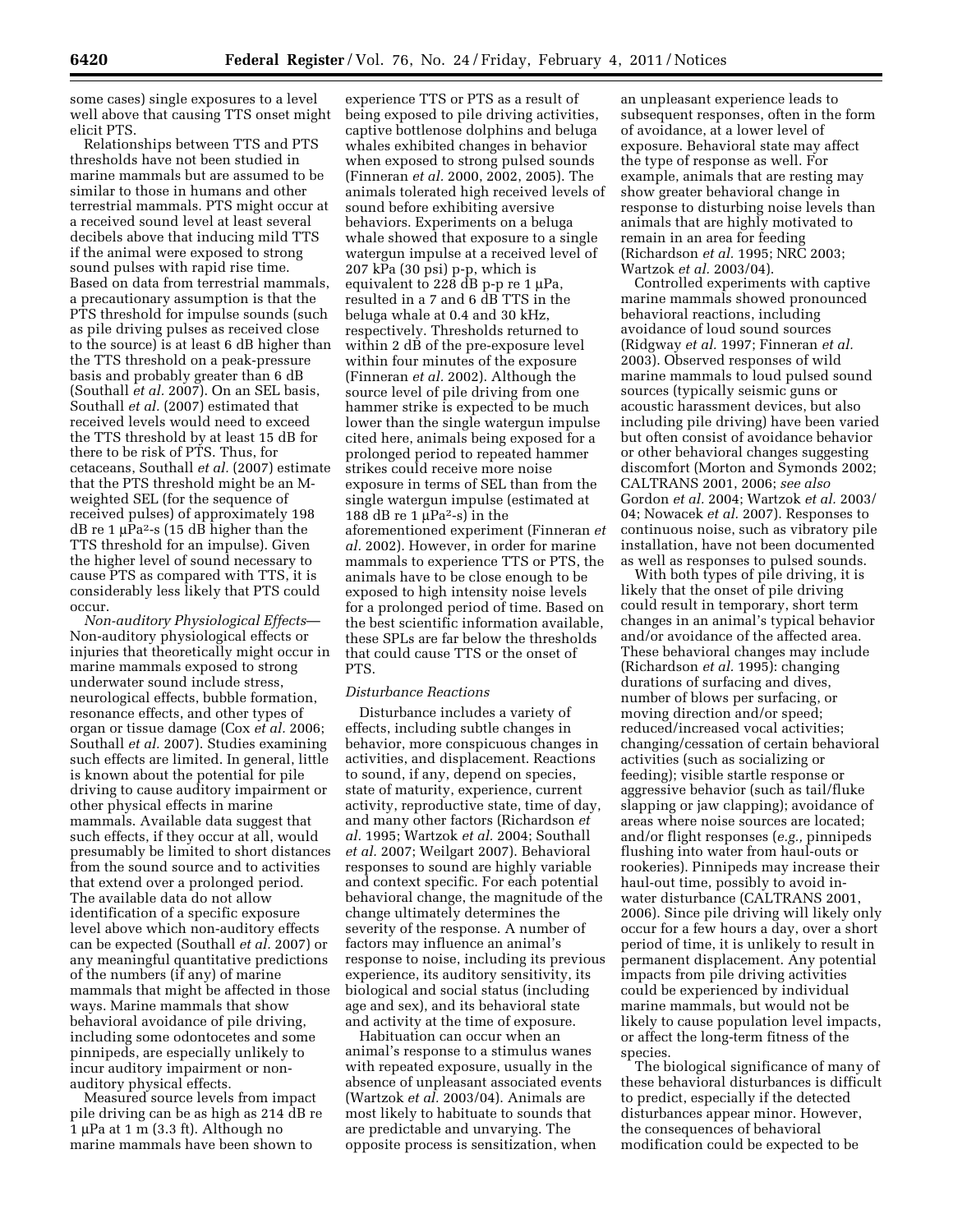biologically significant if the change affects growth, survival, or reproduction. Significant behavioral modifications that could potentially lead to effects on growth, survival, or reproduction include:

• Drastic changes in diving/surfacing patterns (such as those thought to be causing beaked whale stranding due to exposure to military mid-frequency tactical sonar);

• Habitat abandonment due to loss of desirable acoustic environment; and

• Cessation of feeding or social interaction.

The onset of behavioral disturbance from anthropogenic noise depends on both external factors (characteristics of noise sources and their paths) and the specific characteristics of the receiving animals (hearing, motivation, experience, demography) and is difficult to predict (Southall *et al.* 2007).

#### *Auditory Masking*

Natural and artificial sounds can disrupt behavior by masking, or interfering with, a marine mammal's ability to hear other sounds. Masking occurs when the receipt of a sound is interfered with by another coincident sound at similar frequencies and at similar or higher levels. Chronic exposure to excessive, though not highintensity, noise could cause masking at particular frequencies for marine mammals that utilize sound for vital biological functions. Masking can interfere with detection of acoustic signals such as communication calls, echolocation sounds, and environmental sounds important to marine mammals. Therefore, under certain circumstances, marine mammals whose acoustical sensors or environment are being severely masked could also be impaired from maximizing their performance fitness in survival and reproduction. If the coincident (masking) sound were man-made, it could be potentially harassing if it disrupted hearing-related behavior. It is important to distinguish TTS and PTS, which persist after the sound exposure, from masking, which occurs during the sound exposure. Because masking (without resulting in TS) is not associated with abnormal physiological function, it is not considered a physiological effect, but rather a potential behavioral effect.

The frequency range of the potentially masking sound is important in determining any potential behavioral impacts. Because noise generated from in-water pile driving is mostly concentrated at low frequency ranges, it may have less effect on high frequency echolocation sounds made by porpoises.

However, lower frequency man-made noises are more likely to affect detection of communication calls and other potentially important natural sounds such as surf and prey noise. It may also affect communication signals when they occur near the noise band and thus reduce the communication space of animals (*e.g.,* Clark *et al.* 2009) and cause increased stress levels (*e.g.,* Foote *et al.* 2004; Holt *et al.* 2009).

Masking has the potential to impact species at population, community, or even ecosystem levels, as well as at individual levels. Masking affects both senders and receivers of the signals and can potentially have long-term chronic effects on marine mammal species and populations. Recent research suggests that low frequency ambient sound levels have increased by as much as 20 dB (more than three times in terms of SPL) in the world's ocean from pre-industrial periods, and that most of these increases are from distant shipping (Hildebrand 2009). All anthropogenic noise sources, such as those from vessel traffic, pile driving, and dredging activities, contribute to the elevated ambient noise levels, thus intensifying masking. However, the sum of noise from the proposed activities is confined in an area of inland waters (Hood Canal) that is bounded by landmass; therefore, the noise generated is not expected to contribute to increased ocean ambient noise.

The most intense underwater sounds in the proposed action are those produced by impact pile driving. Given that the energy distribution of pile driving covers a broad frequency spectrum, sound from these sources would likely be within the audible range of California sea lions, harbor seals, transient killer whales, harbor porpoises, and Dall's porpoises. Impact pile driving activity is relatively shortterm, with rapid pulses occurring for approximately fifteen minutes per pile. The probability for impact pile driving resulting from this proposed action masking acoustic signals important to the behavior and survival of marine mammal species is likely to be negligible. Vibratory pile driving is also relatively short-term, with rapid oscillations occurring for approximately one and a half hours per pile. It is possible that vibratory pile driving resulting from this proposed action may mask acoustic signals important to the behavior and survival of marine mammal species, but the short-term duration and limited affected area would result in a negligible impact from masking. Any masking event that could possibly rise to Level B harassment under the MMPA would occur

concurrently within the zones of behavioral harassment already estimated for vibratory and impact pile driving, and which have already been taken into account in the exposure analysis.

#### *Airborne Noise Effects*

Marine mammals that occur in the project area could be exposed to airborne sounds associated with pile driving that have the potential to cause harassment, depending on their distance from pile driving activities. Airborne pile driving noise would have less impact on cetaceans than pinnipeds because noise from atmospheric sources does not transmit well underwater (Richardson *et al.* 1995); thus, airborne noise would only be an issue for hauledout pinnipeds in the project area. Most likely, airborne sound would cause behavioral responses similar to those discussed above in relation to underwater noise. For instance, anthropogenic sound could cause hauled-out pinnipeds to exhibit changes in their normal behavior, such as reduction in vocalizations, or cause them to temporarily abandon their habitat and move further from the source. Studies by Blackwell *et al.*  (2004) and Moulton *et al.* (2005) indicate a tolerance or lack of response to unweighted airborne sounds as high as 112 dB peak and 96 dB rms.

# **Anticipated Effects on Habitat**

The proposed activities at NBKB will not result in permanent impacts to habitats used directly by marine mammals, such as haul-out sites, but may have potential short-term impacts to food sources such as forage fish and salmonids. There are no rookeries or major haul-out sites within 10 km (6.2 mi), foraging hotspots, or other ocean bottom structure of significant biological importance to marine mammals that may be present in the marine waters in the vicinity of the project area. Therefore, the main impact issue associated with the proposed activity will be temporarily elevated noise levels and the associated direct effects on marine mammals, as discussed previously in this document. The most likely impact to marine mammal habitat occurs from pile driving effects on likely marine mammal prey (*i.e.,* fish) near NBKB and minor impacts to the immediate substrate during installation and removal of piles during the pile replacement project.

# *Pile Driving Effects on Potential Prey (Fish)*

Construction activities will produce both pulsed (*i.e.,* impact pile driving)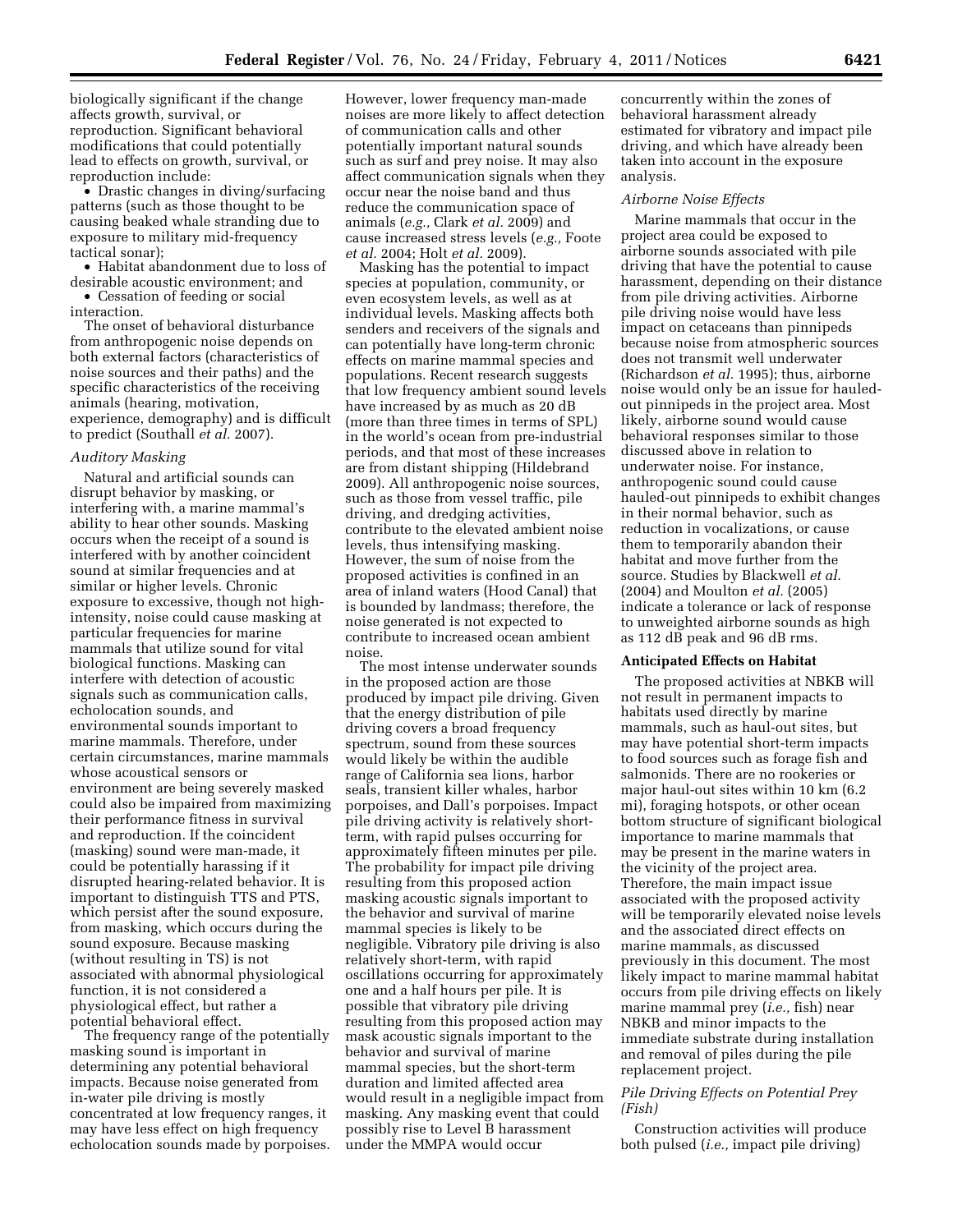and continuous (*i.e.,* vibratory pile driving) sounds. Fish react to sounds which are especially strong and/or intermittent low-frequency sounds. Short duration, sharp sounds can cause overt or subtle changes in fish behavior and local distribution. Hastings and Popper (2005, 2009) identified several studies that suggest fish may relocate to avoid certain areas of noise energy. Additional studies have documented effects of pile driving (or other types of continuous sounds) on fish, although several are based on studies in support of large, multiyear bridge construction projects (Scholik and Yan 2001, 2002; Govoni *et al.* 2003; Hawkins 2005; Hastings 1990, 2007; Popper *et al.* 2006; Popper and Hastings 2009). Sound pulses at received levels of 160 dB re 1 μPa may cause subtle changes in fish behavior. SPLs of 180 dB may cause noticeable changes in behavior (Chapman and Hawkins 1969; Pearson *et al.* 1992; Skalski *et al.* 1992). SPLs of sufficient strength have been known to cause injury to fish and fish mortality (CALTRANS 2001; Longmuir and Lively 2001). The most likely impact to fish from pile driving activities at the project area would be temporary behavioral avoidance of the area. The duration of fish avoidance of this area after pile driving stops is unknown, but a rapid return to normal recruitment, distribution and behavior is anticipated. In general, impacts to marine mammal prey species are expected to be minor and temporary due to the short timeframe for the pile replacement project. However, adverse impacts may occur to a few species of rockfish (bocaccio [*Sebastes paucispinis*] and yelloweye [*S. ruberrimus*] and canary [*S. pinniger*] rockfish) and salmon (chinook [*Oncorhynchus tshawytscha*] and summer run chum) which may still be present in the project area despite operating in a reduced work window in an attempt to avoid important fish spawning time periods. Impacts to these species could result from potential impacts to their eggs and larvae.

# *Pile Driving Effects on Potential Foraging Habitat*

In addition, the area likely impacted by the pile replacement project is relatively small compared to the available habitat in the Hood Canal. Avoidance by potential prey (*i.e.,* fish) of the immediate area due to the temporary loss of this foraging habitat is also possible. The duration of fish avoidance of this area after pile driving stops is unknown, but a rapid return to normal recruitment, distribution and behavior is anticipated. Any behavioral avoidance by fish of the disturbed area

would still leave significantly large areas of fish and marine mammal foraging habitat in the Hood Canal and nearby vicinity.

Given the short daily duration of noise associated with individual pile driving and removal, the short duration of the entire pile replacement project, and the relatively small areas being affected, pile driving and removal activities associated with the proposed action are not likely to have a permanent, adverse effect on any fish habitat, or populations of fish species. Therefore, pile driving and removal is not likely to have a permanent, adverse effect on marine mammal foraging habitat at the project area.

### **Proposed Mitigation**

In order to issue an incidental take authorization (ITA) under Section 101(a)(5)(D) of the MMPA, NMFS must, where applicable, set forth the permissible methods of taking pursuant to such activity, and other means of effecting the least practicable impact on such species or stock and its habitat, paying particular attention to rookeries, mating grounds, and areas of similar significance, and on the availability of such species or stock for taking for certain subsistence uses (where relevant).

The modeling results for zones of influence (ZOIs; see "Estimated Take by Incidental Harassment'') were used to develop mitigation measures for pile driving and removal activities at NBKB. The ZOIs effectively represent the mitigation zone that would be established around each pile to prevent Level A harassment to marine mammals. While the ZOIs vary between the different diameter piles and types of installation or removal methods, the Navy is proposing to establish mitigation zones for the maximum zone of influence for all pile driving conducted in support of the pile replacement project. In addition to the measures described later, the Navy will employ the following standard mitigation measures:

(a) Conduct briefings between construction supervisors and crews, marine mammal monitoring team, acoustical monitoring team, and Navy staff prior to the start of all pile driving activity, and when new personnel join the work, in order to explain responsibilities, communication procedures, marine mammal monitoring protocol, and operational procedures.

(b) Comply with applicable equipment noise standards of the U.S. Environmental Protection Agency and ensure that all construction equipment has noise control devices no less

effective than those provided on the original equipment.

(c) For in-water heavy machinery work other than pile driving (if it exists; *e.g.,* standard barges, tug boats, bargemounted excavators, or clamshell equipment used to place or remove material), if a marine mammal comes within 50 m (164 ft), operations shall cease and vessels shall reduce speed to the minimum level required to maintain steerage and safe working conditions.

### *Shutdown and Buffer Zone*

The following measures will apply to the Navy's mitigation through shutdown and buffer zones:

(a) The Navy will implement a minimum shutdown zone of 50 m (164 ft) radius around all pile driving and removal activity. Shutdown zones typically include all areas where the underwater SPLs are anticipated to equal or exceed the Level A (injury) harassment criteria for marine mammals (180-dB isopleth for cetaceans; 190-dB isopleth for pinnipeds). In this case, piledriving sounds are expected to attenuate below 180 dB at distances of 16 m or less, but the 50-m shutdown is intended to further avoid the risk of direct interaction between marine mammals and the equipment.

(b) The buffer zone shall include all areas where the underwater SPLs are anticipated to equal or exceed the 160 dB harassment isopleths, or where the airborne SPLs are anticipated to equal or exceed the 100-dB isopleths (for pinnipeds in general) or 90-dB isopleth (for harbor seals). The radius of this zone will be 501 m (1,644 ft) at the start of pile driving work, but may be adjusted according to empirical, sitespecific data after the project begins. The buffer zone distance was set at the largest Level B behavioral disturbance zone calculated for impact pile driving, which was based on the calculations for airborne noise for harbor seals. The largest underwater disturbance threshold (160-dB) was 342 m (1,122 ft). The size of the 120-dB buffer zone for vibratory pile driving makes monitoring impracticable (*see* "Sound Thresholds"; Tables 5–6; 9).

(c) The shutdown and buffer zones will be monitored throughout the time required to drive a pile. If a marine mammal is observed entering the buffer zone, a ''take'' would be recorded and behaviors documented. However, that pile segment would be completed without cessation, unless the animal approaches or enters the shutdown zone, at which point all pile driving activities would be halted.

(d) All buffer and shutdown zones will initially be based on the distances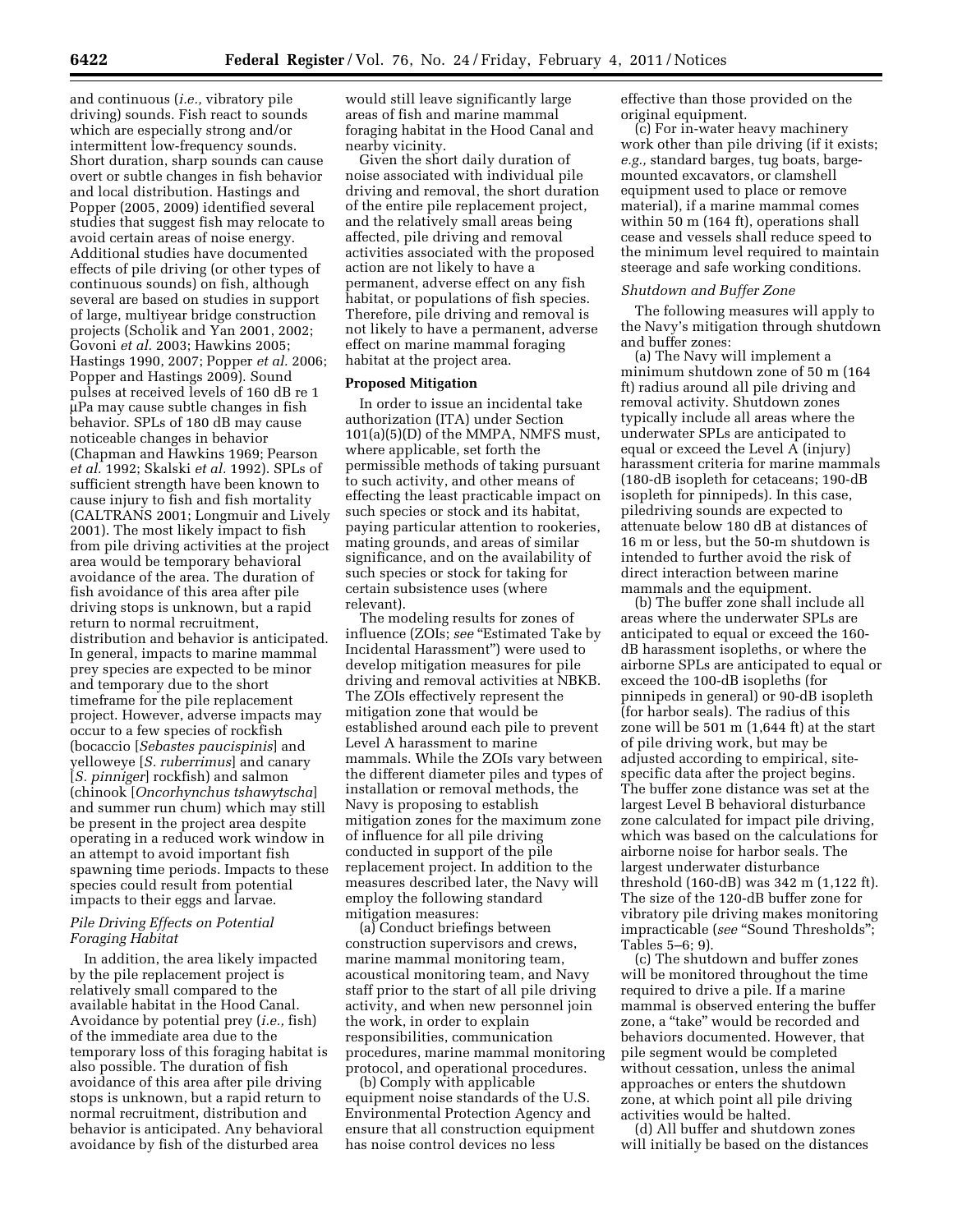from the source that are predicted for each threshold level. However, in-situ acoustic monitoring will be utilized to determine the actual distances to these threshold zones, and the size of the shutdown and buffer zones will be adjusted accordingly based on received sound pressure levels.

# *Visual Monitoring*

*Impact Installation*—Monitoring will be conducted for a minimum 50 m (164 ft) shutdown zone and a 501 m (1,644 ft) buffer zone (Level B harassment) surrounding each pile for the presence of marine mammals before, during, and after pile driving activities. The buffer zone was set at the largest Level B behavioral disturbance zone calculated for impact pile driving, based on the disturbance calculations for airborne noise for harbor seals. Monitoring will take place from thirty minutes prior to initiation through thirty minutes postcompletion of pile driving activities.

*Vibratory Installation*—Monitoring will be conducted for a minimum 50 m (164 ft) shutdown zone. The 120-dB disturbance criterion predicts an affected area of 40.3 km2 (16 mi2). Due to the impracticality of effectively monitoring such a large area, the Navy intends to monitor a buffer zone equivalent to the size of the Level B disturbance zone for impact pile driving (501 m) surrounding each pile for the presence of marine mammals before, during, and after pile driving activities. Sightings occurring outside this area will still be recorded and noted as a take, but detailed observations outside this zone will not be possible, and it would be impossible for the Navy to account for all individuals occurring in such a zone with any degree of certainty. Monitoring will take place from thirty minutes prior to initiation through thirty minutes post-completion of pile driving activities.

*Vibratory and Chipping Removal*— Monitoring will be conducted for a minimum 50 m (164 ft) shutdown zone. As discussed previously, predicted Level A harassment zones are subsumed by the minimum shutdown zone. As with vibratory installation, the 120-dB disturbance criterion predicts affected areas that are impracticable to effectively monitor, and the Navy intends to monitor a buffer zone equivalent to the size of the Level B disturbance zone for impact pile driving (501 m) surrounding each pile for the presence of marine mammals before, during, and after pile driving activities. Monitoring protocols will be identical to those discussed for pile installation.

The following additional measures will apply to visual monitoring:

(a) Monitoring will be conducted by qualified observers. A trained observer will be placed from the best vantage point(s) practicable (*e.g.,* from a small boat, the pile driving barge, on shore, or any other suitable location) to monitor for marine mammals and implement shut-down or delay procedures when applicable by calling for the shut-down to the hammer operator.

(b) Prior to the start of pile driving activity, the shutdown and safety zones will be monitored for thirty minutes to ensure that they are clear of marine mammals. Pile driving or removal will only commence once observers have declared the shutdown zone clear of marine mammals; animals will be allowed to remain in the buffer zone (*i.e.,* must leave of their own volition) and their behavior will be monitored and documented.

(c) If a marine mammal approaches or enters the shutdown zone during the course of pile driving or removal operations, pile driving will be halted and delayed until either the animal has voluntarily left and been visually confirmed beyond the shutdown zone or thirty minutes have passed without redetection of the animal.

#### *Sound Attenuation Devices*

Sound attenuation devices will be utilized during all impact pile driving operations. Impact pile driving is only expected to be required to proof, or drive the last 10–15 ft (3–4.6 m) of each pile, and any required proofing will be limited to five days total, no more than one pile per day, and no more than fifteen minutes per pile. Past experience has shown that proofing is rarely required at the EHW–1 location. The Navy plans to use a bubble curtain as mitigation for in-water sound during construction activities. Bubble curtains absorb sound, attenuate pressure waves, exclude marine life from work areas, and control the migration of debris, sediments and process fluids.

#### *Acoustic Measurements*

Acoustic measurements will be used to empirically verify the proposed shutdown and buffer zones. For further detail regarding the Navy's acoustic monitoring plan *see* "Proposed Monitoring and Reporting''.

## *Timing Restrictions*

The Navy has set timing restrictions for pile driving activities to avoid inwater work when ESA-listed fish populations are most likely to be present. The in-water work window for avoiding negative impacts to fish species is July 16–February 15. Further, the Navy has narrowed its work window

to avoid times of year when ESA-listed Steller sea lions may be present at the project area. Therefore, all pile driving would only occur between July 16– October 31 of the approved in-water work window from July 16 through February 15 to minimize the number of fish exposed to underwater noise and other disturbance, and to avoid times when Steller sea lions are expected to be present. In consultation with the USFWS, the Navy has further limited impact pile driving to July 16– September 30.

### *Soft Start*

The use of a soft-start procedure is believed to provide additional protection to marine mammals by warning, or providing marine mammals a chance to leave the area prior to the hammer operating at full capacity. The pile replacement project will utilize soft-start techniques (ramp-up and dry fire) recommended by NMFS for impact and vibratory pile driving. The soft-start requires contractors to initiate noise from vibratory hammers for fifteen seconds at reduced energy followed by a one-minute waiting period. This procedure will be repeated two additional times. For impact driving, contractors will be required to provide an initial set of three strikes from the impact hammer at forty percent energy, followed by a one minute waiting period, then two subsequent three strike sets. No soft-start procedures exist for pneumatic chipping hammers.

#### *Daylight Construction*

Pile driving will only be conducted between two hours post-sunrise through two hours prior to sunset (civil twilight).

#### *Mitigation Effectiveness*

It should be recognized that although marine mammals will be protected from Level A harassment by the utilization of a bubble curtain and protected species observers (PSOs) monitoring the nearfield injury zones, mitigation may not be 100 percent effective at all times in locating marine mammals in the buffer zone. The efficacy of visual detection depends on several factors including the observer's ability to detect the animal, the environmental conditions (visibility and sea state), and monitoring platforms.

All observers utilized for mitigation activities will be experienced biologists with training in marine mammal detection and behavior. Due to their specialized training the Navy expects that visual mitigation will be highly effective. Trained observers have specific knowledge of marine mammal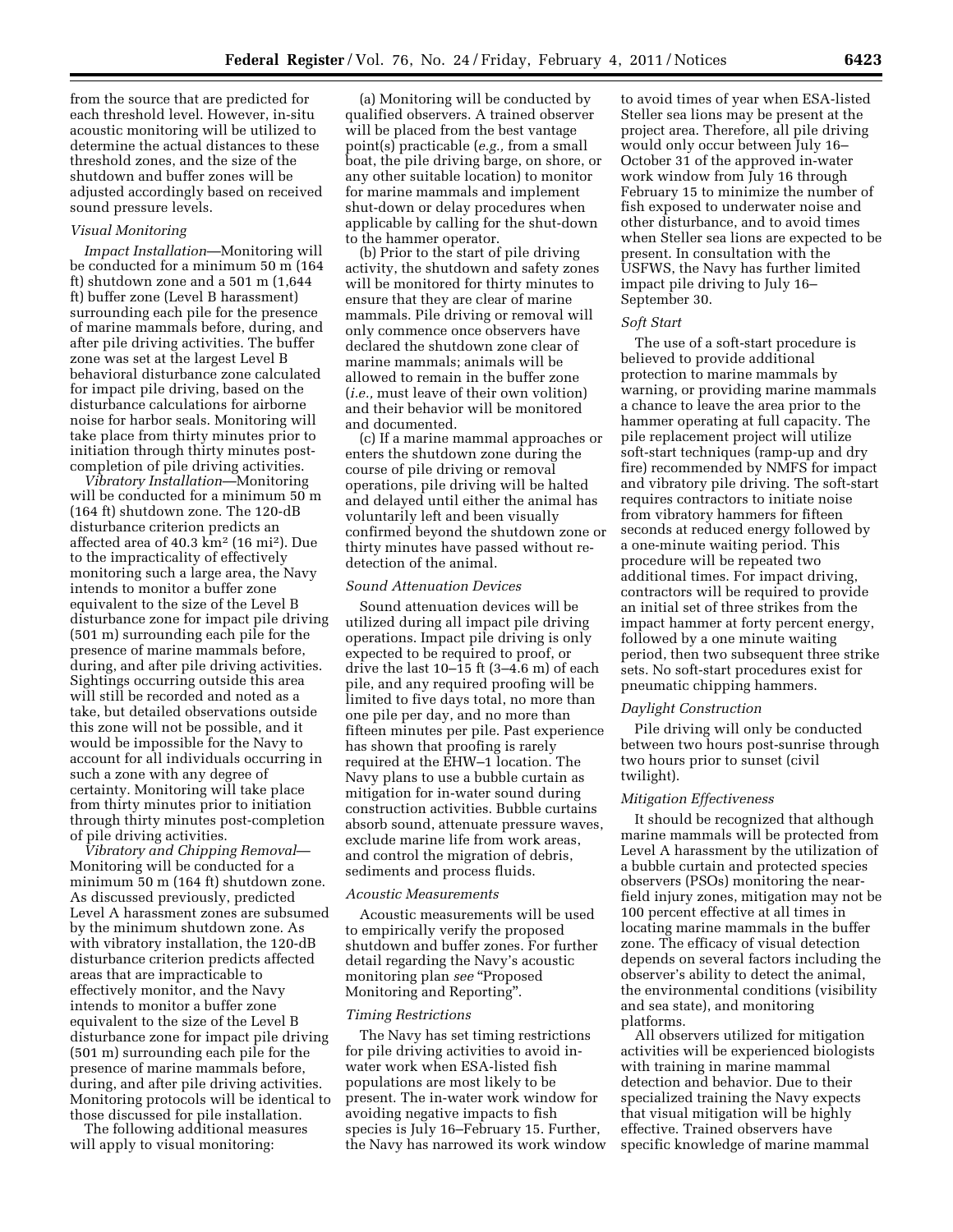physiology, behavior, and life history, which may improve their ability to detect individuals or help determine if observed animals are exhibiting behavioral reactions to construction activities.

The Puget Sound region, including the Hood Canal, only infrequently experiences winds with velocities in excess of 25 kt (Morris *et al.* 2008). The typically light winds afforded by the surrounding highlands coupled with the fetch-limited environment of the Hood Canal result in relatively calm wind and sea conditions throughout most of the year. The pile replacement project site has a maximum fetch of 8.4 mi (13.5 km) to the north, and 4.2 mi (6.8 km) to the south, resulting in maximum wave heights of from 2.85–5.1 ft (0.9–1.6 m) (Beaufort Sea State (BSS) between two and four), even in extreme conditions (30 kt winds) (CERC 1984). Visual detection conditions are considered optimal in BSS conditions of three or less, which align with the conditions that should be expected for the pile replacement project at NBKB.

Observers will be positioned in locations which provide the best vantage point(s) for monitoring. This will likely be an elevated position, providing a better range of viewing angles. Also, the shutdown and buffer zones have relatively small radii to monitor, which should improve detectability.

NMFS has carefully evaluated the applicant's proposed mitigation measures and considered a range of other measures in the context of ensuring that NMFS prescribes the means of effecting the least practicable impact on the affected marine mammal species and stocks and their habitat. Our evaluation of potential measures included consideration of the following factors in relation to one another: (1) The manner in which, and the degree to which, the successful implementation of the measure is expected to minimize adverse impacts to marine mammals; (2) the proven or likely efficacy of the specific measure to minimize adverse impacts as planned; and (3) the practicability of the measure for applicant implementation, including consideration of personnel safety, and practicality of implementation.

Based on our evaluation of the applicant's proposed measures, as well as other measures considered by NMFS, NMFS has preliminarily determined that the proposed mitigation measures provide the means of effecting the least practicable impact on marine mammal species or stocks and their habitat, paying particular attention to rookeries,

mating grounds, and areas of similar significance.

# **Proposed Monitoring and Reporting**

In order to issue an ITA for an activity, Section 101(a)(5)(D) of the MMPA states that NMFS must, where applicable, set forth ''requirements pertaining to the monitoring and reporting of such taking''. The MMPA implementing regulations at 50 CFR 216.104(a)(13) indicate that requests for ITAs must include the suggested means of accomplishing the necessary monitoring and reporting that will result in increased knowledge of the species and of the level of taking or impacts on populations of marine mammals that are expected to be present in the proposed action area.

### *Acoustic Measurements*

The Navy will conduct acoustic monitoring for impact driving of steel piles in order to determine the actual distances to the 190-, 180-, and 160-dB (re 1 μPa rms) isopleths and to determine the relative effectiveness of the bubble curtain system at attenuating noise underwater. The Navy will also conduct acoustic monitoring for vibratory pile driving and removal, and for removal with a pneumatic chipping hammer, in order to determine the actual distance to the 120-dB isopleth for behavioral harassment relative to background levels. The monitoring plan addresses both underwater and airborne sounds from the pile replacement project. At a minimum, the methodology will include:

(1) A stationary hydrophone placed at mid-water depth and 10 m (33 ft) from the source pile to measure the effectiveness of the bubble curtain system; a weighted tape measure will be used to determine the depth of the water. The hydrophone will be attached to a nylon cord or steel chain if current is swift enough, to maintain a constant distance from the pile. The nylon cord or chain will be attached to a float or tied to a static line at the surface 10 m from the piles.

(2) All hydrophones will be calibrated at the start of the action and will be checked at the beginning of each day of monitoring activity.

(3) For each monitored location, a two-hydrophone setup will be used, with the first hydrophone at mid-depth and the second hydrophone at approximately 1 m (3.3 ft) from the bottom in order to evaluate site specific attenuation and propagation characteristics that may be present throughout the water column.

(4) In addition to determining the area encompassed by the 190-, 180-, 160-,

and 120-db rms isopleths for marine mammals, hydrophones would also be placed at other distances as appropriate to accurately capture spreading loss occurring at the EHW–1 project area.

(5) For airborne recordings, a stationary hydrophone will be placed at 50 ft (15 m) from the source for initial reference recordings.

(6) For airborne measurements, in addition to determining the area encompassed by the 100 and 90 dB rms isopleths for pinnipeds and harbor seals, hydrophones will be placed at other distances as appropriate to accurately capture spreading loss occurring at the EHW–1 project area.

(7) Ambient conditions, both airborne and underwater, would be measured at the project site in the absence of construction activities to determine background sound levels. Ambient levels are intended to be recorded over the frequency range from 10 Hz to 20 kHz. Ambient conditions will be recorded for one minute every hour of the work day, for one week of each month of the pile replacement project.

(8) Sound levels associated with softstart techniques will also be measured.

(9) Underwater sound pressure levels would be continuously monitored during the entire duration of each pile being driven. Sound pressure levels will be monitored in real time. Sound levels will be measured in Pascals, which are easily converted to decibel units.

(10) Airborne levels would be recorded as unweighted, as well as in dBA, and the distance to marine mammal thresholds would be measured.

(11) The effectiveness of using a bubble curtain system with a vibratory hammer will be tested during the driving of two vibratory piles. The on/ off regime described in Table 11 will be utilized during the pile installation:

# TABLE 11—SCHEDULE FOR TESTING EFFECTIVENESS OF SOUND ATTENU-ATION DEVICE

| Pile driving timeframe                                                     | Sound attenu-<br>ation device<br>condition |
|----------------------------------------------------------------------------|--------------------------------------------|
| Next minute (minimum)  On.<br>Middle of pile driving seg-<br>Off.<br>ment. | Off.                                       |
| Next minute (minimum)                                                      | On.                                        |

(12) Environmental data will be collected, including, but not limited to: wind speed and direction, air temperature, humidity, surface water temperature, water depth, wave height, weather conditions and other factors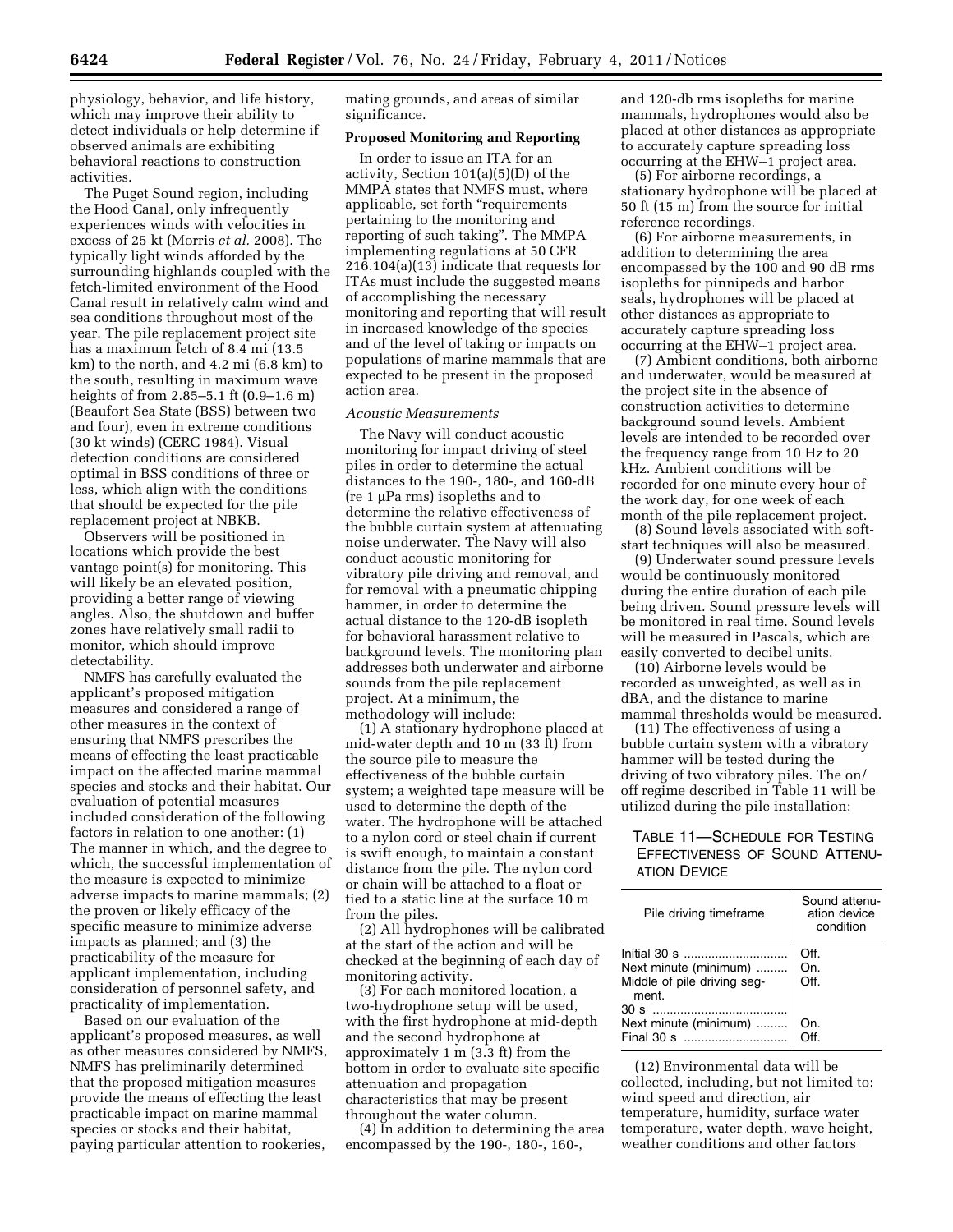that could contribute to influencing the airborne and underwater sound levels (*e.g.,* aircraft, boats).

(13) The chief inspector will supply the acoustics specialist with the substrate composition, hammer model and size, hammer energy settings and any changes to those settings during the piles being monitored, depth of the pile being driven, and blows per foot for the piles monitored.

(14) Post-analysis of the sound level signals will include determination of absolute peak overpressure and under pressure levels recorded for each pile, rms value for each absolute peak pile strike, rise time, average duration of each pile strike, number of strikes per pile, SEL of the absolute peak pile strike, mean SEL, and cumulative SEL (accumulated SEL = single strike SEL + 10\*log (number of hammer strikes) and a frequency spectrum both with and without mitigation, between 10–20,000 Hz for up to eight successive strikes with similar sound levels.

#### *Visual Marine Mammal Observations*

The Navy will collect sighting data and behavioral responses to construction for marine mammal species observed in the region of activity during the period of activity. All observers will be trained in marine mammal identification and behaviors. NMFS requires that the observers have no other construction related tasks while conducting monitoring.

*Methods of Monitoring*—The Navy will monitor the shutdown zone and safety (buffer) zone before, during, and after pile driving. Based on NMFS requirements, the Marine Mammal Monitoring Plan would include the following procedures for impact pile driving:

(1) MMOs would be located at the best vantage point(s) in order to properly see the entire shutdown zone and safety zone. This may require the use of a small boat to monitor certain areas while also monitoring from one or more land based vantage points.

(2) During all observation periods, observers would use binoculars and the naked eye to search continuously for marine mammals.

(3) To verify the required monitoring distances, the zones would be clearly marked with buoys or other suitable aquatic markers.

(4) If the shut down or safety zones are obscured by fog or poor lighting conditions, pile driving or removal would not be initiated until all zones are visible.

(5) The shut down and safety zones around the pile will be monitored for the presence of marine mammals before, during, and after any pile driving or removal activity.

*Pre-Activity Monitoring*—The shutdown and buffer zones will be monitored for thirty minutes prior to initiating the soft start for pile driving or removal. If marine mammal(s) are present within the shut down zone prior to pile driving or removal, or during the soft start, the start of pile driving would be delayed until the animal(s) leave the shut down zone. Pile driving would resume only after the PSO has determined, through sighting or by waiting approximately thirty minutes, that the animal(s) has moved outside the shutdown zone.

*During Activity Monitoring*—The shutdown and buffer zones will also be monitored throughout the time required to drive or remove a pile. If a marine mammal is observed entering the buffer zone, a ''take'' would be recorded and behaviors documented. However, that pile segment would be completed without cessation, unless the animal enters or approaches the shutdown zone, at which point all pile driving activities will be halted. Pile driving can only resume once the animal has left the shutdown zone of its own volition or has not been re-sighted for a period of thirty minutes.

*Post-Activity Monitoring*—Monitoring of the shutdown and buffer zones would continue for thirty minutes following the completion of pile driving.

#### *Data Collection*

NMFS requires that the PSOs use NMFS-approved sighting forms. In addition to the following requirements, the Navy will note in their behavioral observations whether an animal remains in the project area following a Level B taking (which would not require cessation of activity). This information will ideally make it possible to determine whether individuals are taken (within the same day) by one or more types of pile driving (*i.e.,* impact and vibratory). NMFS requires that, at a minimum, the following information be collected on the sighting forms:

(1) Date and time that pile driving begins or ends;

(2) Construction activities occurring during each observation period;

(3) Weather parameters identified in the acoustic monitoring (*e.g.,* wind, humidity, temperature);

(4) Tide state and water currents; (5) Visibility;

(6) Species, numbers, and, if possible, sex and age class of marine mammals; (7) Marine mammal behavior patterns

observed, including bearing and direction of travel, and if possible, the correlation to sound pressure levels;

(8) Distance from pile driving activities to marine mammals and distance from the marine mammals to the observation point;

(9) Locations of all marine mammal observations; and

(10) Other human activity in the area.

#### *Reporting*

A draft report would be submitted to NMFS within 45 days of the completion of acoustic measurements and marine mammal monitoring. The results would be summarized in graphical form and include summary statistics and time histories of impact sound values for each pile. A final report would be prepared and submitted to NMFS within thirty days following receipt of comments on the draft report from NMFS. At a minimum, the report shall include:

(1) Size and type of piles;

(2) A detailed description of the SAS or bubble curtain, including design specifications;

(3) The impact or vibratory hammer force used to drive and extract the piles;

(4) A description of the monitoring equipment;

(5) The distance between

hydrophone(s) and pile;

(6) The depth of the hydrophone(s); (7) The depth of water in which the pile was driven;

(8) The depth into the substrate that the pile was driven;

(9) The physical characteristics of the bottom substrate into which the piles were driven;

(10) The ranges and means for peak, rms, and SELs for each pile;

(11) The results of the acoustic measurements, including the frequency spectrum, peak and rms SPLs, and single-strike and cumulative SEL with and without the attenuation system;

(12) The results of the airborne noise measurements including dBA and unweighted levels;

(13) A description of any observable marine mammal behavior in the immediate area and, if possible, the correlation to underwater sound levels occurring at that time;

(14) Results, including the detectability of marine mammals, species and numbers observed, sighting rates and distances, behavioral reactions within and outside of safety zones; and

(15) A refined take estimate based on the number of marine mammals observed in the safety and buffer zones. This may be reported as one or both of the following: a rate of take (number of marine mammals per hour), or take based on density (number of individuals within the area).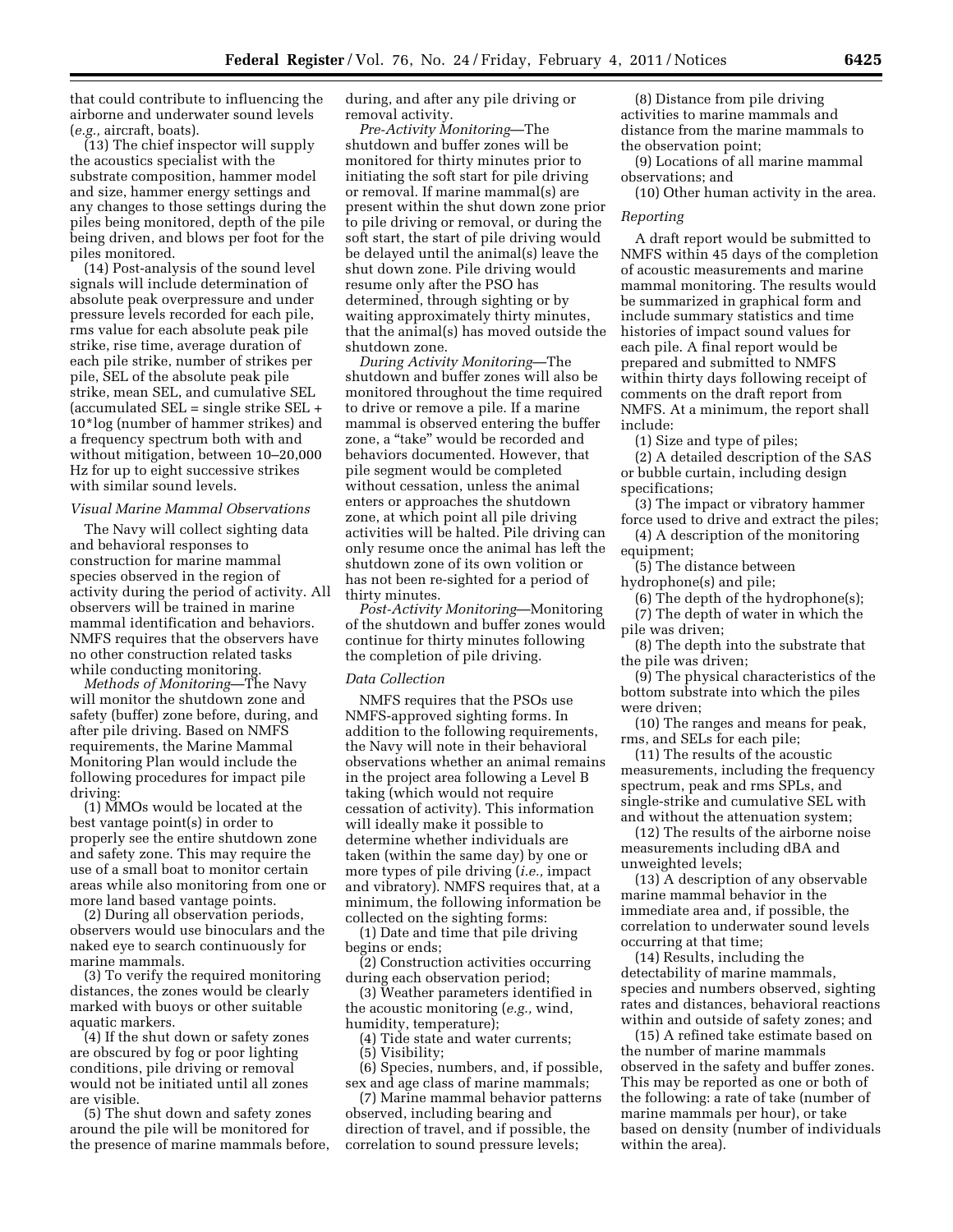# **Estimated Take by Incidental Harassment**

With respect to the activities described here, the MMPA defines ''harassment'' as:

any act of pursuit, torment, or annoyance which (i) has the potential to injure a marine mammal or marine mammal stock in the wild [Level A harassment]; or (ii) has the potential to disturb a marine mammal or marine mammal stock in the wild by causing disruption of behavioral patterns, including, but not limited to, migration, breathing, nursing, breeding, feeding, or sheltering [Level B harassment].

All anticipated takes would be by Level B harassment, involving temporary changes in behavior. The proposed mitigation and monitoring measures are expected to minimize the possibility of injurious or lethal takes such that take by Level A harassment, serious injury or mortality is considered remote. However, as noted earlier, there is no specific information demonstrating that injurious or lethal ''takes'' would occur even in the absence of the planned mitigation and monitoring measures.

If a marine mammal responds to an underwater sound by changing its behavior or moving a small distance, the response may or may not rise to the level of ''taking'', or affect the stock or the species as a whole. However, if a sound source displaces marine mammals from an important feeding or breeding area for a prolonged period, impacts on animals or on the stock or species could potentially be significant (Lusseau and Bejder 2007; Weilgart 2007). Given the many uncertainties in predicting the quantity and types of impacts of noise on marine mammals, it is common practice to estimate how many mammals are likely to be present within a particular distance of a given activity, or exposed to a particular level of sound. This practice potentially overestimates the numbers of marine mammals taken. For example, during the past ten years, killer whales have been observed within the project area twice. While a pod of killer whales could potentially visit again during the project timeframe, and thus be "taken", it is more likely that they will not.

The proposed project area is not believed to be particularly important habitat for marine mammals, nor is it considered an area frequented by marine mammals, although harbor seals are year-round residents of Hood Canal. Therefore, behavioral disturbances that could result from anthropogenic noise associated with the proposed activities are expected to affect only a small number of marine mammals on an infrequent basis.

The Navy is requesting authorization for the potential taking of small numbers of California sea lions, harbor seals, transient killer whales, Dall's porpoises, and harbor porpoises in the Hood Canal that may result from pile driving during construction activities associated with the pile replacement project described previously in this document. The takes requested are expected to have no more than a minor effect on individual animals and no effect on the populations of these species. Any effects experienced by individual marine mammals are anticipated to be limited to short-term disturbance of normal behavior or temporary displacement of animals near the source of the noise.

## *Description of Take Calculation*

The take calculations presented here rely on the best data currently available for marine mammal populations in the Hood Canal, as discussed in preceding sections. The formula was developed for calculating take due to impact pile driving and applied to each groupspecific noise impact threshold. The formula is founded on the following assumptions:

(a) Each species population is at least as large as any previously documented highest population estimate.

(b) All pilings to be installed would have a noise disturbance distance equal to the piling that causes the greatest noise disturbance (*i.e.,* the piling furthest from shore).

(c) Pile driving could potentially occur every day of the in-water work window. However, it is estimated no more than a few hours of pile driving will occur per day. An average of two steel piles will be installed and removed per day or an average of three concrete piles will be removed per day.

(d) Some degree of mitigation (*i.e.,*  sound attenuation system, *etc.*) will be utilized, as discussed previously.

(e) An individual can only be taken once per method of installation during a 24 hr period. The calculation for marine mammal takes is estimated by:

Take estimate =  $(n * ZOI) * days of$ total activity

### where:

- n = density estimate used for each species/ season
- ZOI = noise threshold zone of influence (ZOI) impact area; the area encompassed by all locations where the sound pressure levels equal or exceed the threshold being evaluated
- n \* ZOI produces an estimate of the abundance of animals that could be present in the area for exposure

The ZOI impact area is the estimated range of impact to the noise criteria. The

distances (actual) specified in Tables 5– 6 and 9 were used to calculate ZOI around each pile. All impact pile driving take calculations were based on the estimated threshold ranges using a bubble curtain with 10 dB attenuation as a mitigation measure (*see*  ''Underwater Noise from Piledriving''). The ZOI impact area took into consideration the possible affected area of the Hood Canal from the pile driving site furthest from shore with attenuation due to land shadowing from bends in the canal. Because of the close proximity of some of the piles to the shore, the narrowness of the canal at the project area, and the maximum fetch, the ZOIs for each threshold are not necessarily spherical and may be truncated.

While pile driving can occur any day throughout the in-water work window, only a fraction of that time is actually spent pile driving. On days when pile driving occurs, it could take place for thirty minutes, or up to several hours. The contractor estimates that steel pile installation could occur at a maximum rate of four piles per day; however, it is more likely that an average of two piles will be installed and removed per day. The contractor estimates that a maximum of five concrete piles can be removed per day, with an average of three being removed per day. For each pile installed, vibratory pile driving is expected to be no more than one hour. The impact driving portion of the project is anticipated to take approximately fifteen minutes per pile, with a maximum of one pile per day, and five piles in total allowed. All steel piles will be extracted using a vibratory hammer. Extraction is anticipated to take approximately thirty minutes per pile. Concrete piles will be removed using a pneumatic chipping hammer or other similar concrete demolition tool, and it is expected to take approximately two hours to remove each concrete pile. For steel piles, this results in a maximum of two hours of pile driving per pile or potentially four hours per day. For concrete piles, this results in a maximum of two hours of pneumatic chipping per pile, or potentially six hours per day.

Therefore, while 108 days of in-water work time is proposed, only a fraction of the total work time per day will actually be spent pile driving. An average work day (two hours postsunrise to two hours prior to sunset) is approximately eight to nine hours, depending on the month. While it is anticipated that only four hours of pile driving would be needed per day for steel piles, or six hours of pneumatic chipping for concrete piles, to take into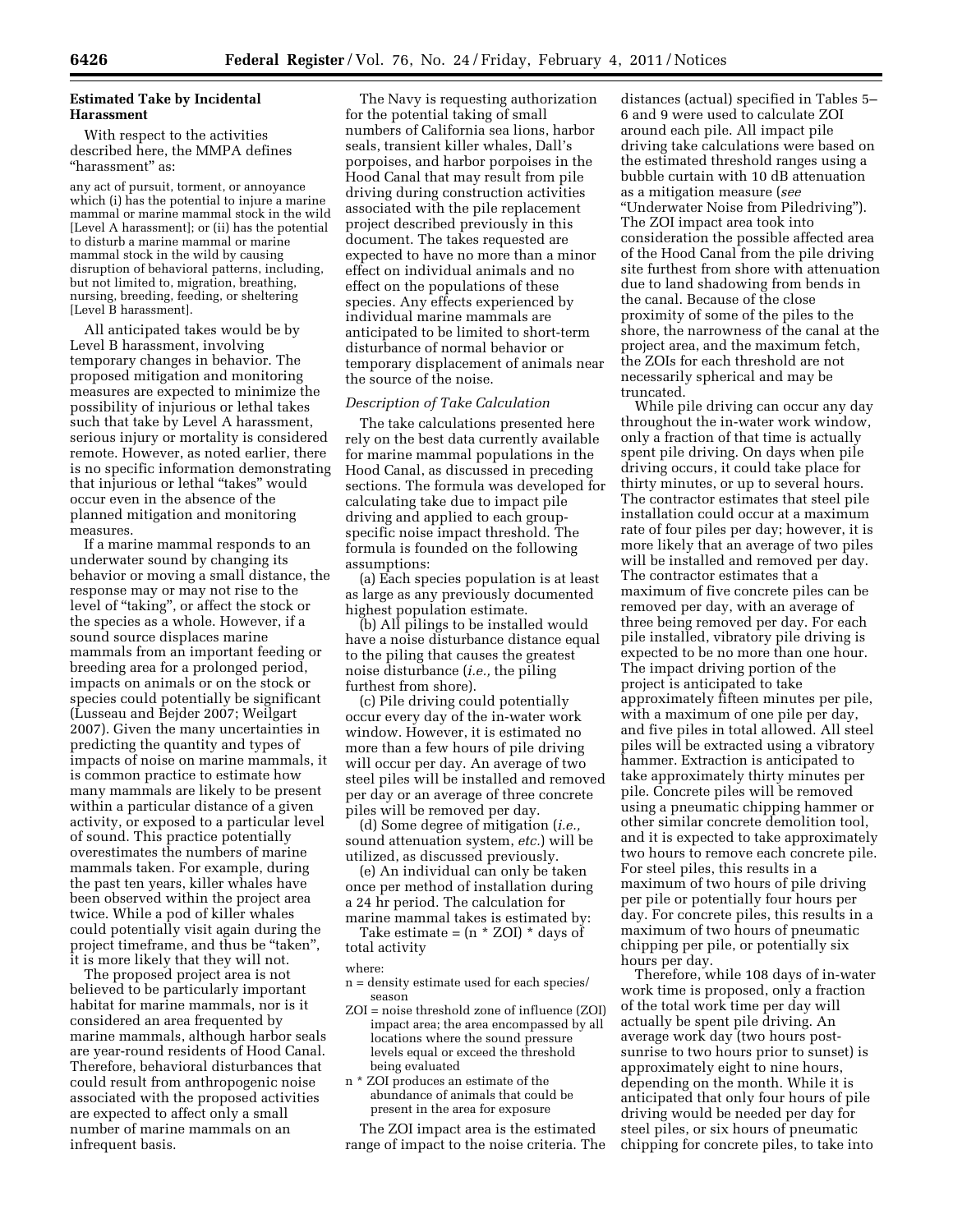account deviations from the estimated times for pile installation and removal the Navy modeled potential impacts as if the entire day could be spent pile driving.

Based on the proposed action, the total pile driving time from vibratory pile driving during installation would be approximately fourteen days (28 piles at an average of two per day). The total pile driving time from vibratory pile driving during steel pile removal would be 21 days (42 piles at an average of two per day). The total pile driving time for utilizing a pneumatic chipping hammer during concrete pile removal would be 32 days (96 piles at an average of three per day). Therefore, impacts for installation, steel pile removal, and concrete pile removal were modeled as if these actions were to occur throughout the duration of 14, 21, and 32 days, respectively. During installation, there is the potential for the contractor to need to utilize an impact hammer to proof a select number of piles, although past repairs on the EHW–1 pier have never required the use of an impact pile driver. However, if the use of an impact hammer is required, impact pile driving will occur on no more than five piles, with only one pile being impact driven per day. Therefore, impact pile driving during installation was modeled as occurring for five days.

The exposure assessment methodology is an estimate of the numbers of individuals exposed to the effects of pile driving activities exceeding NMFS-established thresholds. Of note in these exposure estimates, mitigation methods other than the use of a sound attenuation device (*i.e.,* visual monitoring and the use of shutdown zones) were not quantified within the assessment and successful implementation of this mitigation is not reflected in exposure estimates. Results from acoustic impact exposure assessments should be regarded as conservative estimates that are strongly influenced by limited biological data. While the numbers generated from the pile driving exposure calculations provide conservative overestimates of marine mammal exposures for consultation with NMFS, the short duration and limited geographic extent of the pile replacement project would further limit actual exposures.

# *California Sea Lion*

California sea lions are present in the Hood Canal almost year-round with the exception of mid-June through August. The Navy conducted year round waterfront surveys for marine mammals at NBKB in 2008 and 2009 (DoN 2010a).

During these surveys, the daily maximum number of California sea lions hauled out for the months July-October (the timeframe of the pile replacement project), were 0, 0, 12, and 47 in 2008 and 0, 1, 32, and 44 in 2009, respectively. The monthly average of the maximum number of California sea lions observed per day was seventeen individuals. Females are rarely observed north of the California-Oregon border (NMFS 2008c); therefore only adult and sub-adult males are expected in the Hood Canal. Breeding rookeries are in California; therefore pups are not expected to be present in the Hood Canal.

California sea lions are not likely to be present at the project site during the entire period of work (*i.e.,* are infrequent visitors during July-August). However, because the proportion of pile driving that could occur in a given month is dependent on several factors (*e.g.,* availability of materials, weather) the Navy assumed that pile driving operations could occur at any time in the construction window. Therefore, exposures were calculated using the monthly average of the maximum number of California sea lions observed per day (seventeen individuals), divided by the area encompassed by the maximum fetch at the project site (41.5 km2 [16 mi2]) and the formula given previously. Table 12 depicts the number of acoustic harassments that are estimated from vibratory and impact pile driving and removal, and pneumatic chipping, both underwater and in-air for each season. The modeling indicated that zero California sea lions were likely to be exposed to sound in the 160-dB zone. However, the Navy feels that, based on the abundance of this species in the waters along NBKB and including their presence at nearby haul-outs, it is possible that an individual could pass through this zone in transit to or from a haul-out. Therefore, the Navy is requesting a behavioral harassment take of California sea lion by impact pile driving each day of pile driving, for a total of five takes over the course of the proposed action.

## *Harbor Seal*

Harbor seals are present in the Hood Canal year-round and would be expected at the project site. Harbor seal numbers increase from January through April and then decrease from May through August as the harbor seals move to adjacent bays on the outer coast of Washington for the pupping season. Harbor seals are the most abundant marine mammal in the Hood Canal. Jeffries *et al.* (2003) did a stock assessment of harbor seals in the Hood

Canal in 1999 and counted 711 harbor seals hauled out. This abundance was adjusted using a correction factor of 1.53 to account for seals in the water and not counted to provide a population estimate of 1,088 harbor seals in the Hood Canal. The Navy conducted boat surveys of the waterfront area in 2008 from July to September (Agness and Tannenbaum 2009a). Harbor seals were sighted during every survey and were found in all marine habitats including near and hauled-out on man-made objects such as piers and buoys. During most of the year, all age and sex classes (except newborn pups) could occur in the project area throughout the period of construction activity. From April through mid-July, female harbor seals haul out on the outer coast of Washington at pupping sites to give birth. Since there are no known pupping sites in the vicinity of the project, harbor seal pups are not expected to be present during pile driving. The main haul-out locations for harbor seals in Hood Canal are located on river delta and tidal exposed areas at Quilcene, Dosewallips, Duckabush, Hamma Hamma, and Skokomish River mouths, with the closest haul-out area to the project area being 10 mi (16 km) southwest of NBKB at Dosewallips River mouth (London 2006). Please *see* Figure 4–1 of the Navy's application for a map of haul-out locations in relation to the project area.

Research by Huber *et al.* (2001) indicates that approximately 35 percent of harbor seals are in the water at any one time. Exposures were calculated using a density derived from the number of harbor seals that are present in the water at any one time (35 percent of 1,088, or approximately 381 individuals), divided by the area of the Hood Canal (291 km2 [112 mi2]) and the formula presented previously.

While Huber *et al.'*s (2001) data suggest that harbor seals typically spend 65 percent of their time hauled out, the Navy's waterfront surveys found that it is extremely rare for harbor seals to haul out in the vicinity of the test pile project area. Therefore, the only population of harbor seals that could potentially be exposed to airborne sounds are those that are in-water but at the surface. Based on the diving cycle of tagged harbor seals near the San Juan Islands, the Navy estimates that seals are on the surface approximately 16.4 percent of their total in-water duration (Suryan and Harvey 1998). Therefore, by multiplying the percentage of time spent at the surface (16.4 percent) by the total in-water population of harbor seals at any one time (approximately 381 individuals), the population of harbor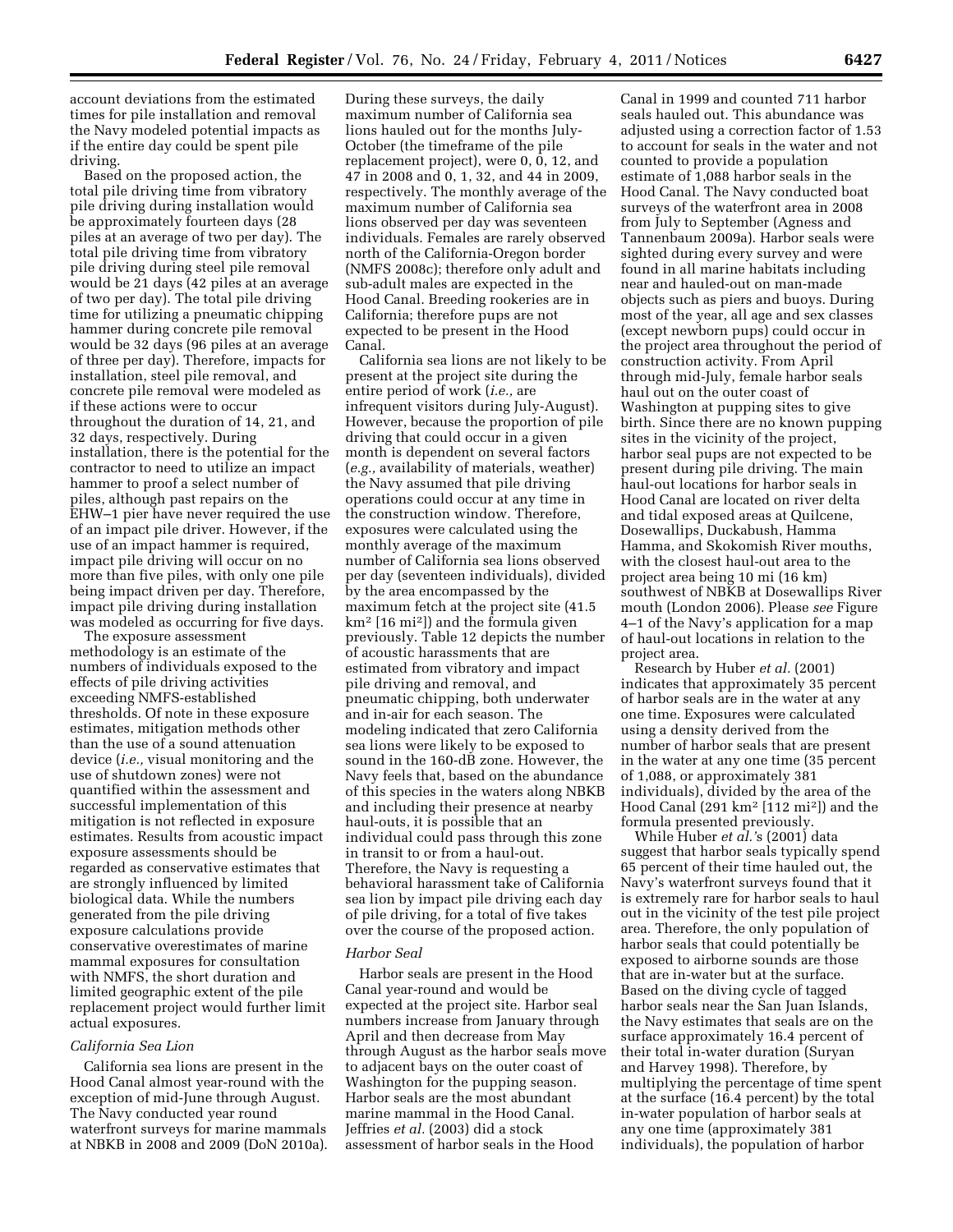seals with the potential to experience airborne impacts (approximately 63 individuals) can be obtained. Airborne exposures were calculated using a density derived from the maximum number of harbor seals available at the surface (approximately 63 individuals), divided by the area of the Hood Canal (291 km2) and the formula presented previously. Table 12 depicts the number of acoustic harassments that are estimated from vibratory and impact pile driving and removal, and from pneumatic chipping, both underwater and in-air for each season. The modeling indicated that zero harbor seals were likely to be exposed to sound in the 160-dB zone. However, the Navy feels that, based on the abundance of this species in the waters along NBKB and including their presence at nearby haul-outs, it is possible that an individual could pass through this zone in transit to or from a haul-out. Therefore, the Navy is requesting a behavioral harassment take of harbor seal by impact pile driving each day of pile driving, for a total of five takes over the course of the proposed action.

#### *Killer Whales*

Transient killer whales are uncommon visitors to Hood Canal. Transients may be present in the Hood Canal anytime during the year and traverse as far as the project site. Resident killer whales have not been observed in Hood Canal, but transient pods (six to eleven individuals per event) were observed in Hood Canal for lengthy periods of time (59–172 days) in 2003 (January-March) and 2005 (February-June), feeding on harbor seals (London 2006).

These whales used the entire expanse of Hood Canal for feeding. Subsequent aerial surveys suggest that there has not been a sharp decline in the local seal population from these sustained feeding events (London 2006). Based on this data, the density for transient killer whales in the Hood Canal for January to June is 0.038/km2 (0.015/mi2; eleven individuals divided by the area of the Hood Canal [291 km2]). Since this timeframe overlaps the period in which the pile replacement project will occur (July-October), this density was used for all exposure calculations. Exposures were calculated using the formula presented previously. Table 12 depicts the number of acoustic harassments that are estimated from vibratory and impact pile driving for each season. The modeling indicated that zero killer whales were likely to be exposed to sound in the 160-dB zone. However, while transient killer whales are rare in the Hood Canal, when these animals are

present they occur in pods, so their density in the project area is unlikely to be uniform, as was modeled. If they are present during impact pile driving it is possible that one or more individuals within a pod could travel through the behavioral harassment zone. Therefore, the Navy is requesting nine behavioral takes of transient killer whales—based on the average size of pods seen previously in the Hood Canal—by impact pile driving over the course of the proposed action.

## *Dall's Porpoise*

Dall's porpoises may be present in the Hood Canal year-round and could occur as far as the project site. Their use of inland Washington waters, however, is mostly limited to the Strait of Juan de Fuca. The Navy conducted boat surveys of the waterfront area in 2008 from July to September (Agness and Tannenbaum 2009a). During one of the surveys a Dall's porpoise was sighted in August in the deeper waters off Carlson Spit.

In the absence of an abundance estimate for the entire Hood Canal, a seasonal density (warm season only) was derived from the waterfront survey by the number of individuals seen divided by total number of kilometers of survey effort (six surveys with approximately 3.9 km2 [1.5 mi2] of effort each), assuming strip transect surveys. In absence of any other survey data for the Hood Canal, this density is assumed to be throughout the project area. Exposures were calculated using the formula presented previously. Table 12 depicts the number of acoustic harassments that are estimated from vibratory and impact pile driving for each season. The modeling indicated that zero Dall's porpoises were likely to be exposed to sound in the 160-dB zone. Dall's porpoises are rare in the Hood Canal; only one animal, seen in deep waters offshore from the base, has been seen in the project area in the past few years. However, it is possible that additional animals exist or that this single individual could pass through the behavioral harassment zone for impulse sounds (160-dB) while transiting along the waterfront. Therefore, the Navy is requesting a single behavioral harassment take of a Dall's porpoise by impact pile driving over the course of the proposed action.

## *Harbor Porpoise*

Harbor porpoises may be present in the Hood Canal year-round; however, their presence is rare. During waterfront surveys of NBKB over the past two years (2008–present) only one harbor porpoise has been seen in 24 surveys.

The Navy conducted boat surveys of the waterfront area from July to September over the past few years (2008–present) (Agness and Tannenbaum 2009a). During one of the surveys a single harbor porpoise was sighted in the deeper waters offshore from the waterfront. In the absence of an abundance estimate for the entire Hood Canal, a seasonal density (warm season only) was derived from the waterfront survey by the number of individuals seen divided by total number of kilometers of survey effort (24 surveys with approximately 3.9 km2 [1.5 mi2] of effort each), assuming strip transect surveys. In the absence of any other survey data for the Hood Canal, this density is assumed to be throughout the project area. Exposures were calculated using the formula presented previously; Table 12 depicts the number of acoustic harassments that are estimated from vibratory and impact pile driving for each season. The modeling indicated that zero harbor porpoises were likely to be exposed to sound in the 120–dB zone. However, while harbor porpoises are rare, one has been sighted in surveys over the last few years in the deep waters offshore from the base. It is possible this offshore region is encapsulated within the disturbance zone during vibratory pile installation and removal due to the large size (40.3 [15.6] and 35.9 km2 [13.9 mi2], respectively). Therefore, based on the possibility that this animal could be present in the offshore waters during every day of construction, the Navy is requesting a single behavioral take of harbor porpoise by vibratory pile driving each day of pile driving, for a total of 35 takes over the course of the proposed action (fourteen during installation and 21 during removal). The area of disturbance during pneumatic chipping is comparatively small (0.608 km2 [0.23 mi2]); thus, the Navy does not feel harbor porpoises are likely to occur in this area and is not requesting take for pneumatic chipping.

Potential takes could occur if individuals of these species move through the area on foraging trips when pile driving or removal is occurring. Individuals that are taken could exhibit behavioral changes such as increased swimming speeds, increased surfacing time, or decreased foraging. Most likely, individuals may move away from the sound source and be temporarily displaced from the areas of pile driving or removal. Potential takes by disturbance would have a negligible short-term effect on individuals and would not result in population-level impacts.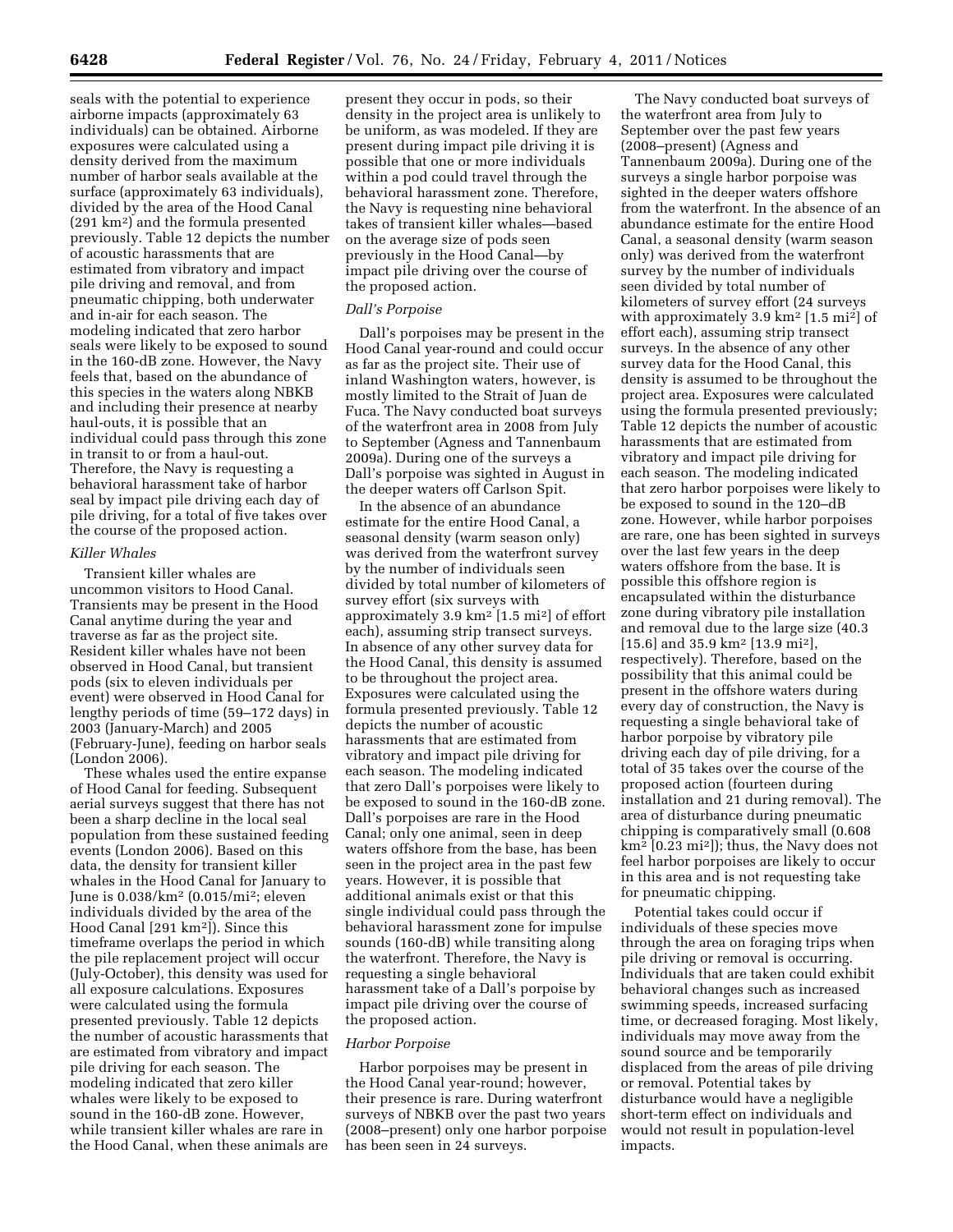TABLE 12—NUMBER OF POTENTIAL WARM SEASON (MAY–OCT) EXPOSURES OF MARINE MAMMALS WITHIN VARIOUS ACOUSTIC THRESHOLD ZONES

|         |         | Underwater                              |                                                |                                                   | Airborne                                                           |                                                |
|---------|---------|-----------------------------------------|------------------------------------------------|---------------------------------------------------|--------------------------------------------------------------------|------------------------------------------------|
| Species | Density | Impact injury<br>threshold <sup>1</sup> | Impact<br>disturbance<br>threshold<br>(160 dB) | Vibratory<br>disturbance<br>threshold<br>(120 dB) | Impact & vi-<br>bratory dis-<br>turbance<br>threshold <sup>2</sup> | Total (percent<br>of stock or<br>population 3) |
|         | 0.410   |                                         | $^*5$                                          | 553                                               |                                                                    | 558 (0.2)                                      |
|         | 1.31    |                                         | * 5                                            | 1,761                                             | 4 <sub>0</sub>                                                     | 1,766 (12.1)                                   |
|         | 0.038   |                                         | $^{\star}9$ .                                  | 49                                                | N/A                                                                | 58 (18.5)                                      |
|         | 0.043   |                                         |                                                | 70                                                | N/A                                                                | 71(0.1)                                        |
|         | 0.011   | 0                                       |                                                | $*35$                                             | N/A                                                                | 35(0.3)                                        |
| Total   |         | 0                                       | 20                                             | 2,468                                             |                                                                    | 2,488                                          |

\* *See* species descriptions for discussion of these estimates.<br><sup>1</sup> Acoustic injury threshold for impact pile driving is 190 dB for pinnipeds and 180 dB for cetaceans.

2Acoustic disturbance threshold is 100 dB for California sea lions and 90 dB for harbor seals. The airborne exposure calculations assume that 100% of the in-water densities were available at the surface to be exposed to airborne sound.<br><sup>3</sup> See Table 10 for stock or population numbers.<br><sup>4</sup> Airborne densities were based on the percentage (16.4 percent) of in-water

vey 1998).

During the project timeframe, which occurs entirely in the May to October warm season, there is the potential for twenty Level B disturbance takes (160 dB, impulse sound) of various species from impact pile driving operations, and an additional 2,468 Level B disturbance takes (120-dB, continuous sound) of various species from vibratory pile driving, vibratory removal, and pneumatic chipping due to underwater sound. The following species and numbers of Level B disturbance takes could occur due to underwater sound as a result of impact pile driving operations: five California sea lions, five harbor seals, nine transient killer whales, and one Dall's porpoise. The following species and numbers of Level B disturbance takes could occur due to underwater sound as a result of vibratory pile driving operations: 553 California sea lions, 1,761 harbor seals, 49 transient killer whales, seventy Dall's porpoises, and 35 harbor porpoises. Due to their lack of presence within the project area during the timeframe for the pile replacement project (July 16–Oct 31), no Steller sea lions would be harassed. Lastly, no species of pinnipeds are expected to be exposed to airborne sound pressure levels that would cause harassment.

## **Negligible Impact and Small Numbers Analysis and Preliminary Determination**

NMFS has defined ''negligible impact'' in 50 CFR 216.103 as  $**$  \* \* an impact resulting from the specified activity that cannot be reasonably expected to, and is not reasonably likely to, adversely affect the species or stock through effects on annual rates of recruitment or survival.'' In making a negligible impact

determination, NMFS considers a variety of factors, including but not limited to: (1) The number of anticipated mortalities; (2) the number and nature of anticipated injuries; (3) the number, nature, intensity, and duration of Level B harassment; and (4) the context in which the take occurs.

Pile driving activities associated with the pile replacement project, as outlined previously, have the potential to disturb or displace small numbers of marine mammals. Specifically, the proposed activities may result in take, in the form of Level B harassment (behavioral disturbance) only, from airborne or underwater sounds generated from pile driving. Level A harassment is not anticipated given the methods of installation and measures designed to minimize the possibility of injury to marine mammals. Specifically, vibratory hammers will be the primary method of installation, which are not expected to cause injury to marine mammals due to the relatively low source levels (less than 190 dB). Pile removal activities, whether vibratory removal of steel piles or pneumatic chipping of concrete piles, produce sound levels lower than those produced by vibratory installation. Also, no impact pile driving will occur without the use of a noise attenuation system (*e.g.,* bubble curtain), and pile driving will either not start or be halted if marine mammals approach the shutdown zone (described previously in this document). Furthermore, the pile driving activities analyzed are similar to other nearby construction activities within the Hood Canal, such as test piles driven in 2005 for the Hood Canal Bridge (SR–104) constructed by the Washington Department of Transportation, which have taken place

with no reported injuries or mortality to marine mammals.

NMFS has preliminarily determined that the impact of the previously described pile replacement project may result, at worst, in a temporary modification in behavior (Level B harassment) of small numbers of marine mammals. No mortality or injuries are anticipated as a result of the specified activity, and none are proposed to be authorized. Additionally, animals in the area are not expected to incur hearing impairment (*i.e.,* TTS or PTS) or nonauditory physiological effects. For pinnipeds, the absence of any major rookeries and only a few isolated haulout areas near or adjacent to the project site means that potential takes by disturbance will have an insignificant short-term effect on individuals and would not result in population-level impacts. Similarly, for cetacean species the absence of any regular occurrence adjacent to the project site means that potential takes by disturbance will have an insignificant short-term effect on individuals and would not result in population-level impacts. Due to the nature, degree, and context of behavioral harassment anticipated, the activity is not expected to impact rates of recruitment or survival. While modeling indicates that the specified activities could potentially take, by harassment only, as many as 58 transient killer whales (18.5 percent of the regional stock), it is extremely unlikely that 58 individual whales would be exposed to sound associated with the project. Rather, the estimated 58 takes represents a single group of nine whales that could potentially be exposed to sound on multiple days, if present. As such, the possible repeated